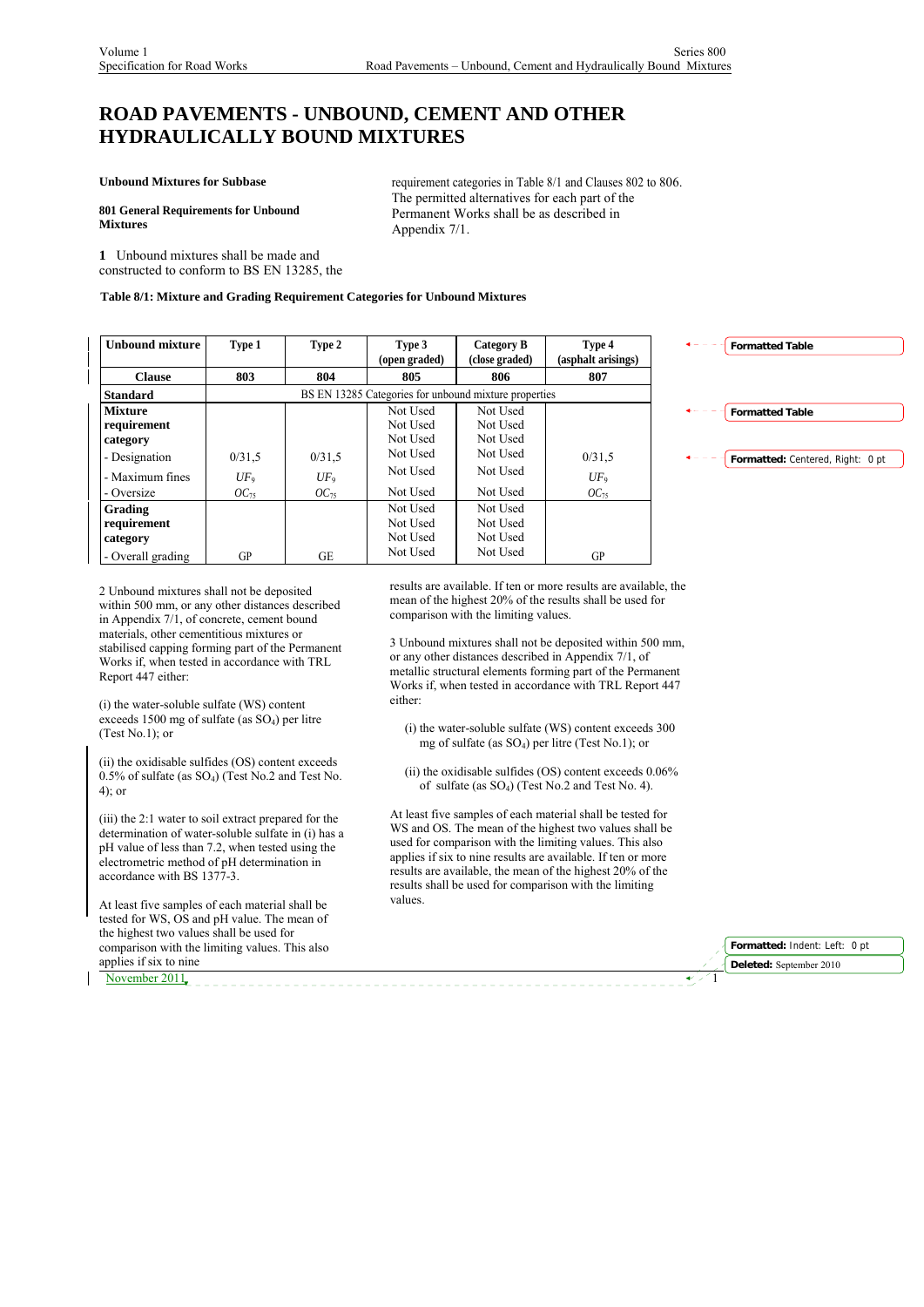### **Table 8/2: Requirements for Aggregates Used in Unbound Mixtures**

| <b>Unbound mixture</b>                                                                                       | Type 1           | Type 2     | $\Gamma$ ype 3                                             | Category B     | Type 4             | Formatted: Not Highlight                                  |
|--------------------------------------------------------------------------------------------------------------|------------------|------------|------------------------------------------------------------|----------------|--------------------|-----------------------------------------------------------|
|                                                                                                              |                  |            | (open graded)                                              | (close graded) | (asphalt arisings) | Formatted: Not Highlight                                  |
| <b>Clause</b>                                                                                                | 803              | 804        | 805                                                        | 806            | 807                |                                                           |
| <b>Standard</b>                                                                                              |                  |            | BS EN 13242 Categories for aggregate properties            |                |                    |                                                           |
| Crushed, or broken particles                                                                                 |                  |            |                                                            |                |                    | Deleted: and totally rounded                              |
| - crushed rock, crushed artificial and<br>crushed recycled aggregates                                        | $C_{90/3}$       | $C_{90/3}$ | Not Used                                                   | Not Used       | $C_{90/3}$         | Formatted: Not Highlight                                  |
| - see NOTE 1                                                                                                 |                  |            |                                                            |                |                    |                                                           |
| Resistance to fragmentation –                                                                                |                  |            |                                                            |                |                    |                                                           |
| Los Angeles test                                                                                             | LA <sub>50</sub> | $LA_{50}$  | Not Used                                                   | Not Used       | LA <sub>50</sub>   | Formatted: Not Highlight                                  |
|                                                                                                              |                  |            | $WA24NR$ (no requirement).                                 |                |                    | Formatted: Not Highlight                                  |
| Water absorption                                                                                             |                  |            | The supplier shall state the value for the aggregate used. |                |                    |                                                           |
| All other BS EN 13242 aggregate                                                                              |                  |            |                                                            |                |                    | <b>Deleted:</b> Resistance to wear - micro-<br>Deval test |
| requirements                                                                                                 |                  |            | Category $_{\text{NR}}$ (no requirement).                  |                |                    | $\dots$ [1]                                               |
| NOTES:                                                                                                       |                  |            |                                                            |                |                    | Deleted: Volume stability of blast                        |
| 1. BS EN 13242 assumes that crushed rock aggregates comply with category $C_{90/3}$ without further testing. |                  |            |                                                            |                |                    | furnace<br>$\ldots$ [2]                                   |
| 2. Not Used                                                                                                  |                  |            |                                                            |                |                    | Formatted: Centered                                       |
| 3. See sub-Clauses 805.3 and 806.3 for additional requirements.                                              |                  |            |                                                            |                |                    | <b>Deleted:</b> requirements<br>$\ldots$ [3]              |

The requirements in (i) and (ii) above shall not apply to metallic items protected by concrete and ancillary metallic items such as the tops of chambers and gullies.

**4** The properties of aggregates used in unbound mixtures shall comply with the selected requirements of BS EN 13242 listed in Table 8/2. **5** Where recycled coarse aggregate or recycled concrete aggregate is used in unbound mixtures in accordance with Clauses 802 to 807 as appropriate, it shall have been tested in accordance with Clause 710. Recycled coarse aggregate and recycled concrete aggregate used in unbound mixtures in accordance with Clauses 803, 804 and 807 shall also comply with the additional requirements of Table 8/3.

# **TABLE 8/3: (11/09) Additional Requirements for Recycled Coarse Aggregate and Recycled Concrete**

| <b>Unbound Mixture</b> | Type 1           | Type 2                   | Type 4<br>(asphalt<br>arisings) |  |
|------------------------|------------------|--------------------------|---------------------------------|--|
| <b>Component</b>       |                  | <b>Maximum Permitted</b> |                                 |  |
| <b>Identified</b>      | <b>Content</b>   |                          |                                 |  |
|                        | $\frac{6}{6}$ by |                          |                                 |  |
| by Clause 710          | mass)            |                          |                                 |  |
| Asphalt (Class Ra)     | 50               | 50                       | 100                             |  |
| Glass (Class Rg)       |                  | 25                       |                                 |  |
| Other materials        |                  |                          |                                 |  |
| Class $X$ ), including |                  |                          |                                 |  |
| wood, plastic and      |                  |                          |                                 |  |
| metal                  |                  |                          |                                 |  |

**6** (11/04) When required by Appendix 7/1 and Clauses

803 and 804 as appropriate, the unbound mixture shall satisfy the minimum CBR requirement of Appendix 7/1 when tested in accordance with clause 7 of BS 1377-4, with surcharge discs. The specimens shall be tested in a soaked condition.

November  $2011$ 

The mixture shall be tested at the density and moisture content likely to develop in equilibrium field conditions which shall be taken as being the density relating to the uniform air voids content of 5% and the value of optimum water content declared when tested as required by BS EN 13285.

## **Frost Heave**

**7 Not Used**  \_\_\_\_\_\_\_\_\_\_\_\_\_\_\_\_\_\_\_\_\_\_\_\_\_\_

### **8 Not Used**

**802** (11/04) **Transport, Laying, Compaction and Trafficking of Unbound Mixtures**

### **Transporting**

**1** Unbound mixtures shall be protected from drying out and **Deleted:** (11/04) segregation both during transit to the point where it is to be laid and whilst awaiting tipping.

**Laying**



**Deleted:** Where permitted by Appendix

7/1.

| mm of the designed final surface of a<br>road or paved central reserve, or 350 mm<br>if the Mean Annual Frost Index (MAFI) |
|----------------------------------------------------------------------------------------------------------------------------|
| of the site is less than 50.                                                                                               |
| Deleted: <sp><sp></sp></sp>                                                                                                |

| Formatted: Indent: Left: 0 pt                |  |
|----------------------------------------------|--|
| $\sqrt{\phantom{a}}$ Deleted: September 2010 |  |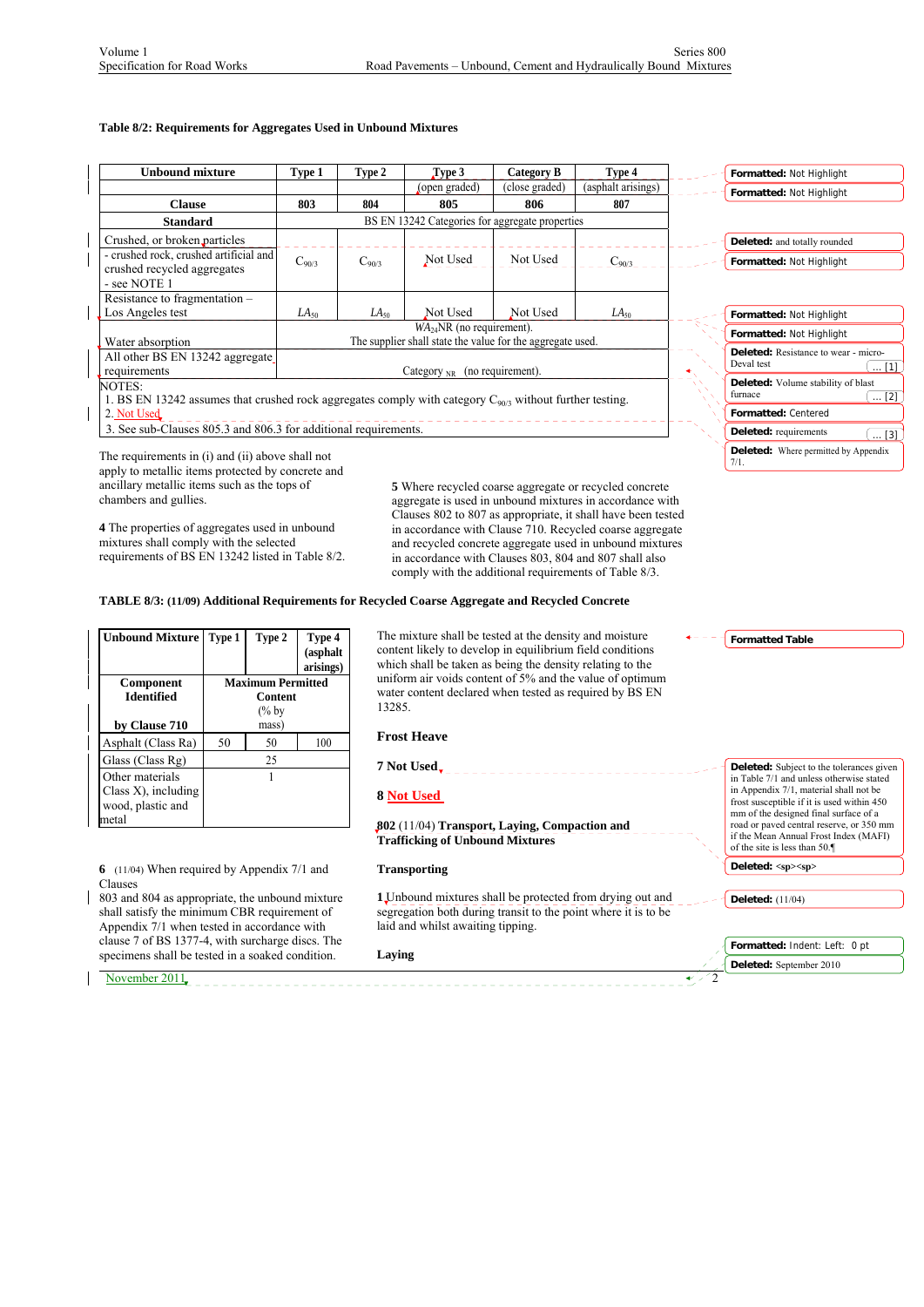## **2 Not Used**

**3** All unbound mixtures shall be placed and spread evenly. Spreading shall be undertaken either concurrently with placing or without delay. Unbound mixtures shall be spread using a paving machine or a suitable spreader box and operated with a mechanism which levels off the material to an even depth.

**4** Except where otherwise stated in Appendix 7/1, material up to 225 mm compacted thickness shall be spread in one layer so that after compaction the total thickness is as specified. Material of compacted thickness greater than 225 mm shall be laid in two or more layers and the minimum compacted thickness of any such layer shall be 110 mm. Where the layers of unbound mixtures are of unequal thickness, the lowest layer shall be the thickest layer.

### **Compaction**

**5** Compaction shall be completed as soon as possible after the mixture has been spread and in accordance with the requirements for the individual mixtures.

**6** Full compaction shall be obtained over the full area including in the vicinity of both longitudinal and transverse joints.

**7** (i) Compaction of unbound mixtures shall be carried out by a method specified in Table 8/4, unless the Contractor demonstrates at site trials that a state of compaction achieved by an alternative method is equivalent to or better than that using the specified method.

### $(ii)$  At the end of compaction as indicated in  $(i)$  the requisites indicated in (a) and (b) shall apply:

The compaction degree based on the Standard Proctor Test according to BS 1377: Part 4 shall not fall below  $D_{\text{pr}} = 103\%$ .

b. When tested in according to the standard DIN 18134 the reaction modulus  $E_{v2}$  shall comply with the values indicated in Charts 1, 2, 3 and 5 of the Transport Malta Design and Construction Standards for Road Works, Volume 7, "Directives for the Standardization of Pavements for Traffic Areas". The ratio  $E_{v2}/E_{v1}$  shall not exceed 2.2. In only those cases where the value  $E_{v1}$  is at least 60% of the required  $E_{v2}$  value higher ratios than 2.2 may be submitted to the Overseeing Organisation for review, and subsequent acceptance or rejection.

c. The following tolerances are permissible production control and control testing for (a) and (b): Less than five test values: all values have to be above

the minimum value. Five or more test values: one value may fall below the

required value by 10%.

**8** The surface of any layer of material shall on completion of compaction and immediately before overlaying, be well closed, free from movement under construction plant and from ridges, cracks, loose material, pot holes, ruts or other defects. All loose, segregated or otherwise defective areas shall be removed to the full thickness of the layer, and new material laid and compacted.

**9** For the purposes of Table 8/4 the following shall apply:

The number of passes is the number of times that each point on the surface of the layer being compacted shall be traversed by the item of compaction plant in its operating mode (or struck, in the case of power rammers).

The compaction plant in Table 8/4 is categorised in terms of static mass. The mass per metre width of roll is the total mass on the roll divided by the total roll width. Where a smoothwheeled roller has more than one axle, the category of the machine shall be determined on the basis of the axle giving the highest value of mass per metre width.

For pneumatic-tyred rollers the mass per wheel is the total mass of the roller divided by the number of wheels. In assessing the number of passes of pneumatic-tyred rollers the effective width shall be the sum of the widths of the individual wheel tracks together with the sum of the spacings between the wheel tracks provided that each spacing does not exceed 230 mm. Where the spacings exceed 230 mm the effective width shall be the sum of the widths of the individual wheel tracks only.

**Deleted:** ¶

¶ unbound mixtures are of unequal thickness, the lowest layer shall be the thickest layer.¶

# ¶ **Compaction**¶

in<br>N

 $\frac{u}{u}$ 

¶ **5** Compaction shall be completed as soon as possible after the mixture has been spread and in accordance with the requirements for the individual mixtures.¶

¶ **6** Full compaction shall be obtained over the full area including in the vicinity of both longitudinal and transverse joints.¶ ¶

#### **Formatted:** Font: Not Bold

**Deleted:** Unbound mixtures in a frozen condition shall not be incorporated in the Works but may be used, if acceptable, when thawed. Unbound mixtures shall not be laid on any surface which is frozen or covered with ice.¶

**Formatted:** Font: Not Bold

**Formatted:** Indent: Left: 0 pt **Deleted:** September 2010

November 2011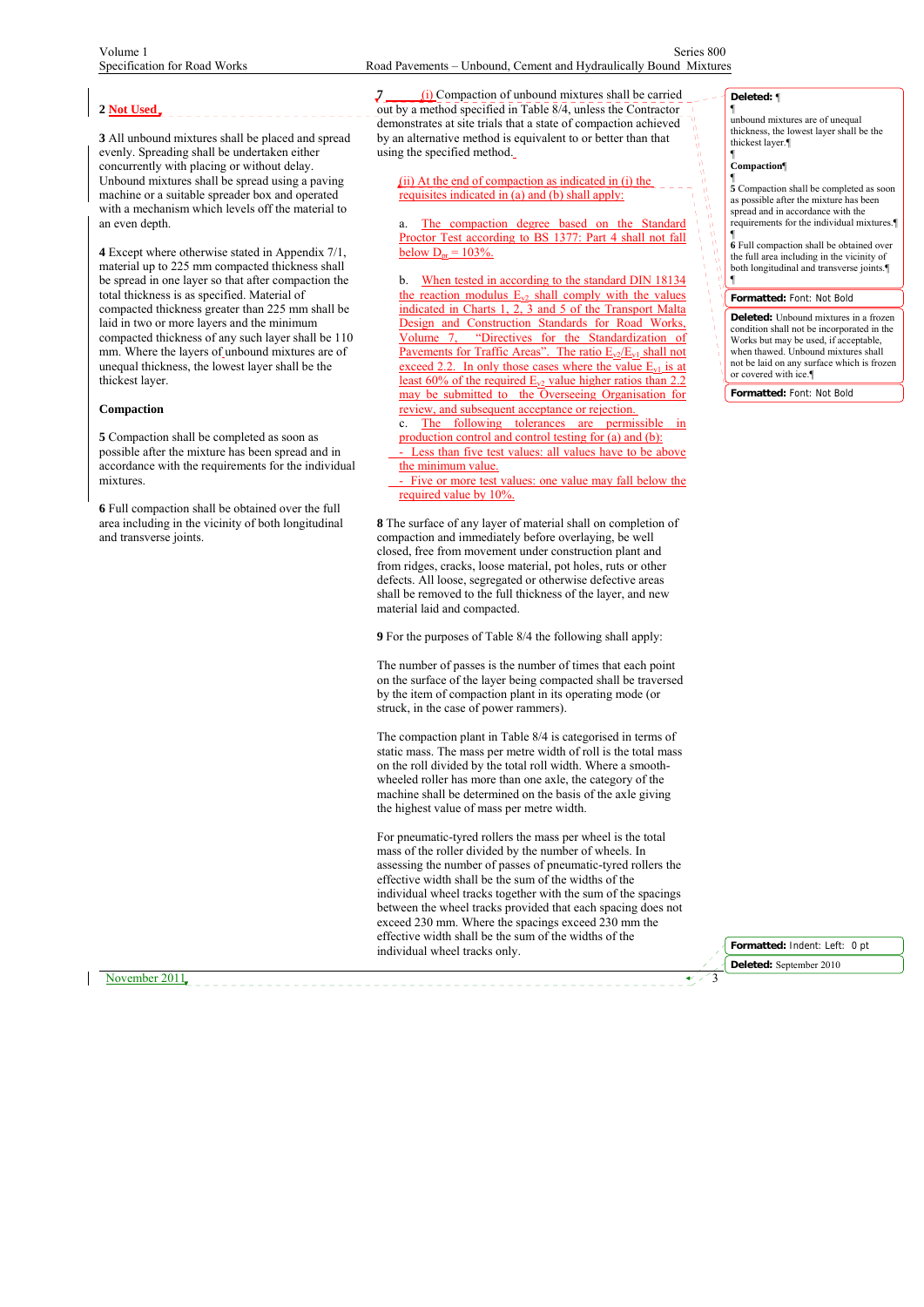its area in contact with compacted material.

- (iv) Vibratory rollers are self-propelled or towed smooth-wheeled rollers having means of applying mechanical vibration to one or more rolls:
	- (a) The requirements for vibratory rollers are based on the use of the lowest gear on a self-propelled machine with mechanical transmission and a speed of 1.5-2.5 km/h for a towed machine or a self-propelled machine with hydrostatic transmission. If higher gears or speeds are used an increased number of passes shall be provided in proportion to the increase in speed of travel.
	- (b) Where the mechanical vibration is applied to two rolls in tandem, the minimum number of passes shall be half the number given in Table 8/4 for the appropriate mass per metre width of one vibrating roll but if one roll differs in mass per metre width from the other, the number of passes shall be calculated as for the roll with the smaller value. Alternatively the minimum number of passes may be determined by treating the machine as having a single vibrating roll with a mass per metre width equal to that of the roll with the higher value.
	- (c) Vibratory rollers operating without vibration shall be classified as smooth-wheeled rollers.
	- (d) Vibratory rollers shall be operated with their vibratory mechanism operating at the frequency of vibration recommended by the manufacturer. All such rollers shall be equipped, or provided with devices indicating the frequency at which the mechanism is operating and the speed of travel. Both devices shall be capable of being read by an inspector alongside the machine.
- (v) Vibrating-plate compactors are machines having a base-plate to which is attached a source of vibration consisting of one or two eccentrically-weighted shafts:
	- (a) The mass per square metre of baseplate of a vibrating-plate compactor is calculated by dividing the total mass of the machine in its working condition by

November 2011,  $\sqrt{2}$ 

**Formatted:** Indent: Left: 0 pt **Deleted:** September 2010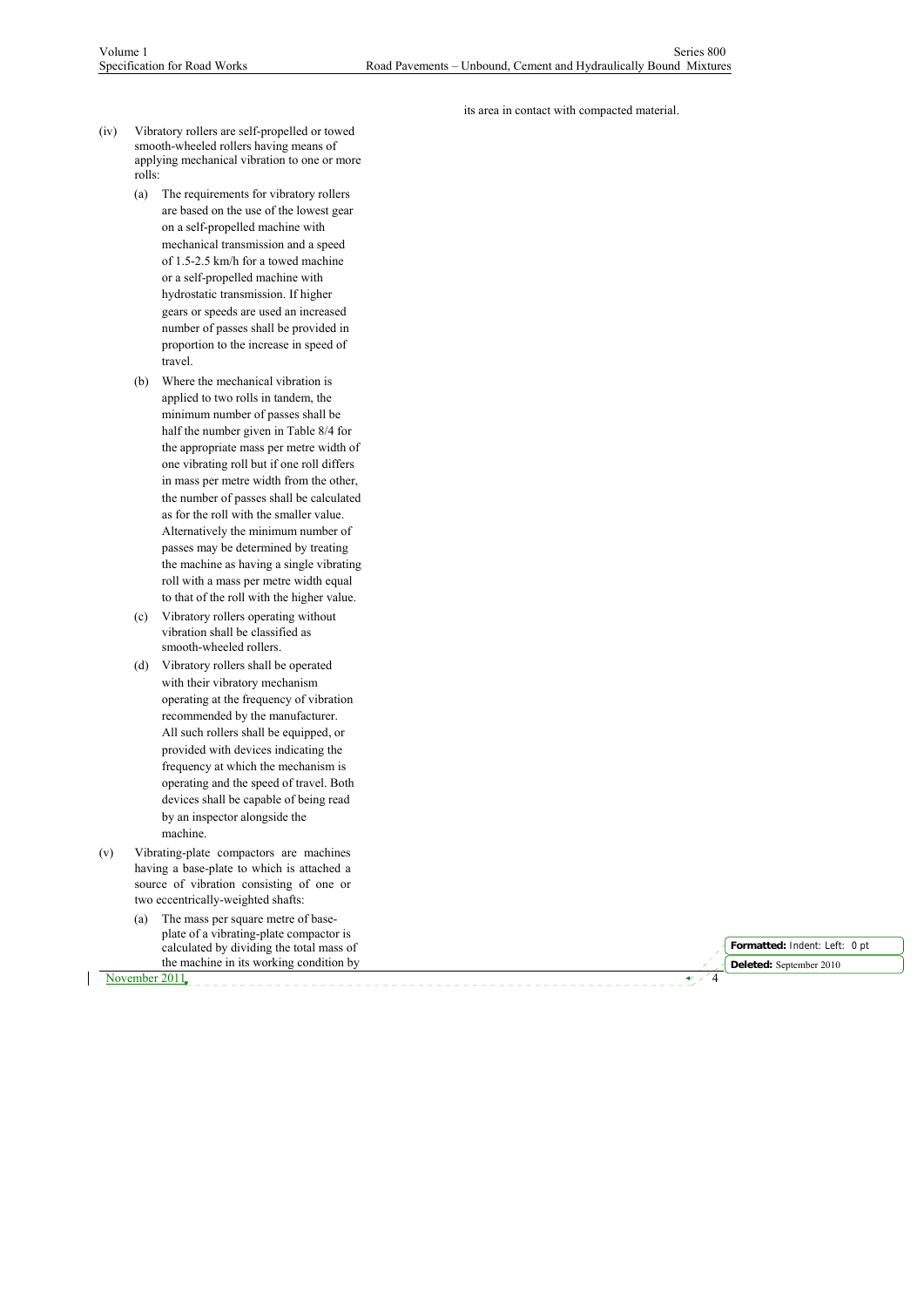- (b) Vibrating-plate compactors shall be operated at the frequency of vibration recommended by the manufacturer. They shall normally be operated at travelling speeds of less than 1 km/h but if higher speeds are necessary, the number of passes shall be increased in proportion to the increase in speed of travel.
- (vi) Vibro-tampers are machines in which an engine driven reciprocating mechanism acts on a spring system, through which oscillations are set up in a base-plate.
- (vii) Power rammers are machines which are actuated by explosions in an internal combustion cylinder; each explosion being controlled manually by the operator. One pass of a power rammer shall be considered to have been made when the compacting shoe has made one strike on the area in question.
- (viii) Combinations of different types of plant or different categories of the same plant will be permitted; in which case the number of passes for each shall be such proportion of the appropriate number in Table 8/4 as will together produce the same total compactive effort as any one operated singly, in accordance with Table 8/4.

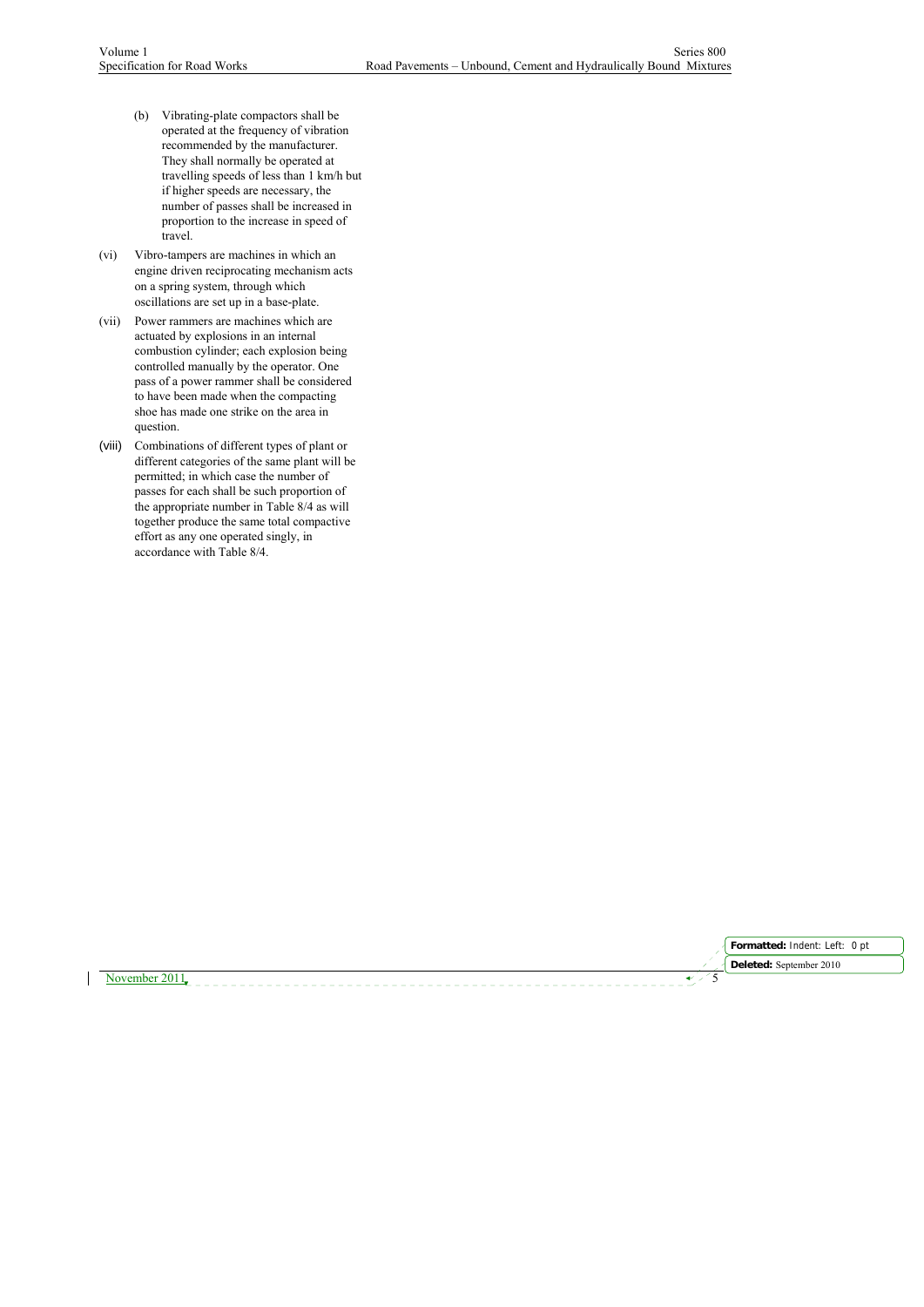## **TABLE 8/4: (11/04) Compaction Requirements for Unbound Mixtures**

| <b>Type of CompactionPlant</b> | Category                                      | Number of passes for layers not exceeding the<br>following compacted thicknesses: |                |                |
|--------------------------------|-----------------------------------------------|-----------------------------------------------------------------------------------|----------------|----------------|
|                                |                                               | $110 \text{ mm}$                                                                  | 150 mm         | 225 mm         |
| Smooth-wheeled roller          | Mass per metre width of roll:                 |                                                                                   |                |                |
| (or vibratory roller operating | over $2700$ kg up to $5400$ kg                | 16                                                                                | unsuitable     | unsuitable     |
| without vibration)             | over $5400$ g                                 | 8                                                                                 | 16             | unsuitable     |
| Pneumatic-tyred roller         | Mass per wheel:                               |                                                                                   |                |                |
|                                | over $4000$ kg up to $6000$ kg                | 12                                                                                | unsuitable     | unsuitable     |
|                                | over $6000$ kg up to $8000$ kg                | 12                                                                                | unsuitable     | unsuitable     |
|                                | over 8000 kg up to 12000 kg                   | 10                                                                                | 16             | unsuitable     |
|                                | over 12000 kg                                 | 8                                                                                 | 12             | unsuitable     |
|                                | Mass per metre width of                       |                                                                                   |                |                |
| Vibratory roller               | vibrating roll:                               |                                                                                   |                |                |
|                                | over $700 \text{ kg}$ up to $1300 \text{ kg}$ | 16                                                                                | unsuitable     | unsuitable     |
|                                | over 1300 kg up to 1800 kg                    | 6                                                                                 | 16             | unsuitable     |
|                                | over 1800 kg up to 2300 kg                    | 4                                                                                 | 6              | 10             |
|                                | over 2300 kg up to 2900 kg                    | 3                                                                                 | 5              | 9              |
|                                | over 2900 kg up to 3600 kg                    | $\begin{array}{c} 3 \\ 2 \\ 2 \end{array}$                                        | 5              | 8              |
|                                | over 3600 kg up to 4300 kg                    |                                                                                   | $\overline{4}$ | $\overline{7}$ |
|                                | over $4300$ kg up to $5000$ kg                |                                                                                   | 4              | 6              |
|                                | over 5000 kg                                  | $\overline{2}$                                                                    | 3              | 5              |
|                                | Mass per square metre of base                 |                                                                                   |                |                |
| Vibrating-plate compactor      | plate:                                        |                                                                                   |                |                |
|                                | over $1400 \text{ kg/m}^2$ up to $1800$       |                                                                                   |                |                |
|                                | kg/m <sup>2</sup>                             | 8                                                                                 | unsuitable     | unsuitable     |
|                                | over $1800 \text{ kg/m}^2$ up to $2100$       |                                                                                   |                |                |
|                                | kg/m <sup>2</sup>                             | 5                                                                                 | 8              | unsuitable     |
|                                | over $2100 \text{ kg/m}^2$                    | 3                                                                                 | 6              | 10             |
| Vibro-tamper                   | Mass:                                         |                                                                                   |                |                |
|                                | over 50 kg up to 65 kg                        | 4                                                                                 | 8              | unsuitable     |
|                                | over 65 kg up to 75 kg                        | 3                                                                                 | 6              | 10             |
|                                | over 75 kg                                    | $\overline{2}$                                                                    | 4              | 8              |
| Power rammer                   | Mass:                                         |                                                                                   |                |                |
|                                | 100 kg-500 kg                                 | 5                                                                                 | 8              | unsuitable     |
|                                | over 500 kg                                   | 5                                                                                 | 8              | 12             |

### **Use of Surfaces by Construction Plant and Other Traffic**

**10** Construction plant and other traffic used on pavements under construction shall be suitable in relation to the material, condition and thickness of the courses it traverses so that damage is not caused to the subgrade or the pavement courses already constructed. The wheels or tracks of plant moving over the various pavement courses shall be kept free from deleterious materials.

**11** Where the Contractor proposes to use the unbound mixture layers for construction plant he shall improve these layers where necessary, to accommodate the method of construction and the type of plant and vehicles which he proposes to use, in order to avoid damage to the laid layer(s), any capping and the subgrade. Any permanent thickening shall be across the whole width of the pavement. Temporary thickening shall not impede drainage of any layer or the subgrade.

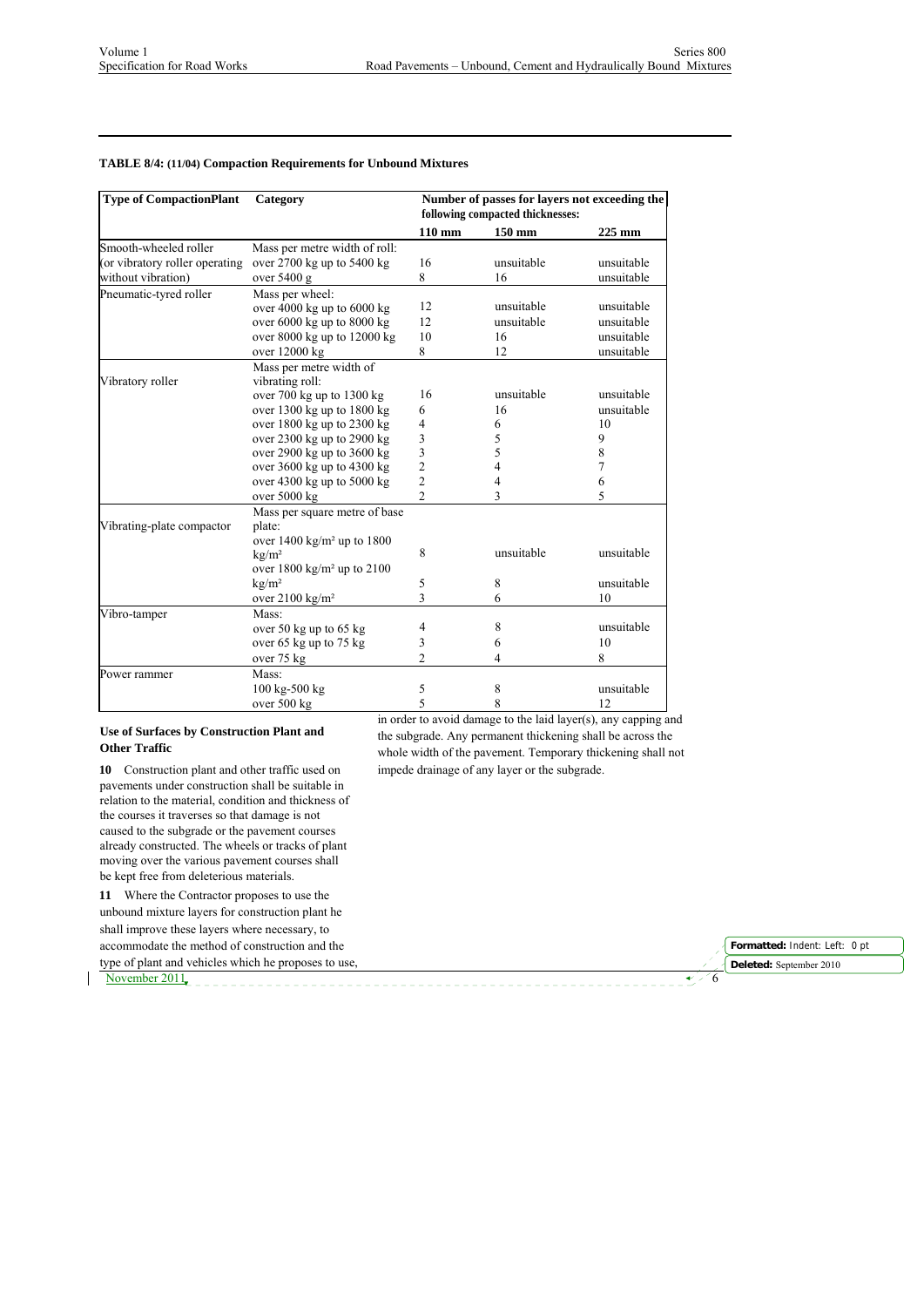## **Trafficking Trial**

**12** When required by Appendix 7/1, the Contractor shall undertake a Trafficking Trial incorporating the unbound mixture proposed for use in the Permanent Works. A trial area shall be constructed, trafficked and assessed in accordance with the procedure described in sub-Clauses 13 to 18 of this Clause. The mean vertical deformation after 1000 equivalent standard axles shall be less than 30 mm when measured in accordance with the procedure stated in sub-Clause 17 of this Clause.

Proposals for trafficking trials shall be submitted to the Overseeing Organisation for review and acceptance five days in advance of construction.

### **Trial Procedure**

**13** The trial area shall be located on a formation prepared in accordance with the Specification. The trial area may be located so that it can be incorporated within the Permanent Works if the resistance to wheel



November 2011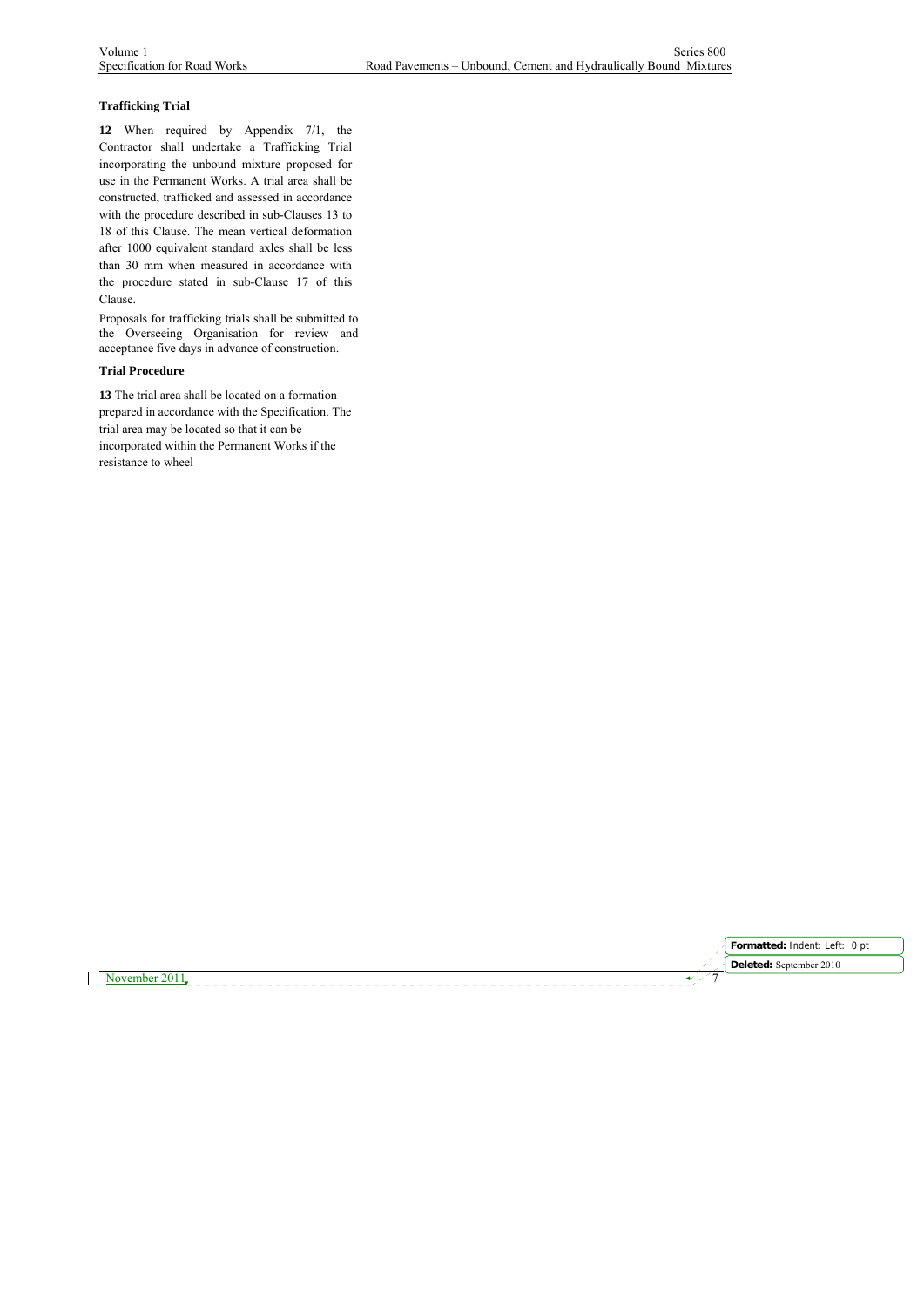track rutting is demonstrated to comply with sub-Clause 12 of this Clause.

**14** The trial area shall be at least 60 m long, and of sufficient width that when trafficked, the wheel paths of the test vehicle shall be at least 1 m from either edge of the top of the unbound mixture layer. The unbound mixture layer shall be compacted to the thickness specified in Appendix 7/1. The formation shall extend for a further 1 m either side of the unbound mixture layer.

**15** A sufficient run off/run on area shall be constructed at each end of the trial area of the same width, and compacted to the same level, as the trial area, to ensure correct tracking by the test vehicle and minimise dynamic effects of the vehicle bouncing on its springs. Suitable guidance shall be given to assist the driver in maintaining the same track in each pass and to achieve channelled trafficking. Examples of suitable guides would be a string or painted line.

### **Mixtures**

**16** The unbound mixture used in the trial shall be transported, laid and compacted using the equipment proposed for use in the Works.

**17** Maximum vertical deformation shall be measured in both wheel tracks using optical or laser levels at pre-determined monitoring points on five transverse

Volume 1 Series 800 Specification for Road Works Road Pavements – Unbound, Cement and Hydraulically Bound Mixtures

> lines spaced equally along the length of the trial bay. The transverse lines at the ends of the trial area shall be at least 5 m from the run off/run on areas. The average deformation of the two wheel tracks after 1000 standard axles shall be recorded.

### **Reporting and Acceptance of Trafficking Trial Area**

**18** The Contractor shall provide the Overseeing Organisation, for acceptance, with a report on the Trafficking Trial, stating how the use of the unbound mixture was validated. The main construction of the Permanent Works shall not start until the Trafficking Trial area has been accepted by the Overseeing Organisation within two working days of receiving the Trafficking Trial area report.

### **803 Type 1 Unbound Mixtures**

**1** Type 1 unbound mixture shall be made from crushed rock, crushed slag, crushed concrete or recycled aggregates

**2** The mixture shall comply with BS EN 13285 and the requirements of Table  $8/1$ . The grading requirements for the mixture are summarised in Table 8/5.

**Deleted:** ,

**Deleted:** or well burnt non-plastic shale **Deleted:** and may contain up to 10% by mass of natural sand that passes the 4 mm test sieve. Where permitted by Appendix 7/1, crushed gravel complying with sub-Clause 803.7 may be used.

**Table 8/5: Summary Grading Requirements for Type 1 and Type 4 Unbound Mixtures** 

|                         | Percentage by mass passing                                                    |                            |                           |  |  |
|-------------------------|-------------------------------------------------------------------------------|----------------------------|---------------------------|--|--|
| Sieve size, mm          | <b>Overall grading range</b>                                                  | Supplier declared value    | Tolerance on the supplier |  |  |
|                         |                                                                               | grading range              | declared value            |  |  |
| 63                      | 100                                                                           |                            |                           |  |  |
| 31.5                    | 75-99                                                                         |                            |                           |  |  |
| 16                      | $43 - 81$                                                                     | $54 - 72$                  | ±15                       |  |  |
| 8                       | $23 - 66$                                                                     | $33 - 52$                  | ± 15                      |  |  |
|                         | $12 - 53$                                                                     | $21 - 38$                  | ±15                       |  |  |
| 2                       | $6-42$                                                                        | $14 - 27$                  | ± 13                      |  |  |
|                         | $3 - 32$                                                                      | $9 - 20$                   | $\pm 10$                  |  |  |
| 0.063                   | $0 - 9$                                                                       |                            |                           |  |  |
|                         | Grading of individual batches - differences in values passing selected sieves |                            |                           |  |  |
| Retained sieve size, mm | Passing sieve size, mm                                                        | Percentage by mass passing |                           |  |  |
|                         |                                                                               | Not less than              | Not more than             |  |  |
| 8                       | 16                                                                            |                            | 30                        |  |  |
|                         | 8                                                                             |                            | 30                        |  |  |

November 2011  $\sim$ 

**Formatted:** Indent: Left: 0 pt **Deleted:** September 2010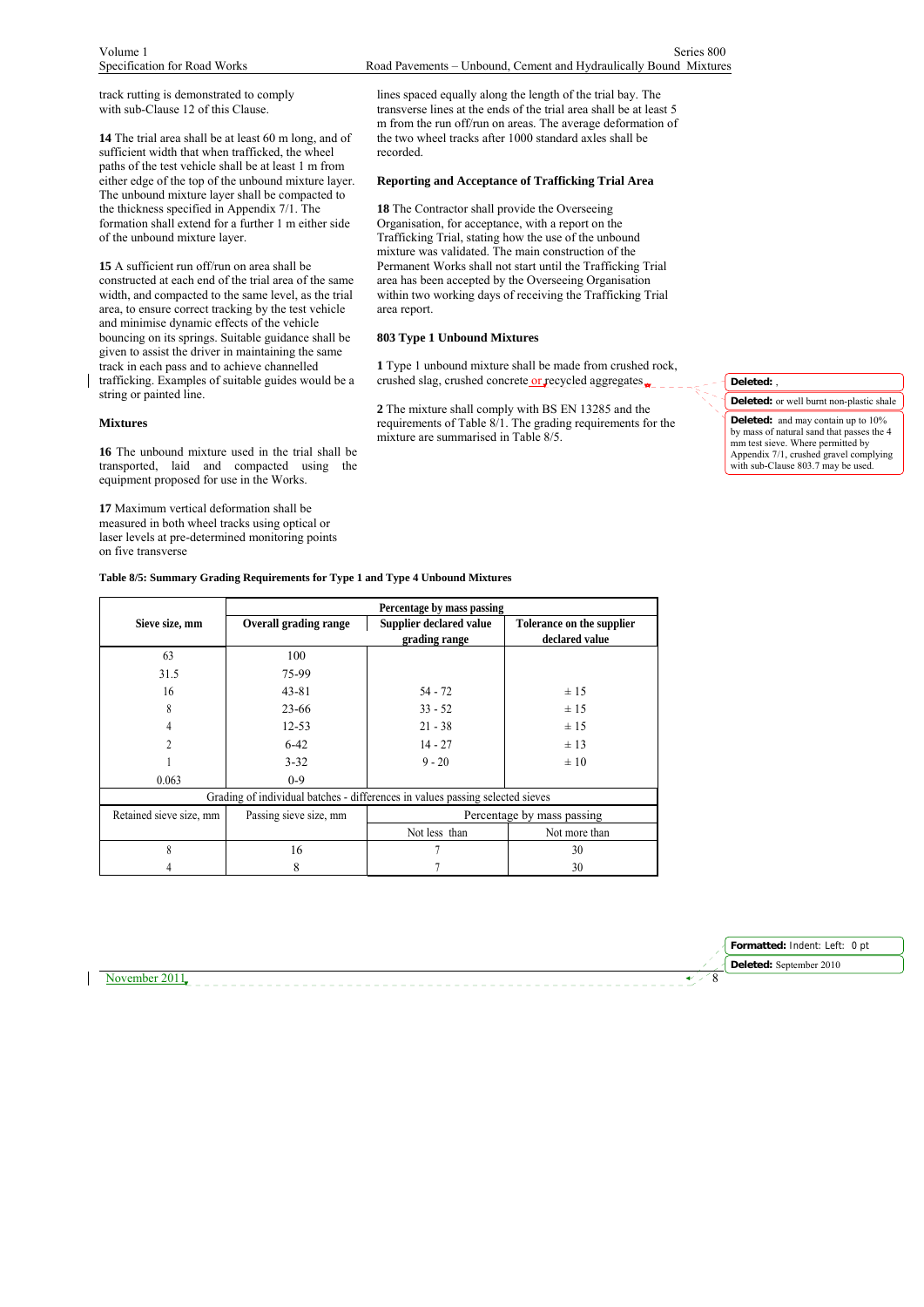**1** Type 2 unbound mixture shall be made from crushed rock, crushed slag, crushed concrete or recycled aggregates  $\frac{1}{\sqrt{2}}$ **2** The mixture shall comply with BS EN 13285 and the requirements of Table 8/1. The grading requirements for

**3** The properties of aggregates used in the mixture shall be in accordance with BS EN 13242 and the requirements of Table 8/2.

**4** The size fraction of the unbound mixture passing the 0.425 mm size test sieve shall be non-plastic as defined by BS 1377-2 and tested in compliance therewith.

**5** Where the mixture contains recycled coarse aggregate or recycled concrete aggregate, it shall comply with sub-Clause 801.5.

**6** The mixture shall be transported, laid and compacted without drying out or segregation.

**Additional Requirements for Mixtures Containing Crushed Gravel**

**7** Not Used

**Table 8/6: Summary Grading Requirements for Type 2 Unbound Mixtures**

|                         | Percentage by mass passing |                                                                                |                          |  |  |  |
|-------------------------|----------------------------|--------------------------------------------------------------------------------|--------------------------|--|--|--|
| Sieve size, mm          | Overall grading range      | Supplier declared value                                                        | Tolerance on the suppler |  |  |  |
|                         |                            | grading range                                                                  | declared value           |  |  |  |
| 63                      | 100                        |                                                                                |                          |  |  |  |
| 31.5                    | 75-99                      |                                                                                |                          |  |  |  |
| ,16                     | 50-90                      |                                                                                |                          |  |  |  |
|                         | 30-75                      | No requirement                                                                 | No requirement           |  |  |  |
|                         | $15-60$                    |                                                                                |                          |  |  |  |
|                         | $0 - 35$                   |                                                                                |                          |  |  |  |
| 0.063                   | $0-9$                      |                                                                                |                          |  |  |  |
|                         |                            | Grading of individual batches - differences in values passing selected sieves. |                          |  |  |  |
| Retained sieve size, mm | Passing sieve size, mm     | Percentage by mass passing                                                     |                          |  |  |  |
|                         |                            | Not less, than                                                                 | Not more than            |  |  |  |
| $\mathsf{\overline{R}}$ | 16                         |                                                                                | 35                       |  |  |  |
|                         | 8                          |                                                                                | 35                       |  |  |  |

**8** Not Used

**804 Type 2 Unbound Mixtures**

the mixture are summarised in Table 8/6.

**3** The properties of aggregates used in the mixture shall be in accordance with BS EN 13242 and the requirements of Table 8/2.

**4** (11/04) The size fraction of the unbound mixture passing the 0.425 mm size test sieve when tested in compliance with BS 1377-2 shall have a plasticity index of less than 6.

**5** Where the mixture contains recycled coarse aggregate or recycled concrete aggregate, it shall comply with sub-Clause 801.5.

**6** Where required by Appendix 7/1, the mixture shall satisfy the minimum CBR requirement when tested in accordance with sub-Clause 801.6.

\_\_\_\_\_\_\_\_\_\_\_\_\_\_\_\_\_\_\_\_\_

| <b>Deleted:</b> sieve and comply with the |
|-------------------------------------------|
| crushed, broken and totally rounded       |
| particles requirement in Table 8/2.       |

**Deleted:** Where required by Appendix 7/1, mixtures containing crushed gravel coarse aggregate shall comply with the minimum CBR requirement in

| coarse aggregate shall comply with the<br>minimum CBR requirement in                                                                                                                                                 |     |
|----------------------------------------------------------------------------------------------------------------------------------------------------------------------------------------------------------------------|-----|
| Deleted: ¶                                                                                                                                                                                                           |     |
| <b>Deleted:</b> sub-Clause 801.6. Where<br>required by Appendix 7/1, mixtures<br>containing crushed gravel coarse<br>aggregate shall be assessed using a<br>trafficking trial complying with sub-<br>Clause 802.12.¶ |     |
| Deleted: natural sands, gravels,                                                                                                                                                                                     |     |
| Deleted: .                                                                                                                                                                                                           |     |
| Deleted: or well burnt non-plastic shale                                                                                                                                                                             |     |
| <b>Deleted:</b> For the purposes of this<br>Clause, gravel is defined as aggregate<br>derived from a natural, unconsolidated,<br>coarse-grained sedimentary depos(                                                   | [4] |
| Formatted: Font: 10 pt                                                                                                                                                                                               |     |
| Formatted<br>[5]                                                                                                                                                                                                     |     |
| Formatted<br>$[6]$                                                                                                                                                                                                   |     |
| Formatted                                                                                                                                                                                                            | [7] |
| Formatted                                                                                                                                                                                                            | [8] |
| Formatted: Font: 10 pt                                                                                                                                                                                               |     |
| Formatted<br>[9]                                                                                                                                                                                                     |     |
| Formatted<br>$[10]$                                                                                                                                                                                                  |     |
| Formatted<br>[11]                                                                                                                                                                                                    |     |
| Formatted<br>[12]                                                                                                                                                                                                    |     |
| Formatted<br>[13]<br>a.                                                                                                                                                                                              |     |
| Formatted<br>$[14]$                                                                                                                                                                                                  |     |
| Formatted<br>15]                                                                                                                                                                                                     |     |
| Formatted: Font: 10 pt                                                                                                                                                                                               |     |
| Formatted<br>$[16]$<br>$\cdots$                                                                                                                                                                                      |     |
| Formatted: Font: 10 pt                                                                                                                                                                                               |     |
| Formatted<br>[17]                                                                                                                                                                                                    |     |
| Formatted<br>18                                                                                                                                                                                                      |     |
| Formatted<br>19]                                                                                                                                                                                                     |     |
| Formatted<br>[20]                                                                                                                                                                                                    |     |
| Formatted: Font: 10 pt                                                                                                                                                                                               |     |
| Formatted<br>[21]                                                                                                                                                                                                    |     |
| Formatted<br>[22]                                                                                                                                                                                                    |     |
| Formatted<br>[23]                                                                                                                                                                                                    |     |
| Formatted: Font: 10 pt                                                                                                                                                                                               |     |
| ١١<br>Formatted<br>[24]                                                                                                                                                                                              |     |
| Formatted<br>$[25]$<br>$\ddot{\phantom{1}}$                                                                                                                                                                          |     |
| Formatted<br>$[26]$<br>$\ldots$                                                                                                                                                                                      |     |
| Deleted: <sp></sp>                                                                                                                                                                                                   |     |
| Formatted: Indent: Left:<br>0 pt                                                                                                                                                                                     |     |
| Deleted: September 2010                                                                                                                                                                                              |     |

高野 海の かいかん

November 2011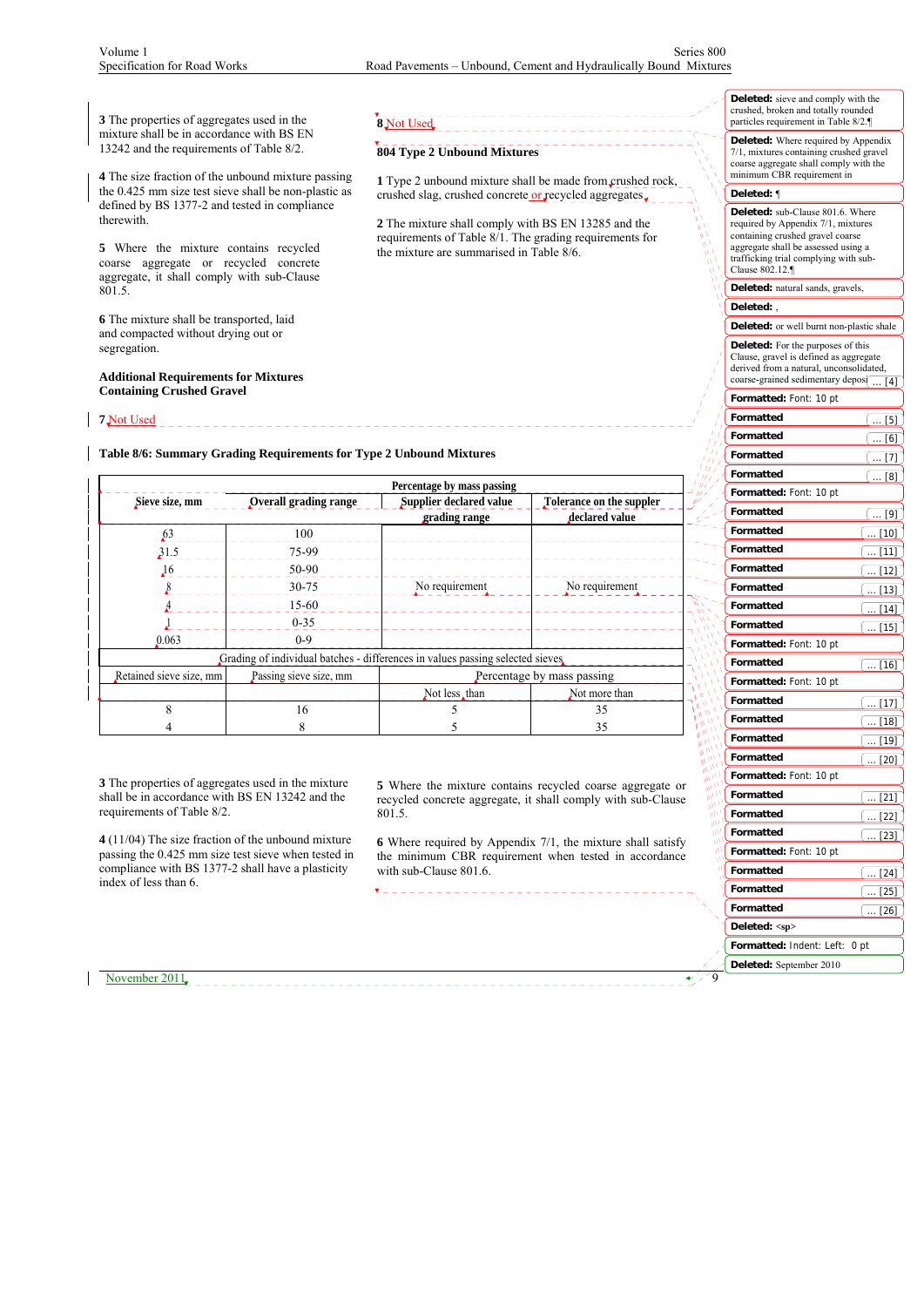| <b>7</b> The mixture shall be transported, laid and<br>compacted without drying out or segregation, at a<br>moisture content within the range 1% above to 2%<br>below the declared value of optimum water content | 2 Not Used<br>3 Not Used      | <b>Deleted:</b> The mixture shall comply with<br>BS EN 13285 and the requirements of<br>Table 8/1. The grading requirements for<br>the mixture are summarised in Table 8/7.                                                     |
|-------------------------------------------------------------------------------------------------------------------------------------------------------------------------------------------------------------------|-------------------------------|---------------------------------------------------------------------------------------------------------------------------------------------------------------------------------------------------------------------------------|
| when tested as required by BS EN 13285.                                                                                                                                                                           | 4 Not Used                    | <b>Deleted:</b> The properties of aggregates<br>used in the mixture shall be in accordance                                                                                                                                      |
| 805 Type 3 (open graded) Unbound<br><b>Mixtures</b><br>Not Used                                                                                                                                                   | 5 Not Used                    | with BS EN 13242 and the requirements<br>of Table 8/2. Evidence of satisfactory<br>performance in similar mixtures shall be<br>provided when aggregates with a value of<br>Los Angeles coefficient greater than 30<br>are used. |
| Table 8/7: Summary Grading Requirements for Type 3 (open graded) Unbound Mixtures<br>Not Used                                                                                                                     |                               | <b>Deleted:</b> (11/04) The size fraction of<br>the unbound mixture passing the 0.425<br>mm size test sieve shall be non-plastic as<br>defined by BS 1377-2 and tested in<br>compliance therewith.                              |
| 806 Category B (close graded) Unbound                                                                                                                                                                             | $2\overline{\text{Not used}}$ | <b>Deleted:</b> The mixture shall be<br>transported, laid and compacted without<br>drying out or segregation.                                                                                                                   |
| <b>Mixtures</b><br>Not Used                                                                                                                                                                                       |                               | <b>Deleted:</b> $(11/09)$ Type 3 (open graded)<br>unbound mixture shall be made from<br>crushed rock, crushed blast furnace slag                                                                                                |

crushed rock, crushed blast furnace slag or recycled concrete aggregate. When tested in accordance with Clause 710, recycled concrete aggregate used in Type 3 (open graded) unbound mixtures shall not contain more than 5% asphalt (Class Ra) and not more than 1% other materials (Class X).

# $\left[ ... [27] \right]$

**Deleted:** (Class Ra) and not more than 1% other materials (Class X).

**Deleted:** The mixture shall comply with BS EN 13285 and the requirements of Table 8/1. The grading requirements for the mixture are summarised in Table 8/8.

**Deleted:** (11/09) Category B (close graded) unbound mixture shall be made from crushed rock, crushed blast furnace slag or recycled concrete aggregate. When tested in accordance with Clause 710, recycled concrete aggregate used in Category B (close graded) unbound mixtures shall not contain more than 5% asphalt

| Formatted: Indent: Left: 0 pt |
|-------------------------------|
| Deleted: September 2010       |
|                               |

November 2011  $\cdot$  10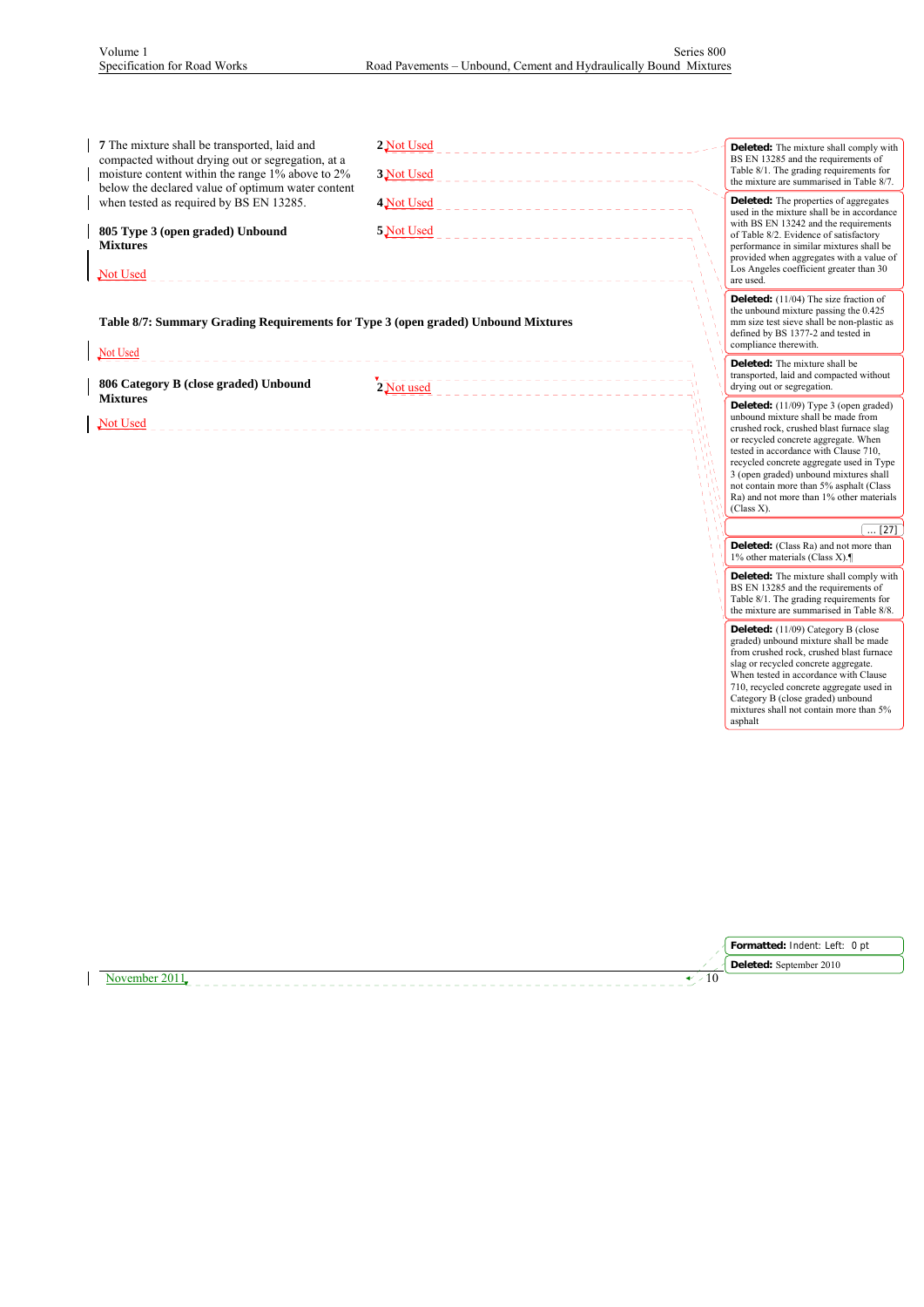| Table 8/8: Summary Grading Requirements                    | milling cutters. Granulated asphalt is defined as asphalt                                                            | Formatted: Font: (Default) Times                     |
|------------------------------------------------------------|----------------------------------------------------------------------------------------------------------------------|------------------------------------------------------|
|                                                            | bound material recycled from roads under reconstruction or                                                           | New Roman                                            |
| for Category B (close graded) Unbound                      | surplus asphalt material destined for bound pavement layers,                                                         | Formatted: Font: (Default) Times                     |
| <b>Mixtures</b>                                            | but unused, which has been granulated.                                                                               | New Roman, 10 pt                                     |
| <b>Not Used</b>                                            | 3 Type 4 unbound mixture shall have an asphalt (Class Ra)<br>content greater than 50% when tested in accordance with | Formatted: Font: (Default) Times<br>New Roman        |
|                                                            | Clause 710, and the recovered bitumen content of the asphalt                                                         | $\dots$ [28]                                         |
| 807 Type 4 (asphalt arisings) Unbound                      | shall be not more than 10% when tested in accordance with                                                            | Formatted: Font: 10 pt                               |
| Mixtures                                                   | BS 598 102.                                                                                                          | <b>Formatted Table</b>                               |
| 1 Type 4 unbound mixture shall be made from                | 4-Type-4-unbound mixture-shall-comply with BS EN 13285                                                               | Formatted                                            |
| recycled aggregates containing asphalt arisings,           | and the requirements of Table 8/1. The grading requirements                                                          | [29]                                                 |
| and may contain crushed rock, crushed slag or              | for the mixture are summarised in Table 8/5.                                                                         | Formatted: Font: (Default) Times<br>New Roman, 10 pt |
| crushed concrete, that passes the 4 mm size test<br>sieve. | 5 The properties of aggregates used in the mixture shall be                                                          |                                                      |
|                                                            | in accordance with BS EN 13242 and the requirements of                                                               | Formatted: Font: (Default) Times<br>New Roman, 10 pt |
| 2 Asphalt arisings shall be either asphalt road            | Table $8/2$ .                                                                                                        | Formatted: Font: (Default) Times                     |
| planings or granulated asphalt, but excluding              | 6 The size fraction of the unbound mixture passing the $0.425$                                                       | New Roman, 10 pt                                     |
| materials containing tar or tar-bitumen binders.           | mm size test sieve shall be non-plastic as defined by BS                                                             | Formatted: Font: (Default) Times                     |
| Asphalt planings are defined as materials derived          | 1377-2 and tested in compliance therewith.                                                                           | New Roman, 10 pt                                     |
| from the asphalt layers of the pavement using a            | 7 Where the mixture contains recycled coarse aggregate or                                                            | Deleted:                                             |
| mobile machine fitted with                                 | recycled concrete aggregate, it shall comply with sub-                                                               | Formatted: Font: (Default) Times                     |
|                                                            | Clause 801.5.                                                                                                        | New Roman, 10 pt                                     |
|                                                            | 8 The mixture shall be transported, laid and compacted                                                               | Deleted: or well burnt non-plastic                   |
|                                                            | without drying out or segregation, at a moisture content                                                             | shale and up to 10% by mass of natural<br>sand       |
|                                                            | within the range 1% above to 2% below the declared value of                                                          |                                                      |
|                                                            | optimum water content when tested as required by BS EN                                                               | Formatted: Font: (Default) Times<br>New Roman, 10 pt |
|                                                            | 13285. The moisture content shall be determined by oven                                                              | Formatted: Font: (Default) Times                     |
|                                                            | drying at a reduced temperature setting of 45 <sup>o</sup> C to 50 <sup>o</sup> C.                                   | New Roman, 10 pt                                     |
|                                                            | 9 Where required by Appendix 7/1, Type 4 unbound                                                                     | Formatted: Font: (Default) Times                     |
|                                                            | mixtures shall be assessed using a trafficking trial                                                                 | New Roman, 10 pt                                     |
|                                                            | complying with sub-Clause 802.12.                                                                                    | Formatted: Font: (Default) Times                     |
|                                                            |                                                                                                                      | New Roman, 10 pt                                     |
|                                                            | 808 and 809<br><b>Not Used</b>                                                                                       | Formatted: Font: (Default) Times                     |
|                                                            |                                                                                                                      | New Roman, 10 pt                                     |
|                                                            | Cement and Other Hydraulically Bound                                                                                 | Formatted: Font: (Default) Times                     |
|                                                            | <b>Mixtures</b>                                                                                                      | New Roman, 10 pt                                     |
|                                                            |                                                                                                                      | Formatted: Font: (Default) Times<br>New Roman, 10 pt |
|                                                            | 810 General Requirements for Cement and Other                                                                        | Formatted                                            |
|                                                            |                                                                                                                      | $\dots$ [30]                                         |
|                                                            | <b>Hydraulically Bound Mixtures</b>                                                                                  | Formatted: Font: (Default) Times<br>New Roman, 10 pt |
|                                                            | 1 Cement and other hydraulically bound mixtures (HBM)                                                                | Formatted: Font: (Default) Times                     |
|                                                            | shall be produced, constructed and tested in accordance                                                              | New Roman, 10 pt                                     |
|                                                            | with the following Clauses. The permitted alternatives for                                                           | Formatted: Font: (Default) Times                     |
|                                                            | each part of the Works shall be as described in Appendix                                                             | New Roman, 10 pt                                     |
|                                                            | 7/1.                                                                                                                 | Formatted: Font: (Default) Times                     |
|                                                            | 2 Attributes shall be deemed to have a 'No requirement'                                                              | New Roman                                            |
|                                                            | classification unless stated otherwise.                                                                              | Formatted: Font: (Default) Times                     |
|                                                            |                                                                                                                      | New Roman                                            |
|                                                            |                                                                                                                      |                                                      |
|                                                            |                                                                                                                      | Formatted: Indent: Left: 0 pt                        |
|                                                            |                                                                                                                      |                                                      |

**Deleted:** September 2010

November 2011  $\cdot$  11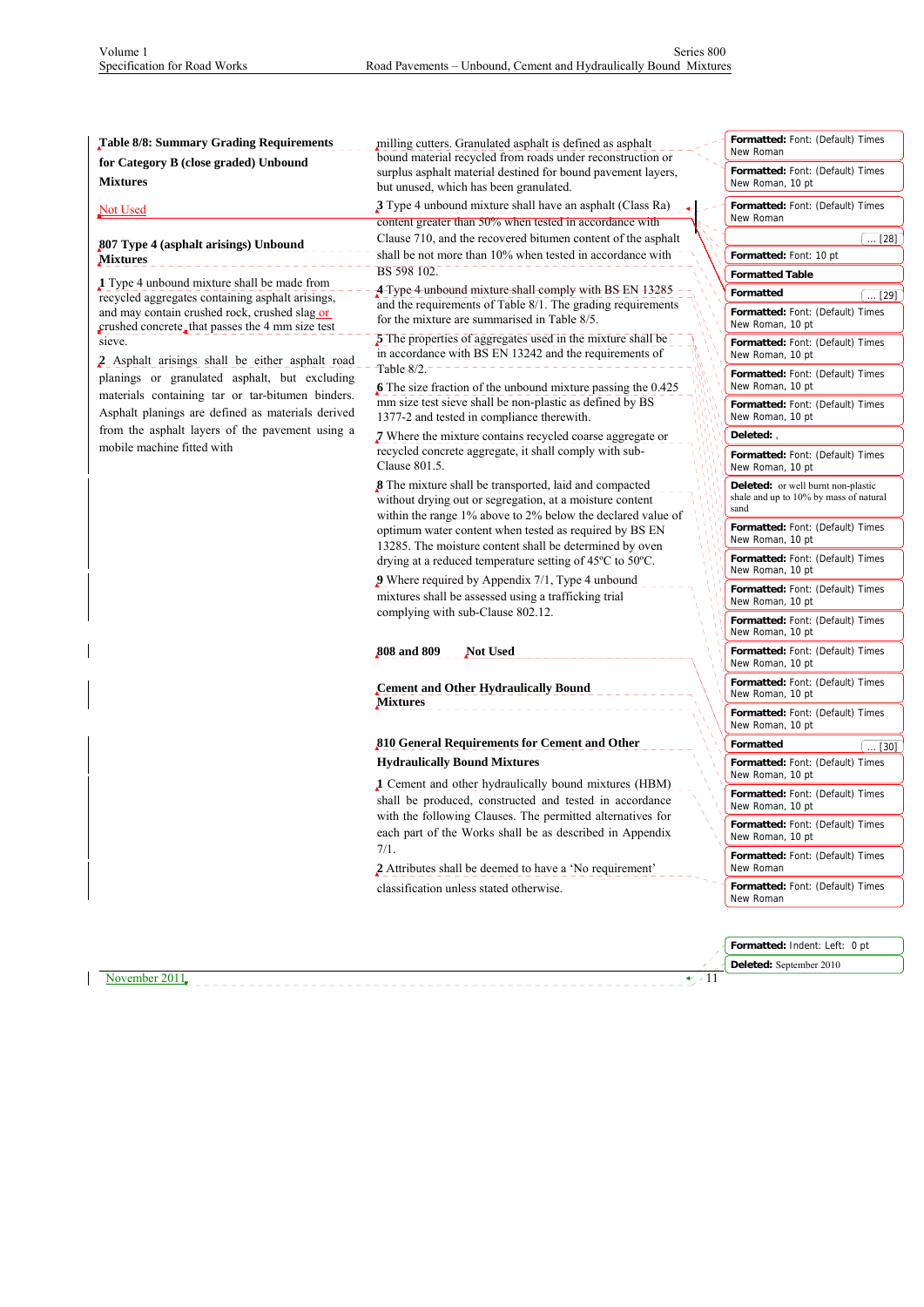**3** The terms listed below shall apply to the

|                              | HBM Clauses of this specification:                                                               | t             | time (hours) at constant temperature in                                                                               |                                                                                                |
|------------------------------|--------------------------------------------------------------------------------------------------|---------------|-----------------------------------------------------------------------------------------------------------------------|------------------------------------------------------------------------------------------------|
| ASS                          | air cooled steel slag: Not Used                                                                  |               | defining maturity for calculating the                                                                                 |                                                                                                |
| <b>CBGM</b>                  | cement bound granular mixture                                                                    | T°C           | construction period                                                                                                   |                                                                                                |
| <b>CBR</b>                   | California bearing ratio                                                                         |               | ambient air temperature in defining<br>maturity for calculating construction                                          |                                                                                                |
| <b>CFA</b>                   | cement treated fly ash: Not Used                                                                 |               | period                                                                                                                |                                                                                                |
| E                            | modulus of elasticity                                                                            | $W_{xx}$      | water content category                                                                                                |                                                                                                |
| FA<br>fuel                   | fly ash (also known as 'pulverized<br>ash'): Not Used                                            |               | 4 HBM shall be tested in accordance with Clause 870<br>and the test methods specified in the following Clauses.       |                                                                                                |
| <b>FABM</b>                  | fly ash bound mixture: Not Used                                                                  |               | <b>5</b> Before work commences, the Contractor shall submit a                                                         |                                                                                                |
| $G_{vxx}$                    | volumetric expansion category                                                                    |               | statement to the Overseeing Organisation that includes:                                                               |                                                                                                |
| <b>GBS</b>                   | granulated blast furnace slag: Not<br>Used                                                       | i.            | The information detailed in the 'Designation and<br>Description' clause of the relevant BS EN                         |                                                                                                |
| ggbs                         | ground granulated blast furnace_<br>slag: Not Used                                               |               | Standard for the specified HBM, confirming<br>compliance with the requirements of this Series                         |                                                                                                |
| <b>HBM</b>                   | hydraulically bound mixture                                                                      |               | and Appendix 7/1.                                                                                                     |                                                                                                |
| <b>HRB</b>                   | hydraulic road binder (factory<br>blended hydraulic binder for road<br>use): Not Used            | ii.           | Target proportions of constituents, including<br>water.                                                               |                                                                                                |
| <b>HRBBM</b>                 | 'hydraulic road binder' bound<br>mixture: Not Used                                               | iii.          | Mixture design details and results, in<br>accordance with Clause 880.                                                 |                                                                                                |
| IBI                          | immediate bearing index                                                                          | iv.           | Method statement for the demonstration area and                                                                       |                                                                                                |
| $Imm_{xx}$                   | immersion category                                                                               |               | the main works, in accordance with Clause 817.                                                                        |                                                                                                |
| $IPI_{xx}$                   | immediate bearing index category                                                                 |               | 6 When required by Appendix 7/1, the coefficient of                                                                   |                                                                                                |
| LA                           | Los Angeles coefficient                                                                          |               | linear expansion of the mixture shall be determined in                                                                |                                                                                                |
| <b>LFA</b>                   | lime treated fly ash: Not Used                                                                   |               | accordance with Clause 871.                                                                                           |                                                                                                |
| <b>MCV</b>                   | moisture condition value                                                                         |               | <b>811 Binder Constituents</b>                                                                                        |                                                                                                |
| NR.                          | no requirement                                                                                   |               | 1 Binder constituents shall comply with BS EN 14227                                                                   |                                                                                                |
| OWC                          | optimum water content                                                                            |               | except that, unless otherwise agreed by the Overseeing                                                                |                                                                                                |
| <b>PTR</b>                   | Pneumatic tyred roller                                                                           | Organisation: |                                                                                                                       |                                                                                                |
| $Pulv_{xx}$                  | pulverisation category                                                                           | i.            | <u>Not Used</u>                                                                                                       | <b>Deleted:</b> fly ash shall be siliceous fly                                                 |
| $R_c$                        | compressive strength                                                                             | ii.           | <b>Not Used</b><br>____________                                                                                       | ash complying with BS EN 14227-4;                                                              |
| $R_t$                        | direct tensile strength                                                                          |               |                                                                                                                       | <b>Deleted:</b> quicklime shall comply with <b>1</b><br>BS EN 14227-11 and have a grading that |
| $R_{it}$<br>R <sub>b</sub> E | indirect tensile strength                                                                        |               | 2 The binder content shall comply with Table 8/9, unless<br>otherwise agreed by the Overseeing Organisation. The      | complies with particle size Category 1.                                                        |
|                              | method of performance ____<br>classification based on the<br>combination $R_t$ and E. Classes of |               | mixture proportions used for production shall be based on<br>a laboratory mixture design procedure in accordance with |                                                                                                |
|                              | $RbE$ are designated T0 to T5, in                                                                | Clause 880.   |                                                                                                                       |                                                                                                |
|                              | BS EN 14227, where T designates<br>$R_p E$ and the number indicates the<br>performance class     |               |                                                                                                                       |                                                                                                |
|                              |                                                                                                  |               |                                                                                                                       |                                                                                                |
| <b>SBM</b><br>SC             | slag bound mixture: Not Used<br>soil treated by cement                                           |               |                                                                                                                       |                                                                                                |
| <b>SFA</b>                   |                                                                                                  |               |                                                                                                                       |                                                                                                |
|                              | soil treated by fly ash: Not Used                                                                |               |                                                                                                                       |                                                                                                |
| <b>SHRB</b>                  | soil treated by hydraulic road<br>binder                                                         |               |                                                                                                                       | Formatted: Indent: Left: 0 pt                                                                  |
| $\rm SS$                     | soil treated by slag: Not Used                                                                   |               |                                                                                                                       | Deleted: September 2010                                                                        |
| November 2011                |                                                                                                  |               | $\rightarrow$ -12                                                                                                     |                                                                                                |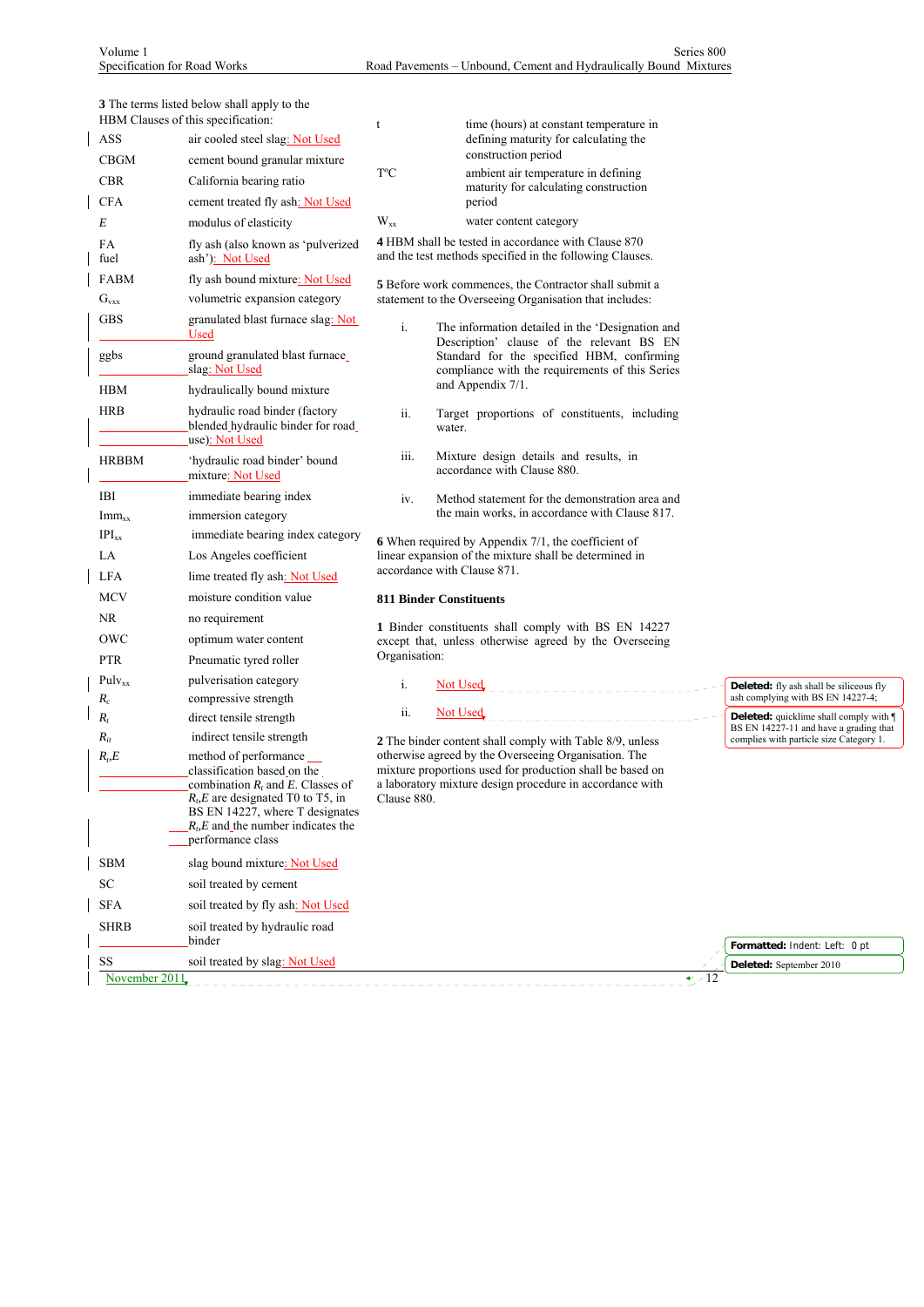$\overline{\phantom{a}}$  $\overline{\phantom{a}}$  $\overline{\phantom{a}}$ 

|                                                                                            |                                   |                                              |                                                 |            | <b>Formatted Table</b>                                                                      |
|--------------------------------------------------------------------------------------------|-----------------------------------|----------------------------------------------|-------------------------------------------------|------------|---------------------------------------------------------------------------------------------|
| <b>TABLE 8/9: Minimum Binder or Binder Constituent Additions for HBM</b>                   |                                   |                                              |                                                 |            | <b>Deleted:</b> when used with anoth $\boxed{ [31]}$                                        |
|                                                                                            |                                   |                                              |                                                 |            | Formatted: Centered                                                                         |
| <b>Binder or binder</b>                                                                    | <b>Application</b>                | <b>Minimum addition for</b>                  | <b>Minimum addition for</b>                     |            | Deleted: binder constituent                                                                 |
| constituent                                                                                |                                   | mix-in-plant method of                       | mix-in-plant method of                          |            |                                                                                             |
|                                                                                            |                                   | construction using                           | construction using                              |            | $\dots$ [32]                                                                                |
|                                                                                            |                                   | batching by mass                             | volume batching and for                         |            |                                                                                             |
|                                                                                            |                                   | (by dry mass of mixture)                     | mix-in-place                                    |            | $\dots$ [33]<br>Formatted: Centered                                                         |
|                                                                                            |                                   |                                              | construction                                    |            |                                                                                             |
|                                                                                            |                                   |                                              | (by dry mass of mixture)                        |            | Deleted: when used with ceme<br>$\dots$ [34]                                                |
| Lime (quicklime or                                                                         | Not Used                          |                                              |                                                 |            | Formatted: Centered                                                                         |
| hydrated lime)<br>Cement                                                                   | when used as the only             |                                              |                                                 |            | <b>Deleted:</b> when used with lime (<br>[35]                                               |
|                                                                                            | binder constituent in             | The appropriate value<br>from BS EN 14227-1, | $1\%$ + (the appropriate<br>value from          |            | Formatted: Centered                                                                         |
|                                                                                            | CBGM                              | Table 1                                      | BS EN 14227-1, Table 1)                         |            | <b>Deleted:</b> when used with GBS $\begin{bmatrix} \dots & 36 \end{bmatrix}$               |
| Ground granulated blast                                                                    | <b>Not Used</b>                   |                                              |                                                 |            | Deleted: (see Note)                                                                         |
| Furnace slag (ggbs)                                                                        | Not Used                          |                                              |                                                 |            | Formatted: Centered                                                                         |
| Air-cooled steel slag                                                                      | Not Used                          |                                              |                                                 |            | <b>Formatted: Centered</b>                                                                  |
| (ASS)                                                                                      | <b>Not Used</b>                   |                                              |                                                 |            | <b>Deleted:</b> when used with ceme $\boxed{ [37]}$                                         |
| Dry fly ash (FA)                                                                           | Not Used                          |                                              |                                                 |            |                                                                                             |
| Granulated blast furnace                                                                   | Not Used                          |                                              |                                                 |            | $\dots$ [38]                                                                                |
| Wet (conditioned) fly ash                                                                  | Not Used                          |                                              |                                                 |            | Formatted<br>$\dots$ [39]                                                                   |
| (FA)                                                                                       | <b>Not Used</b>                   |                                              |                                                 |            | Formatted: Centered                                                                         |
| Hydraulic road binder                                                                      | Not Used                          |                                              |                                                 |            | Deleted: when used with lime<br>$\ldots$ [40]                                               |
| <b>NOTE: Not Used</b>                                                                      |                                   |                                              |                                                 |            | Formatted<br>$\dots$ [41]                                                                   |
|                                                                                            |                                   |                                              |                                                 |            | Formatted: Centered                                                                         |
| <b>812 Storage of Constituents</b>                                                         |                                   |                                              |                                                 |            | <b>Deleted:</b> All applications<br>$\ldots$ [42]                                           |
|                                                                                            |                                   |                                              | batching by mass, in accordance with Clause 814 |            | Formatted: Centered                                                                         |
| 1 Aggregates shall be stored on a firm and                                                 |                                   |                                              |                                                 |            | Formatted: Centered                                                                         |
| clean substrate avoiding contamination with<br>other constituents. Fine aggregate shall be |                                   |                                              |                                                 |            | <b>Deleted:</b> All applications<br>$\dots$ [43]                                            |
| stored at the production location for at least 24                                          |                                   |                                              |                                                 |            | Deleted: When GBS and ASS are used                                                          |
| hours before use.                                                                          |                                   |                                              |                                                 |            | in combination, the sum of the two shall                                                    |
|                                                                                            |                                   |                                              |                                                 |            | be not less than 11%.                                                                       |
| 2 Cement shall be stored in silos.                                                         |                                   |                                              |                                                 |            | Deleted: Lime and c                                                                         |
| 3 Not Used                                                                                 |                                   |                                              |                                                 |            | <b>Deleted:</b> Wet (conditioned) FA shall<br>have no agglomerations greater than 10        |
|                                                                                            | _________________________________ |                                              |                                                 |            | mm size. This shall be determined by                                                        |
| 4 Not Used                                                                                 |                                   |                                              |                                                 |            | sieving samples through a 10 mm size<br>test sieve using not more than 10 seconds           |
|                                                                                            |                                   |                                              |                                                 |            | of gentle agitation by hand. Wet                                                            |
| 813 General Requirements for<br><b>Production and Layer Construction</b>                   |                                   |                                              |                                                 |            | (conditioned) fly ash shall be stored at the<br>source or at the production location for at |
|                                                                                            |                                   |                                              |                                                 |            | ------------------Column Break---------------                                               |
| 1 HBM shall be produced and laid using one of                                              |                                   |                                              |                                                 |            | $\blacksquare$                                                                              |
| the following methods, as specified in the<br>following mixture Clauses:                   |                                   |                                              |                                                 |            | least 72 hours before use, and have a<br>minimum water content of 10%.                      |
|                                                                                            |                                   |                                              |                                                 |            |                                                                                             |
| mix-in-plant method of<br>(i)                                                              |                                   |                                              |                                                 |            | <b>Deleted:</b> (05/09) GBS and ASS shall<br>be stored as specified in sub-Clause 812.1     |
| construction using                                                                         |                                   |                                              |                                                 |            | and used within 3 months of delivery to<br>the production location.                         |
|                                                                                            |                                   |                                              |                                                 |            | $\ldots$ [44]                                                                               |
|                                                                                            |                                   |                                              |                                                 |            | Formatted: Indent: Left: 19.5 pt                                                            |
|                                                                                            |                                   |                                              |                                                 |            | <b>Formatted:</b> Indent: Left: 0 pt                                                        |
| November 2011                                                                              |                                   |                                              |                                                 | $\div$ -13 | Deleted: September 2010                                                                     |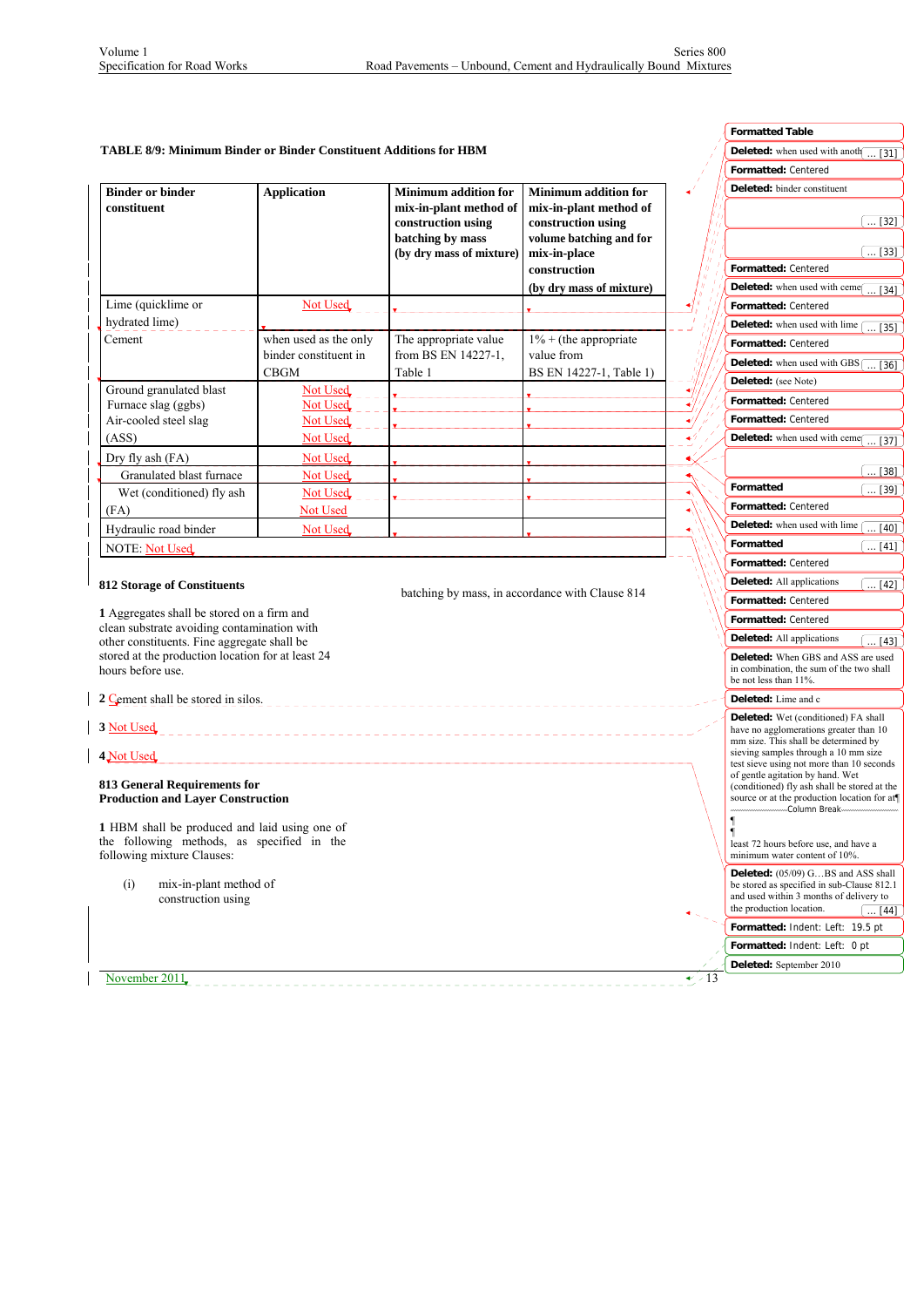construction period

 $\mathsf{l}$ 

| (i)   | mix-in-plant method of construction<br>using volume batching, in<br>accordance with Clause 815; | specified in Table 8/10 or the mixture setting time. The time<br>shall be measured from the addition event defined in Table<br>8/10 to completion of compaction. |
|-------|-------------------------------------------------------------------------------------------------|------------------------------------------------------------------------------------------------------------------------------------------------------------------|
|       |                                                                                                 | 3 The construction period, in degree hours, shall be the                                                                                                         |
| (111) | Not Used                                                                                        | summation of the products of the average air temperature                                                                                                         |
|       |                                                                                                 | above $3^{\circ}$ C (T $^{\circ}$ C) and time for each period (t hours): i.e.                                                                                    |
|       | 2 Construction of layers, including multiple lift                                               | construction period limit $=\Sigma(T,t)$ . The air temperature                                                                                                   |
|       | layers, and any re-working and re-use, shall be                                                 | during the interval, t, shall not fluctuate by more than $4^{\circ}$ C.                                                                                          |
|       | completed within the lesser of 8 hours, the                                                     |                                                                                                                                                                  |

**Deleted:** mix-in-place method of construction, in accordance with Clause 816.

# **TABLE 8/10: Construction Period for HBM Layers**

| <b>Binder</b>                      | time for calculating maximum | Addition event defining the start   Maximum construction period<br>$(^{\circ}C$ hours) | <b>Formatted Table</b>                      |
|------------------------------------|------------------------------|----------------------------------------------------------------------------------------|---------------------------------------------|
|                                    | construction period          |                                                                                        |                                             |
| Cement                             | Addition of cement           | 35                                                                                     |                                             |
| Cement with FA or cement with ggbs | <b>Not Used</b>              |                                                                                        | Deleted: c                                  |
| Lime with GBS or FA                | <b>Not Used</b>              |                                                                                        | <b>Deleted:</b> Addition of lime            |
| Lime and gypsum for FABM 5         | <b>Not Used</b>              |                                                                                        | <b>Deleted:</b> 1,600                       |
| $GBS + ASS$                        | Not Used                     |                                                                                        | <b>Deleted:</b> Addition of lime and gypsum |
| Lime with ggbs                     | Not Used                     |                                                                                        | Deleted: 70                                 |
| <b>HRB</b>                         | Not Used                     |                                                                                        | <b>Deleted:</b> Addition of ASS and GBS     |
|                                    |                              |                                                                                        | Deleted: $3,000$                            |

**4** Mixtures used in base layers shall be batched by mass and paver laid in a single lift. Construction of bases by other methods shall only be permitted in confined spaces where it is impracticable for a paver to operate, when agreed by the Overseeing Organisation.

### **5** Not Used

**6** Laying shall be carried out in a way that avoids segregation and drying of the surface. The temporary intermediate surfaces within a multiple lift layer shall be sprayed with water to prevent surface drying.

**7** The minimum compacted lift thickness in a multiple lift layer shall be 150 mm.

**8** Making-up of level after initial compaction shall not be permitted for single lift working or the uppermost lift of multiple lift working.

**9** The edge of previously compacted HBM or other material shall be vertical and straight before fresh HBM is laid against it.

November 2011

**10** Compaction of HBM layers, including the intermediate lifts of multiple lift working, shall be completed without drying out and before setting of any

**Deleted:** Addition of ggbs **Deleted:** 200 if ggbs added after lime **Deleted:** Workability Period at 20°C **Deleted:** determined in accordance with

**Deleted:** When quicklime is used, full hydration shall be complete prior to final compaction.

| Formatted: Indent: Left: 0 pt |
|-------------------------------|
| Deleted: September 2010       |
|                               |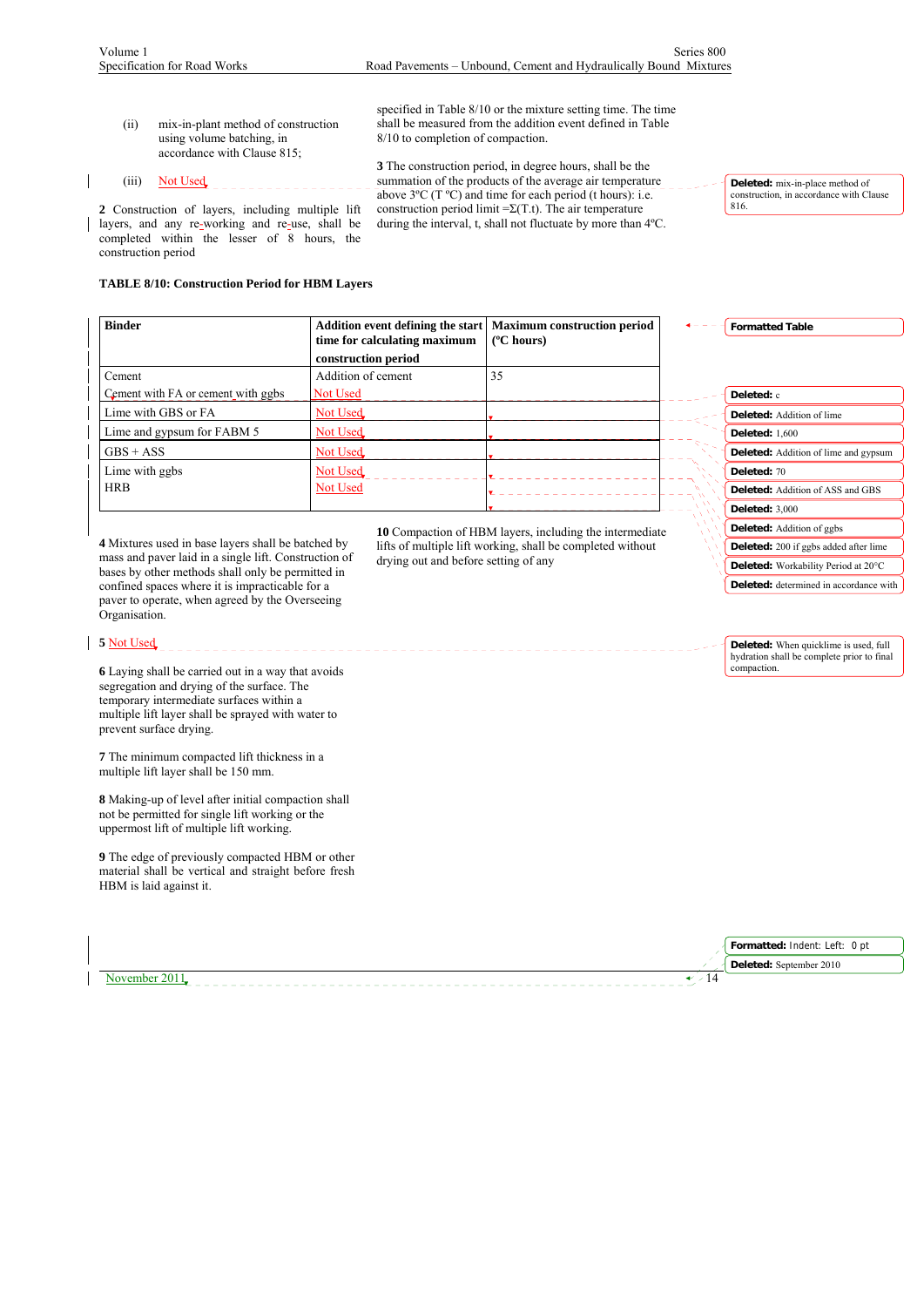part of the layer and shall meet the requirements for density in clause 870.

11 Compaction of HBM shall be carried out by vibrating roller and/or pneumatic-tyred roller (PTR). Where vibrating roller compaction is used on mixtures specified in Clauses 830 to 835 it shall be followed by at least 8 passes of a PTR with a wheel loading of not less than  $30kN_{c}$ 

**12** On completion of compaction the surface shall be closed, free from ridges, cracks, loose material, visible voids, ruts, shear planes and other defects. All defective areas shall be rectified within the time period specified in sub-Clause 813.2. If rectification is not completed within the specified time period, the defective area shall be removed to the full thickness of the layer, and new mixture laid and compacted.

### **Cold and Wet Weather Working**

**13** During cold weather:

(i) the temperature of HBM shall not be less than 5°C at the time of laying;

**Deleted:** , other than FABM 5,

**Deleted:** . Only PTR compaction with a wheel loading of not less than 30kN shall be applied to FABM 5

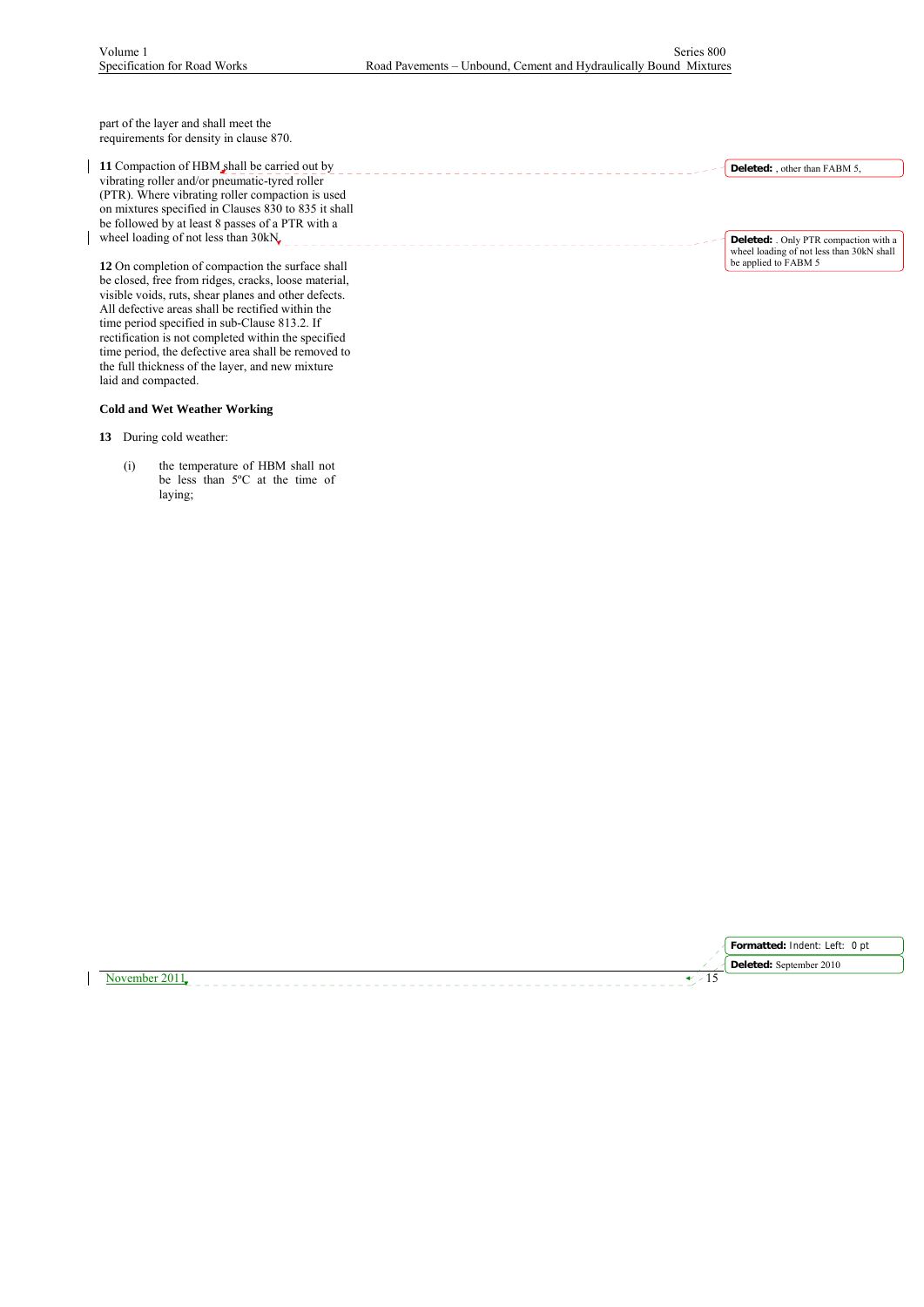| Not Used<br>(i)<br>laying of HBM shall cease when the air<br>(iii)<br>temperature falls below 3°C, and laying<br>shall not be resumed until the rising air<br>temperature reaches 3°C;<br>(iv)<br><b>Not Used</b><br>14 In the case of heavy or persistent rain,<br>production shall cease and any laid material<br>shall be compacted immediately.<br>(05/09) Curing, Protection and Trafficking |                                                                                                                                            | application of a bitumen emulsion spray<br>(i)<br>complying with Class C40B4, as specified in the<br>UK National Foreword to BS EN 13808 to<br>produce an even and complete coverage of at<br>least 0.2 kg/m <sup>2</sup> of residual bitumen. Before<br>spraying commences, the surface shall be free of<br>all loose material and standing water. The curing<br>membrane shall be protected from any damage<br>until the construction of the overlaying layer;<br>(ii)<br>application of a mist/fog/light spray of water,<br>sufficient to keep the surface continuously wet<br>until the specified strength of the HBM has been<br>developed or the layer is overlaid.<br>16 Trafficking of HBM layers shall comply with the |       |             |                                                                                                                                                                                                                                                                                                                               |           |  | Deleted: HBM shall not be laid on a<br>frozen surface;<br>Deleted: the laying of HBM using<br>binders containing less than 3% of CEM<br>1 cement, by dry mass of mixture, shall<br>be restricted in use to the period from 1<br>May to 30 September, unless otherwise<br>agreed by the Overseeing Organisation.<br><b>Deleted:</b> (05/09)<br><b>Deleted:</b> (05/09)<br>Formatted: Font: (Default) Times<br>New Roman, 10 pt<br>Formatted<br><b>Formatted Table</b><br>Formatted<br>Formatted: Font: (Default) Times | $\ldots$ [45]<br>$\ldots$ [46]<br>$\ldots$ [47]                                                |
|---------------------------------------------------------------------------------------------------------------------------------------------------------------------------------------------------------------------------------------------------------------------------------------------------------------------------------------------------------------------------------------------------|--------------------------------------------------------------------------------------------------------------------------------------------|---------------------------------------------------------------------------------------------------------------------------------------------------------------------------------------------------------------------------------------------------------------------------------------------------------------------------------------------------------------------------------------------------------------------------------------------------------------------------------------------------------------------------------------------------------------------------------------------------------------------------------------------------------------------------------------------------------------------------------|-------|-------------|-------------------------------------------------------------------------------------------------------------------------------------------------------------------------------------------------------------------------------------------------------------------------------------------------------------------------------|-----------|--|-----------------------------------------------------------------------------------------------------------------------------------------------------------------------------------------------------------------------------------------------------------------------------------------------------------------------------------------------------------------------------------------------------------------------------------------------------------------------------------------------------------------------|------------------------------------------------------------------------------------------------|
|                                                                                                                                                                                                                                                                                                                                                                                                   | 15 On completion of compaction the layer shall be<br>cured to prevent loss of moisture by:<br><b>TABLE 8/11: Trafficking of HBM Layers</b> |                                                                                                                                                                                                                                                                                                                                                                                                                                                                                                                                                                                                                                                                                                                                 |       |             | requirements set out in Table 8/11 and sub-Clause 813.17.<br>Should any HBM layer exhibit signs of damage, trafficking<br>shall cease immediately and shall only be resumed once the<br>layer has gained sufficient stability to resist damage.                                                                               |           |  | New Roman, 10 pt<br><b>Deleted:</b> 830, 831, and 835<br>Formatted<br>Deleted: Not restricted.                                                                                                                                                                                                                                                                                                                                                                                                                        | $\ldots$ [48]                                                                                  |
|                                                                                                                                                                                                                                                                                                                                                                                                   |                                                                                                                                            |                                                                                                                                                                                                                                                                                                                                                                                                                                                                                                                                                                                                                                                                                                                                 |       |             |                                                                                                                                                                                                                                                                                                                               |           |  | <b>Formatted</b>                                                                                                                                                                                                                                                                                                                                                                                                                                                                                                      | $\ldots$ [49]                                                                                  |
| <b>HBM</b> Designation                                                                                                                                                                                                                                                                                                                                                                            |                                                                                                                                            | Clause reference                                                                                                                                                                                                                                                                                                                                                                                                                                                                                                                                                                                                                                                                                                                |       | Trafficking |                                                                                                                                                                                                                                                                                                                               |           |  |                                                                                                                                                                                                                                                                                                                                                                                                                                                                                                                       | $\ldots$ [50]                                                                                  |
| <b>CBGM</b>                                                                                                                                                                                                                                                                                                                                                                                       |                                                                                                                                            | 821, 822 and 823                                                                                                                                                                                                                                                                                                                                                                                                                                                                                                                                                                                                                                                                                                                |       |             | Sub-Clause 813.17.                                                                                                                                                                                                                                                                                                            |           |  | <b>Formatted</b>                                                                                                                                                                                                                                                                                                                                                                                                                                                                                                      | $\dots$ [51]                                                                                   |
| <b>HBM</b>                                                                                                                                                                                                                                                                                                                                                                                        |                                                                                                                                            | Not Used                                                                                                                                                                                                                                                                                                                                                                                                                                                                                                                                                                                                                                                                                                                        |       |             |                                                                                                                                                                                                                                                                                                                               |           |  | Formatted                                                                                                                                                                                                                                                                                                                                                                                                                                                                                                             | $\dots$ [52]                                                                                   |
| FABM 5 with cement                                                                                                                                                                                                                                                                                                                                                                                |                                                                                                                                            | Not Used                                                                                                                                                                                                                                                                                                                                                                                                                                                                                                                                                                                                                                                                                                                        |       |             |                                                                                                                                                                                                                                                                                                                               |           |  | Deleted: 834                                                                                                                                                                                                                                                                                                                                                                                                                                                                                                          |                                                                                                |
| FABM 5 with lime                                                                                                                                                                                                                                                                                                                                                                                  |                                                                                                                                            | Not Used                                                                                                                                                                                                                                                                                                                                                                                                                                                                                                                                                                                                                                                                                                                        |       |             |                                                                                                                                                                                                                                                                                                                               |           |  | Formatted<br>Deleted: Not permitted for 7 day                                                                                                                                                                                                                                                                                                                                                                                                                                                                         | $\ldots$ [53]                                                                                  |
|                                                                                                                                                                                                                                                                                                                                                                                                   |                                                                                                                                            |                                                                                                                                                                                                                                                                                                                                                                                                                                                                                                                                                                                                                                                                                                                                 |       |             | Not restricted provided that the IB<br>requirements of Table 8/13 are<br>satisfied I For mixtures containing<br>cohesive soil, the test specimens<br>made at the same time as the<br>specimens required in clause 870<br>but cured under the same<br>conditions as the insitu shall also<br>have achieved an average strength |           |  | Formatted<br><b>Formatted</b><br>Deleted: 834<br>Formatted<br>Formatted: Font: 10 pt                                                                                                                                                                                                                                                                                                                                                                                                                                  | $\ldots$ [54]<br>$\dots$ [55]<br>$\dots$ [56]<br>$\ldots$ [57]<br>$\dots$ [58]<br>$\dots$ [59] |
| $\overline{\mathcal{S}}$ C                                                                                                                                                                                                                                                                                                                                                                        |                                                                                                                                            | 840                                                                                                                                                                                                                                                                                                                                                                                                                                                                                                                                                                                                                                                                                                                             |       |             | of at least Class C0.8 / 1.0                                                                                                                                                                                                                                                                                                  |           |  | Deleted: to construct the next                                                                                                                                                                                                                                                                                                                                                                                                                                                                                        | 〔60〕〕                                                                                          |
| SS, SHRB and SFA                                                                                                                                                                                                                                                                                                                                                                                  |                                                                                                                                            | <b>Not Used</b>                                                                                                                                                                                                                                                                                                                                                                                                                                                                                                                                                                                                                                                                                                                 |       |             |                                                                                                                                                                                                                                                                                                                               |           |  | Formatted                                                                                                                                                                                                                                                                                                                                                                                                                                                                                                             | …[61]]                                                                                         |
|                                                                                                                                                                                                                                                                                                                                                                                                   |                                                                                                                                            |                                                                                                                                                                                                                                                                                                                                                                                                                                                                                                                                                                                                                                                                                                                                 |       |             |                                                                                                                                                                                                                                                                                                                               |           |  | Formatted<br><b>Formatted</b>                                                                                                                                                                                                                                                                                                                                                                                                                                                                                         | $\dots$ [62]                                                                                   |
|                                                                                                                                                                                                                                                                                                                                                                                                   | <b>17 CBGM</b> shall not be trafficked for 7 days<br>unless the layer complies with the following:                                         |                                                                                                                                                                                                                                                                                                                                                                                                                                                                                                                                                                                                                                                                                                                                 | (iii) |             | test specimens made at the same time as the<br>specimens required in Clause 870 but cured under                                                                                                                                                                                                                               |           |  | Deleted: , SS, SHRB and SFA                                                                                                                                                                                                                                                                                                                                                                                                                                                                                           | $\overline{\ldots}$ [63]                                                                       |
|                                                                                                                                                                                                                                                                                                                                                                                                   |                                                                                                                                            |                                                                                                                                                                                                                                                                                                                                                                                                                                                                                                                                                                                                                                                                                                                                 |       |             | the same conditions as the in-situ CBGM have                                                                                                                                                                                                                                                                                  |           |  | <b>Formatted</b>                                                                                                                                                                                                                                                                                                                                                                                                                                                                                                      |                                                                                                |
| (i)                                                                                                                                                                                                                                                                                                                                                                                               | the layer is compacted by both<br>vibrating roller and PTR in                                                                              |                                                                                                                                                                                                                                                                                                                                                                                                                                                                                                                                                                                                                                                                                                                                 |       | $C3/4$ .    | achieved an average strength of at least Class                                                                                                                                                                                                                                                                                |           |  | <b>Formatted</b>                                                                                                                                                                                                                                                                                                                                                                                                                                                                                                      | $\ldots$ [64]<br>[65]                                                                          |
|                                                                                                                                                                                                                                                                                                                                                                                                   | accordance with sub-Clause                                                                                                                 |                                                                                                                                                                                                                                                                                                                                                                                                                                                                                                                                                                                                                                                                                                                                 |       |             |                                                                                                                                                                                                                                                                                                                               |           |  | Deleted: requirements of Table                                                                                                                                                                                                                                                                                                                                                                                                                                                                                        | $\ldots$ [66]                                                                                  |
|                                                                                                                                                                                                                                                                                                                                                                                                   | 813.11 to comply with the                                                                                                                  |                                                                                                                                                                                                                                                                                                                                                                                                                                                                                                                                                                                                                                                                                                                                 |       |             | 18 Surface contamination shall be avoided as                                                                                                                                                                                                                                                                                  |           |  | Formatted                                                                                                                                                                                                                                                                                                                                                                                                                                                                                                             | [67]                                                                                           |
|                                                                                                                                                                                                                                                                                                                                                                                                   | requirements of sub-Clause<br>813.12:                                                                                                      |                                                                                                                                                                                                                                                                                                                                                                                                                                                                                                                                                                                                                                                                                                                                 |       |             | far as is practicable and any unavoidable contamination shall<br>be removed prior to overlaying. Reworking and re-                                                                                                                                                                                                            |           |  |                                                                                                                                                                                                                                                                                                                                                                                                                                                                                                                       | [68]                                                                                           |
|                                                                                                                                                                                                                                                                                                                                                                                                   |                                                                                                                                            |                                                                                                                                                                                                                                                                                                                                                                                                                                                                                                                                                                                                                                                                                                                                 |       |             | compaction of the layer shall only be permitted                                                                                                                                                                                                                                                                               |           |  | Formatted                                                                                                                                                                                                                                                                                                                                                                                                                                                                                                             | $\dots$ [69] $\dots$                                                                           |
| (ii)                                                                                                                                                                                                                                                                                                                                                                                              | the mixture contains at least 50% by<br>mass of coarse aggregate complying                                                                 |                                                                                                                                                                                                                                                                                                                                                                                                                                                                                                                                                                                                                                                                                                                                 |       |             |                                                                                                                                                                                                                                                                                                                               |           |  | <b>Deleted:</b> (05/09)                                                                                                                                                                                                                                                                                                                                                                                                                                                                                               |                                                                                                |
|                                                                                                                                                                                                                                                                                                                                                                                                   | with BS EN 13242, Category $C_{90/3}$ for                                                                                                  |                                                                                                                                                                                                                                                                                                                                                                                                                                                                                                                                                                                                                                                                                                                                 |       |             |                                                                                                                                                                                                                                                                                                                               |           |  | <b>Deleted:</b> (05/09)                                                                                                                                                                                                                                                                                                                                                                                                                                                                                               |                                                                                                |
|                                                                                                                                                                                                                                                                                                                                                                                                   | 'crushed or broken particles';                                                                                                             |                                                                                                                                                                                                                                                                                                                                                                                                                                                                                                                                                                                                                                                                                                                                 |       |             |                                                                                                                                                                                                                                                                                                                               |           |  | Formatted                                                                                                                                                                                                                                                                                                                                                                                                                                                                                                             | $\ldots$ [70]                                                                                  |
|                                                                                                                                                                                                                                                                                                                                                                                                   |                                                                                                                                            |                                                                                                                                                                                                                                                                                                                                                                                                                                                                                                                                                                                                                                                                                                                                 |       |             |                                                                                                                                                                                                                                                                                                                               |           |  | Deleted: 1                                                                                                                                                                                                                                                                                                                                                                                                                                                                                                            |                                                                                                |
|                                                                                                                                                                                                                                                                                                                                                                                                   |                                                                                                                                            |                                                                                                                                                                                                                                                                                                                                                                                                                                                                                                                                                                                                                                                                                                                                 |       |             |                                                                                                                                                                                                                                                                                                                               |           |  | Formatted: Indent: Left: 0 pt                                                                                                                                                                                                                                                                                                                                                                                                                                                                                         |                                                                                                |
|                                                                                                                                                                                                                                                                                                                                                                                                   |                                                                                                                                            |                                                                                                                                                                                                                                                                                                                                                                                                                                                                                                                                                                                                                                                                                                                                 |       |             |                                                                                                                                                                                                                                                                                                                               |           |  | Deleted: September 2010                                                                                                                                                                                                                                                                                                                                                                                                                                                                                               |                                                                                                |
| November $2011$                                                                                                                                                                                                                                                                                                                                                                                   |                                                                                                                                            |                                                                                                                                                                                                                                                                                                                                                                                                                                                                                                                                                                                                                                                                                                                                 |       |             |                                                                                                                                                                                                                                                                                                                               | $\sim$ 16 |  |                                                                                                                                                                                                                                                                                                                                                                                                                                                                                                                       |                                                                                                |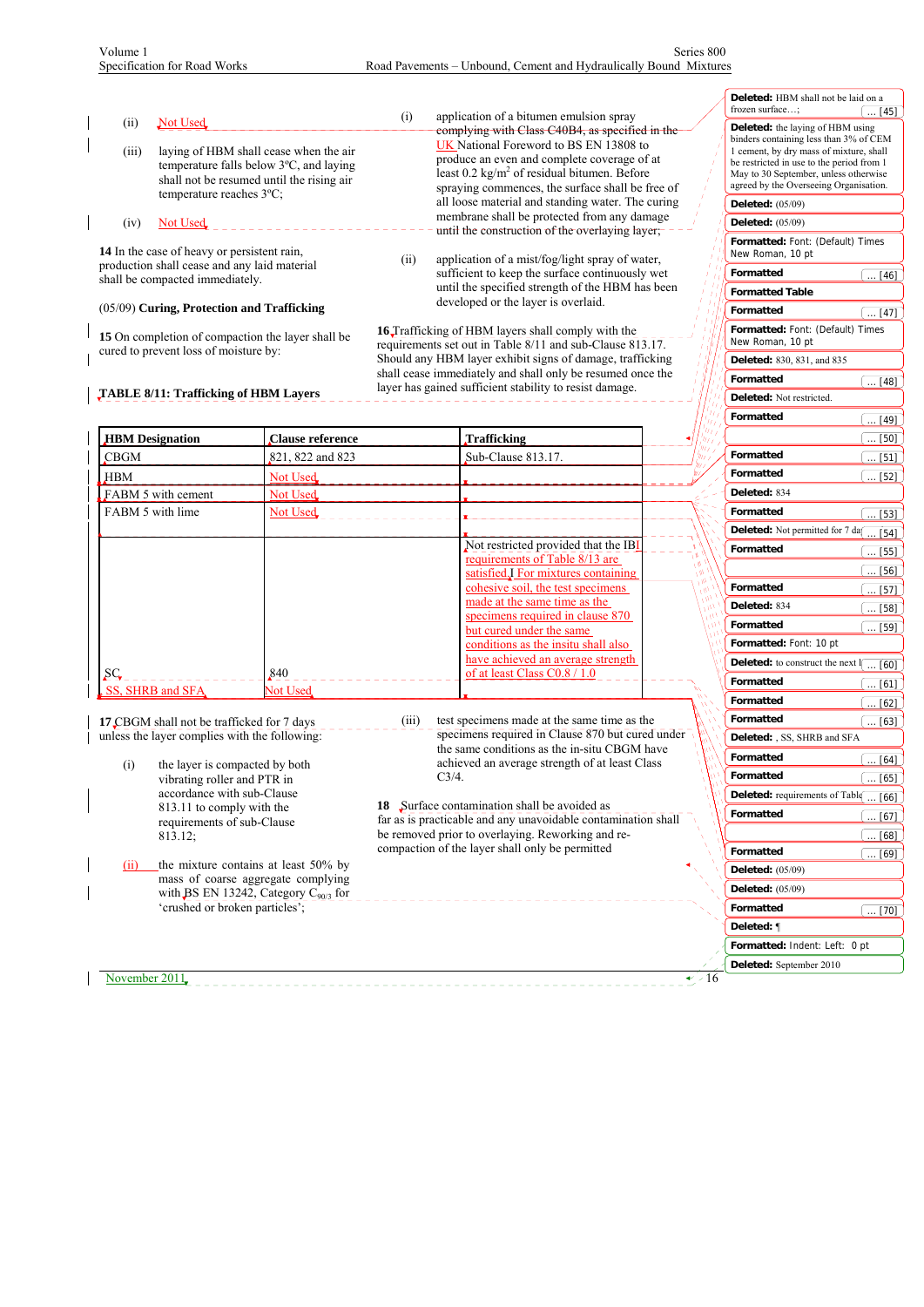within the construction period set out in Table 8/10. Reworking shall only be permitted when the water content requirements of the reworked material are maintained within the limits stated in the method statement.

**19** Before overlaying, any loose material shall be removed and replaced to the full depth of the layer or, if within the construction period set out in Table 8/10, reworked as specified in sub-Clause 813.18.

**20** Daily record sheets complying with sub-Clause 817.4 shall be submitted to the Overseeing Organisation by start of work on the next working day, detailing:

- (i) spread rate/batching record results;
- (ii) depth measurements:
- (iii) density test measurements;

(iv) sample and test locations;

(v) construction period records showing the time(s) of mixing, water addition, completion of compaction and application of curing membrane.

### **814 Mix-in-Plant Method of Construction Using Batching by Mass**

**1** The HBM shall be produced in a stationary mixing plant that batches by mass and mixes in a forced-action mixer, allowing sufficient time in the mixer to produce a homogenous mixture.

**2** The mixing plant shall have an automated surveillance and data collection system. **2** HBM shall be transported directly to the point where it is to be laid and protected from the weather during transit and whilst awaiting tipping, unless otherwise agreed by the

**2** The method statement shall include the intended mixture proportions with supporting data from trial mix results and/or historic records to justify the proportions, the water content (or MCV) limits and (if applicable) spread rates for all stages of the Work.

**3** Where multiple lift working is used, the method statement shall detail the methods used to assure that bond between the individual lifts is achieved. The method statement shall also detail the procedures to be used to confirm that bond has been achieved in

November 2011 17

**3** HBM shall be transported directly to the point where it is to be laid and protected from the weather during transit and whilst awaiting tipping, unless otherwise agreed by the Overseeing Organisation.

### **815 Mix-in-Plant Method of Construction Using Volume Batching**

**1** The HBM shall be produced in a stationary mixing plant that batches by volume and mixes in a forced action mixer, allowing sufficient time in the mixer to produce a homogenous mixture.

Overseeing Organisation.

**3** Dispensing accuracy shall be verified by reconciliation between constituent deliveries and the area and depth of completed layer for each  $5000 \text{ m}^2$  of work, or part thereof, during each day's operations.

### **816 Mix-in-Place Method of Construction**

#### Not Used

# **817 Method Statement and Demonstration Area**

#### **Method Statement**

**1** At least 10 days prior to constructing the demonstration area specified in sub-Clause 817.5, the Contractor shall provide a full method statement for the approval of the Overseeing Organisation. The statement shall detail the operatives, plant, materials and procedures for the construction of demonstration area(s) and of the works, including procedures. The statement shall also include procedures for induced cracking, if required by Appendix 7/1, and the procedures to be applied during inclement weather, plant breakdowns and other unscheduled events.

the demonstration area and in the works.

**4** The method statement shall include a sample record sheet for the submission of the data required by sub-Clause 813.20.

#### **Demonstration Area**

**5** Prior to the commencement of the main works, the Contractor shall construct a demonstration area of at least 800 m<sup>2</sup> conforming to the submitted method statement. The demonstration area shall include a transverse end-of-day joint and (if appropriate) multiple lift working. The demonstration area may be accepted into the permanent works, where agreed by the Overseeing Organisation. Where the Contractor can produce documentary evidence of similar work carried out to this specification during the previous 6 months, the Overseeing Organisation may allow the works to proceed without the demonstration area.

**6** Where multiple lift working is used, the demonstration area

**Deleted: 1** Mixed-in-place HBM shall be produced by an in-situ pulverizingmixing process with the added mixing water injected directly into the mixture during the mixing process. The pulverizing-mixing process shall be repeated until a homogenous mixture is produced.¶ ¶

**2** When binder constituents are dispensed onto the surface to be pulverized-mixed, the rate of spread shall be confirmed by site checks carried out in accordance with Clause 870. For each group of 5 readings the mean rate of spread of material shall<br>be within  $\pm 10\%$  of the stated target rate and each individual value shall be within  $\pm 15\%$  of the mean value of the group of 5 readings.¶

¶ **3** The accuracy of the system used to dispense binder constituents shall be verified by reconciliation between constituent deliveries and the area and depth of completed layer for each 5000  $m<sup>2</sup>$  of work, or part thereof, during each day's operations.

¶ **4** Mixing of fresh material shall ensure a minimum overlap of 200 mm with previously mixed material.¶

¶ **5** Where lime is used to granulate cohesive soils it shall be added and mixed with the soil using at least two passes of the pulverizer-mixer between 24 and 96 hours before the subsequent addition of cement, FA, HRB or ggbs. The surface of the layer shall be sealed by rolling immediately after adding and mixing lime. The MCV during this period, known as the mellowing period, shall comply with Clause 840.

**Formatted:** Indent: Left: 0 pt **Deleted:** September 2010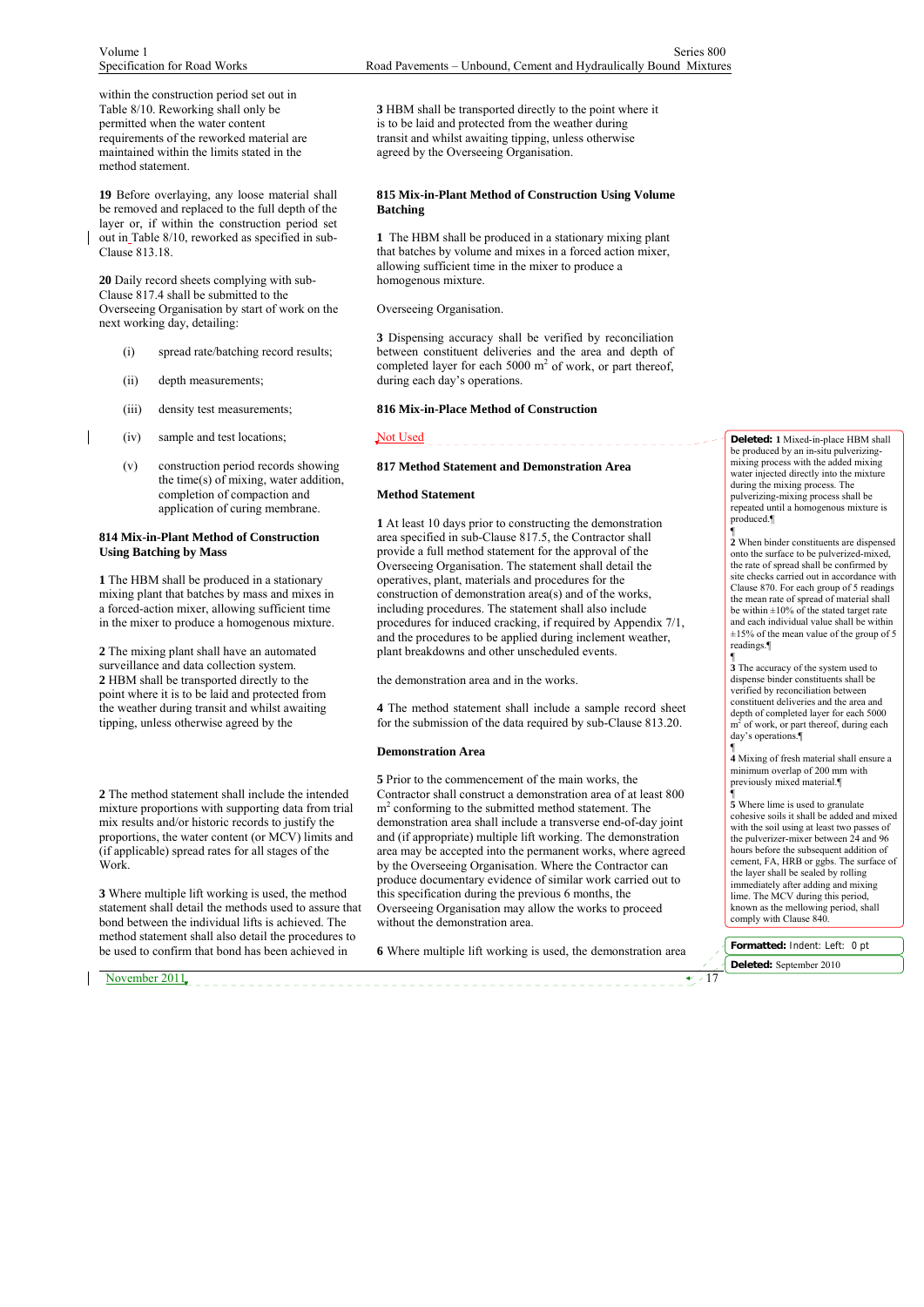shall confirm the effectiveness of the procedures used to assure that bond between the individual lifts can be achieved.

**7** Where induced cracking is required, the demonstration area shall include crack induction at the specified spacing. The effectiveness of the procedure used shall be checked within 28 days of construction, by recovering four evenly spaced 150 mm dia cores from the line of the induced cracks and assessing each core for compliance with sub-Clause 818.2.

**8** The mixture constituents, proportions, laying and compaction plant and construction procedures used for the demonstration area shall not be changed unless the Contractor lays a further demonstration area or the changes are agreed by the Overseeing Organisation.

# **818 Induced Cracking of HBM**

**1** Where required by Appendix 7/1, transverse cracks shall be formed at the specified spacing with a tolerance of  $\pm$  150 mm. Where the pavement is made up of two or more layers of HBM with induced cracks, the cracks in the overlying HBM layer shall align with the induced cracks in the layer below with a tolerance of  $\pm 100$  mm.

**2** Cracks shall be induced in fresh material after initial compaction. The transverse cracks shall be induced by grooving the fresh material to form straight vertical grooves not more than 20 mm wide, to a depth of between one half and two thirds of the layer thickness over the full width of the pavement. Bitumen emulsion shall be poured or sprayed into the grooves prior to final compaction, to form a crack inducing membrane. The bitumen emulsion shall comply with Class C40B4, as specified in the UK National Foreword to BS EN 13808. During final compaction of the mixture, the surface of the groove shall be fully closed throughout its full length. The bitumen in the groove shall be fully encased and remain continuous, with not less than 70% of the sides of the groove coated with bitumen.

**3** Where required by Appendix 7/1, longitudinal cracks shall be induced using the procedure specified in sub-Clause 818.2.

**819 Not Used**

### **820 Aggregates**

**1** The aggregates used in HBM shall comply with BS EN 13242 and the selected requirements listed in Table 8/12. Where recycled coarse aggregate or recycled concrete aggregate is used in HBM, it shall also be tested in accordance with Clause 710 and

November 2011,  $\sqrt{18}$ 

comply with the additional requirements for the proportion of the components listed in Table 8/12.

**2** When required by Appendix 7/1, an existing pavement layer that is to used to produce HBM shall be tested to confirm compliance with sub-Clause 820.1.

**Deleted: <sp>**

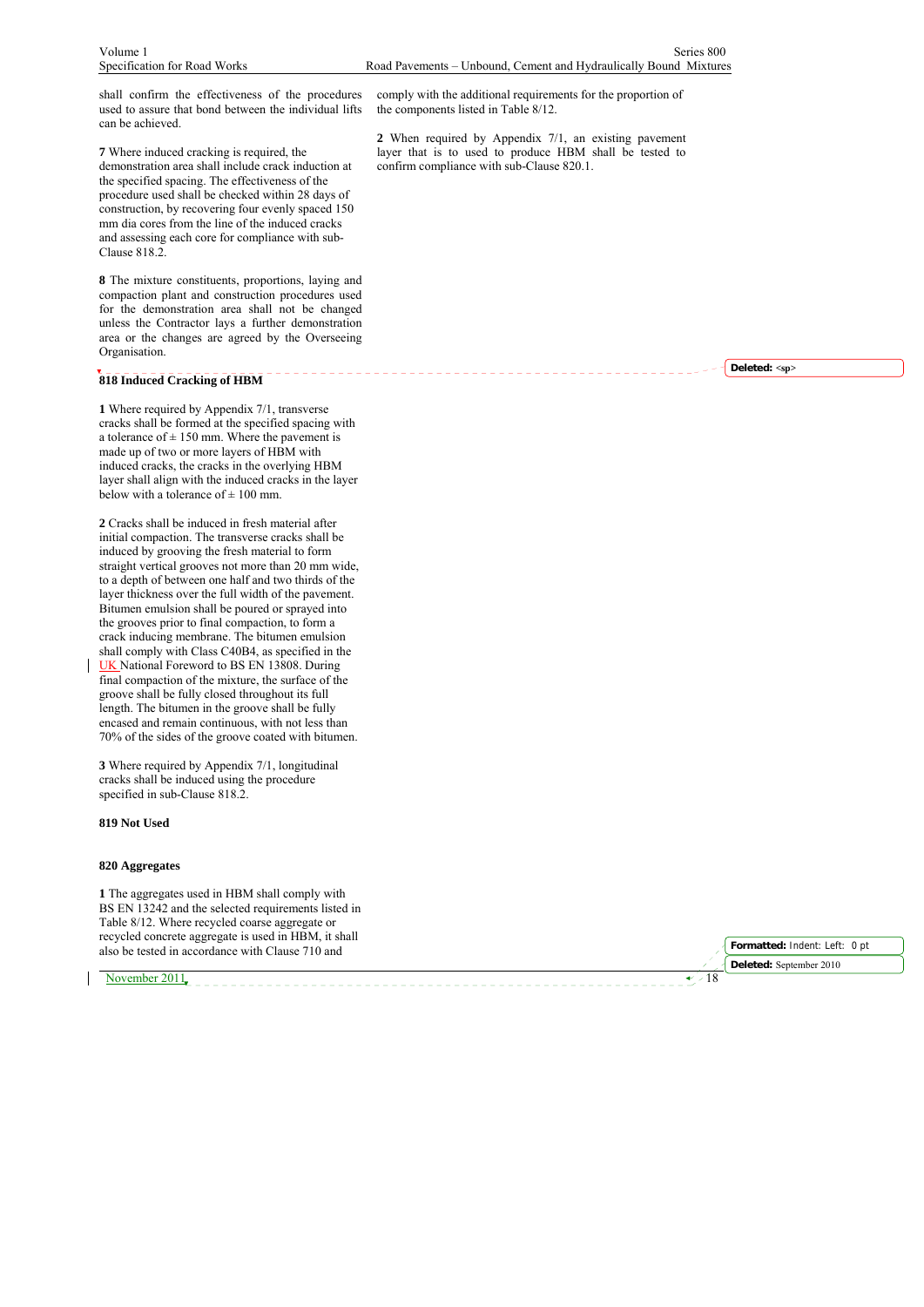# **Table 8/12.1: Aggregate Requirements for HBM**

| <b>Clause</b><br>reference                                                                                         | 821                               | 822                                                                                                            | 823           | 830                                                           | 831                             | 832                         | 835                                       |           |                                                                                  |
|--------------------------------------------------------------------------------------------------------------------|-----------------------------------|----------------------------------------------------------------------------------------------------------------|---------------|---------------------------------------------------------------|---------------------------------|-----------------------------|-------------------------------------------|-----------|----------------------------------------------------------------------------------|
|                                                                                                                    |                                   |                                                                                                                |               | <b>FABM1</b>                                                  | <b>SBM B2</b>                   | SBM B3                      | SBM B1                                    |           |                                                                                  |
|                                                                                                                    |                                   |                                                                                                                |               | (Not Used)                                                    | (Not Used)                      | (Not Used)                  | (Not Used)                                |           | Deleted:,                                                                        |
| <b>HBM</b><br>designation                                                                                          | <b>CBGMA</b>                      | <b>CBGMB</b>                                                                                                   | <b>CBGM C</b> |                                                               | FABM <sub>2</sub><br>(Not Used) | <b>FABM 3</b><br>(Not Used) | $B1-2, B1-3 &$                            |           | Formatted: Font: Bold, Character<br>scale: 95%                                   |
|                                                                                                                    |                                   |                                                                                                                | (Not Used)    | <b>HRBBM 1</b>                                                | <b>HRBBM2</b><br>(Not Used)     | <b>HRBBM3</b>               | <b>B1-4</b><br>(Not Used) $\triangleleft$ |           | Deleted:,                                                                        |
|                                                                                                                    |                                   |                                                                                                                |               | (Not Used<br>Categories for aggregate properties, BS EN 13242 |                                 | (Not Used)                  |                                           |           | Deleted: 1-1,                                                                    |
|                                                                                                                    |                                   |                                                                                                                |               |                                                               |                                 |                             |                                           |           | Deleted:                                                                         |
| Crushed or broken                                                                                                  | $C_{\rm NR}$                      | $C_{\rm NR}$                                                                                                   |               | $C_{90/3}$ or $C_{50/30}$                                     |                                 | $C_{\rm NR}$                | $C_{\rm NR}$                              |           | Formatted: Centered                                                              |
| particles                                                                                                          | (Note 1)                          | unless otherwise specified in                                                                                  |               | as specified in                                               |                                 | (Note 1)                    | as specified in                           |           |                                                                                  |
| in coarse aggregate                                                                                                |                                   | Appendix 7/1                                                                                                   |               | Appendix 7/1                                                  |                                 |                             | Appendix 7/1                              |           |                                                                                  |
| Resistance to                                                                                                      | $\underline{L}\underline{A}_{50}$ | $L\underline{A}_{40}$                                                                                          |               | $LA_{50}$                                                     |                                 |                             |                                           |           | Formatted: Centered                                                              |
| fragmentation of                                                                                                   |                                   |                                                                                                                |               |                                                               |                                 |                             |                                           |           | Deleted: $LA_{50}$                                                               |
| coarse                                                                                                             | $or$                              | as specified.                                                                                                  |               | or                                                            |                                 |                             |                                           |           | Formatted: Centered                                                              |
| aggregate                                                                                                          | $L A_{60}$                        | in Appendix.                                                                                                   |               | $LA_{60}$                                                     |                                 |                             |                                           |           | Deleted: or                                                                      |
|                                                                                                                    | as specified<br>in Appendix       | $\frac{7}{1}$                                                                                                  | $LA_{50}$     | as specified<br>in Appendix                                   | $LA_{50}$                       | $LA_{NR}$ <sub>_</sub>      | LA <sub>50</sub>                          |           | Deleted: $LA_{NR}$                                                               |
|                                                                                                                    | 7/1                               | Ł                                                                                                              |               | 7/1                                                           |                                 |                             |                                           |           | Deleted: LA <sub>60</sub>                                                        |
| Acid-soluble                                                                                                       |                                   |                                                                                                                |               |                                                               |                                 |                             |                                           |           | Deleted: as specified                                                            |
| sulfate                                                                                                            |                                   |                                                                                                                |               | Not Used                                                      |                                 |                             |                                           |           | Formatted: Centered                                                              |
| (Note 3)                                                                                                           |                                   |                                                                                                                |               | Not Used                                                      |                                 |                             |                                           |           |                                                                                  |
| Total sulfur content                                                                                               |                                   |                                                                                                                |               | Not Used                                                      |                                 |                             |                                           |           | <b>Deleted:</b> in Appendix                                                      |
| (Note 3)                                                                                                           |                                   |                                                                                                                |               | Not Used                                                      |                                 |                             |                                           |           | Formatted: Centered                                                              |
| Fines quality                                                                                                      | <b>NR</b>                         |                                                                                                                |               | Other requirements, BS 1377-2                                 |                                 | <b>NR</b>                   | Non-plastic                               |           | Deleted: 7/1                                                                     |
| (Note 4)                                                                                                           | (Note 1)                          |                                                                                                                |               | Non-plastic                                                   |                                 | (Note 1)                    |                                           |           | Deleted: Air-cooled blast-furnace slag -<br>$AS_{1.0}$                           |
|                                                                                                                    |                                   |                                                                                                                |               | Proportion of components, Clause 710                          |                                 |                             |                                           |           | <b>Deleted:</b> Other aggregates - $AS_{0.2}$                                    |
|                                                                                                                    |                                   |                                                                                                                |               |                                                               |                                 |                             |                                           |           | <b>Deleted:</b> Air-cooled blast-furnace slag - S <sub>2</sub>                   |
| Maximum glass                                                                                                      |                                   |                                                                                                                |               |                                                               |                                 |                             |                                           |           |                                                                                  |
| content                                                                                                            | 40                                | 40                                                                                                             | 40            | 40                                                            | 40                              | 40                          | 40                                        |           | <b>Deleted:</b> Other aggregates - $S_1$                                         |
| (Class Rg)                                                                                                         |                                   |                                                                                                                |               |                                                               |                                 |                             |                                           |           |                                                                                  |
| Maximum                                                                                                            |                                   |                                                                                                                |               |                                                               |                                 |                             |                                           |           |                                                                                  |
| impurities                                                                                                         |                                   |                                                                                                                |               |                                                               |                                 |                             |                                           |           |                                                                                  |
|                                                                                                                    | 5                                 |                                                                                                                | 3             | 3                                                             | 3                               | 5                           | 3                                         |           | Deleted: 3                                                                       |
| content (Class X)<br>NOTES:                                                                                        |                                   |                                                                                                                |               |                                                               |                                 |                             |                                           |           |                                                                                  |
| 1. The suffix <sub>NR</sub> denotes that the 'No requirement' category applies.                                    |                                   |                                                                                                                |               |                                                               |                                 |                             |                                           |           |                                                                                  |
| 2. Not Used                                                                                                        |                                   | and a complete the contract of the contract of the contract of the contract of the contract of the contract of |               |                                                               |                                 |                             |                                           |           | Deleted: C <sub>NR</sub> if FABM 1 contains at                                   |
| 3. Not Used                                                                                                        |                                   |                                                                                                                |               |                                                               |                                 |                             |                                           |           | least 3% CEM 1 cement by dry mass of<br>the mixture and trafficking is prevented |
| 4. Where required, the size fraction of the aggregate passing the 0.425 mm size test sieve shall be non-plastic as |                                   |                                                                                                                |               |                                                               |                                 |                             |                                           |           | for 7 days.                                                                      |
| defined by and tested in compliance with BS 1377-2.                                                                |                                   |                                                                                                                |               |                                                               |                                 |                             |                                           |           | Formatted: Font: Not Italic                                                      |
|                                                                                                                    |                                   |                                                                                                                |               | complies with Envelope A from BS EN 14227-1, Figure 1.        |                                 |                             |                                           |           | Deleted: Where the Contractor is able                                            |
| <b>821 Cement Bound Granular Mixtures</b><br>A (CBGM A)                                                            |                                   |                                                                                                                |               | 3 The strength after immersion shall be at least 80% of the   |                                 |                             |                                           |           | to provide evidence of mixture stability<br>over an extended period then the     |
|                                                                                                                    |                                   |                                                                                                                |               | non-immersed strength, when tested in                         |                                 |                             |                                           |           | Overseeing Organisation may consider                                             |
| 1 Cement bound granular mixtures A (CBGM A)                                                                        |                                   |                                                                                                                |               |                                                               |                                 |                             |                                           |           | the use of higher limits.                                                        |
| shall comply with BS EN 14227-1 and have binder                                                                    |                                   |                                                                                                                | accordance    | with the laboratory mixture design requirements specified in  |                                 |                             |                                           |           |                                                                                  |
| constituent proportions complying with the<br>requirements of Clause 811.                                          |                                   |                                                                                                                | Clause 880.   |                                                               |                                 |                             |                                           |           |                                                                                  |
|                                                                                                                    |                                   |                                                                                                                |               |                                                               |                                 |                             |                                           |           | Deleted: or Clause 816.                                                          |
| 2 Aggregate shall comply with the requirements of                                                                  |                                   |                                                                                                                |               | 4 The method of construction shall be in accordance           |                                 |                             |                                           |           | Formatted: Indent: Left: 0 pt                                                    |
| Clause 820 and shall have a combined grading that                                                                  |                                   |                                                                                                                |               | with Clause 813 and either Clause 814 or Clause 815.          |                                 |                             |                                           |           | Deleted: September 2010                                                          |
| November 2011                                                                                                      |                                   |                                                                                                                |               |                                                               |                                 |                             |                                           | $\div 19$ |                                                                                  |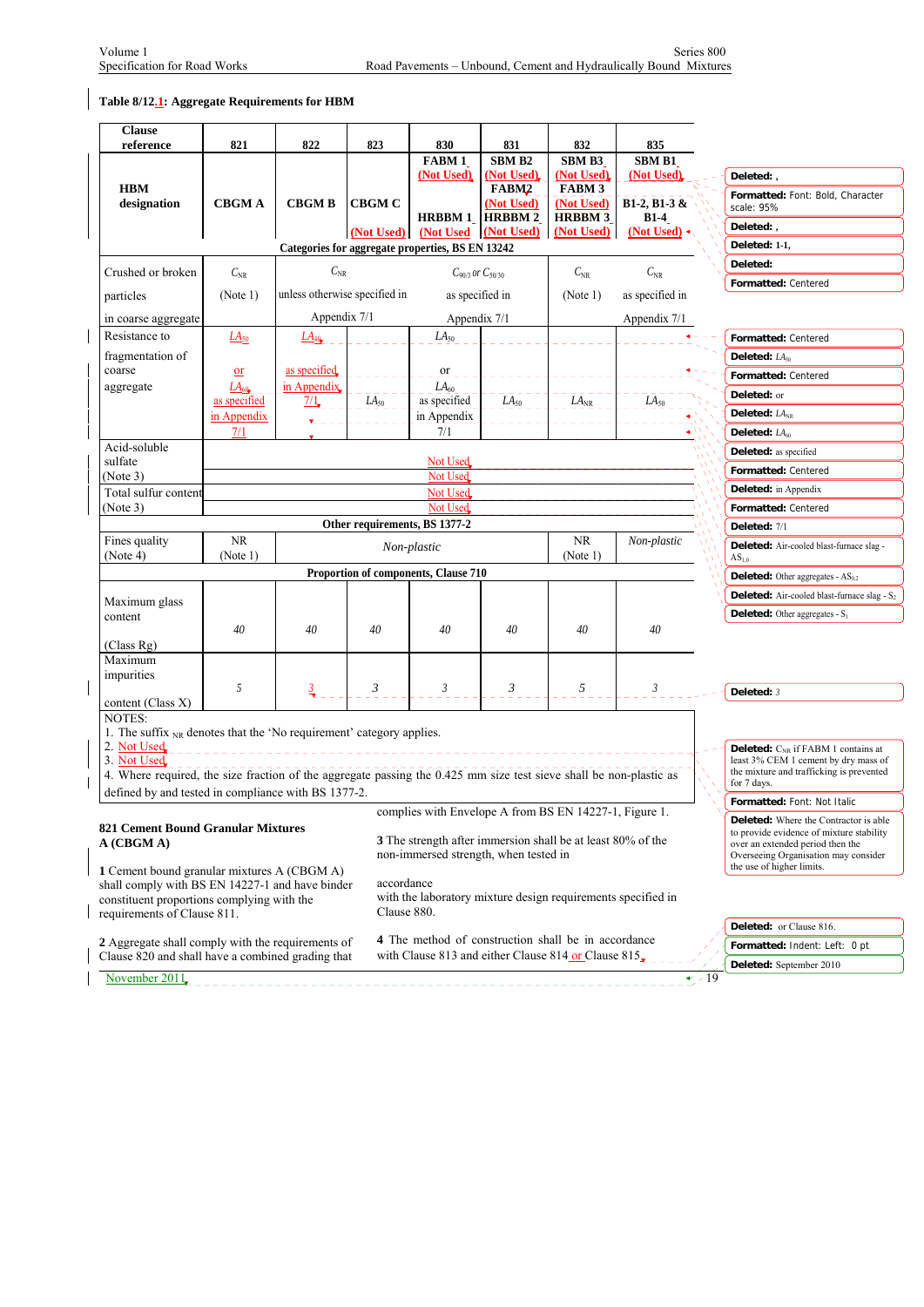### **822 Cement Bound Granular Mixtures B (CBGM B)**

Not Used

# **824 Cement Bound Granular Mixtures – Compressive Strength**

|            |                  | 28-day compressive strength (MPa) |                       |  |
|------------|------------------|-----------------------------------|-----------------------|--|
|            | <b>Cylinders</b> | <b>Cylinders</b>                  | <b>Strength Class</b> |  |
|            |                  | or Cubes                          |                       |  |
| <b>CBM</b> | $H/Da = 2.0b$    | $H/Da = 1.0t$                     |                       |  |
|            | <u>5.0</u>       | <u>6.0</u>                        | $C_{5/6}$             |  |
|            | $\bf{8.0}$       | 10.0                              | $\frac{1}{28/10}$     |  |
|            |                  | 15                                |                       |  |

# **825 to 829 Not Used**

## Not Used.

# Not Used

# Not Used \_ \_ \_ \_ \_ \_ \_ \_ \_ \_ \_ \_ \_ \_ \_ \_ **835 Slag Bound Mixtures B1-1, B1-2, B1-3 and B1-4 (SBM B1)**

| 5 The laboratory mechanical performance shall<br>comply with the requirements of <b>BS EN 14227-1</b> ,<br>clause 6.5.2.2 (System I – Compressive Strength) | <b>Strength</b> | 824 Cement Bound Granular Mixtures - Compressive | <b>Deleted: 1</b> (05/09) Cement bound<br>granular mixtures C (CBGM C) shall<br>comply with BS EN 14227-1, and have<br>binder constituent proportions complying<br>with the requirements of Clause 811. |                                                                                                                          |                                                   |                                                                                    |
|-------------------------------------------------------------------------------------------------------------------------------------------------------------|-----------------|--------------------------------------------------|---------------------------------------------------------------------------------------------------------------------------------------------------------------------------------------------------------|--------------------------------------------------------------------------------------------------------------------------|---------------------------------------------------|------------------------------------------------------------------------------------|
| and Table 8/12.2 when sampled and tested in                                                                                                                 | (System I)      |                                                  |                                                                                                                                                                                                         | <b>Table 8/12.2 Characteristic Compressive Strength (R<sub>ek</sub>)</b> --                                              |                                                   | 2 (05/09) Aggregates shall comply with<br>the requirements of Clause 820 and shall |
| accordance with Clause 870.                                                                                                                                 |                 |                                                  | 28-day compressive strength (MPa)                                                                                                                                                                       |                                                                                                                          | N                                                 | have a total mixture grading that                                                  |
|                                                                                                                                                             |                 | <b>Cylinders</b>                                 | <b>Cylinders</b>                                                                                                                                                                                        | <b>Strength Class</b>                                                                                                    |                                                   | complies with grading envelope Category<br>G1 from BS EN 14227-1, Annex B,         |
|                                                                                                                                                             |                 |                                                  | or Cubes                                                                                                                                                                                                |                                                                                                                          |                                                   | Figure B2 for 0/20 size mixtures, Figure                                           |
| 822 Cement Bound Granular Mixtures<br>B (CBGM B)                                                                                                            | CBM<br>◬        | $H/Da = 2.0b$<br>5.0                             | $H/D^a = 1.0^b$<br>6.0                                                                                                                                                                                  | $C_{5/6}$ = = = =                                                                                                        | $\theta^{(\mathrm{i}\mathrm{B})}$                 | B3 for 0/14 mm size mixtures or Figure<br>B4 for 0/10 mm size mixtures.            |
| 1 Cement bound granular mixtures B (CBGM B)                                                                                                                 |                 | 8.0                                              | <u>10.0</u>                                                                                                                                                                                             | $C_{8/10}$                                                                                                               | $\pmb{\theta}^{(y)}$<br>$\mathbf{w}^{\mathbf{w}}$ | $3(05/09)$ The compacity of the mixture                                            |
| shall comply with BS EN 14227-1, and have binder                                                                                                            | B               | 12                                               | 15                                                                                                                                                                                                      | $C_{12/15}$                                                                                                              | اله<br>W.                                         | shall be at least 0.8, when calcula $\boxed{11}$                                   |
| constituent proportions complying with the                                                                                                                  | Notes           |                                                  |                                                                                                                                                                                                         |                                                                                                                          |                                                   | <b>Deleted:</b> 5 The method of cons $\boxed{ [72]}$                               |
| requirements of Clause 811.                                                                                                                                 |                 | $\bf{a}$ H/D = ratio height/diameter of specimen |                                                                                                                                                                                                         |                                                                                                                          |                                                   | Formatted: Font: Bold                                                              |
|                                                                                                                                                             |                 | <b>b</b> H/D = $0.80$ to 1.21                    |                                                                                                                                                                                                         |                                                                                                                          |                                                   | Deleted: Appendix 7/1                                                              |
| 2 Aggregates shall comply with the requirements                                                                                                             |                 |                                                  |                                                                                                                                                                                                         |                                                                                                                          |                                                   | Formatted: Font: Italic                                                            |
| of Clause 820 and shall have a combined grading                                                                                                             |                 | 825 to 829 Not Used                              |                                                                                                                                                                                                         |                                                                                                                          |                                                   | Formatted: Font: Italic, Subscript                                                 |
| that complies with Envelope B from BS EN                                                                                                                    |                 |                                                  |                                                                                                                                                                                                         | 830 Fly Ash Bound Mixture 1 (FABM 1) and Hydraulic                                                                       |                                                   | Formatted: Font: Bold                                                              |
| 14227-1, Figure 1. Alternatively, the total mixture<br>grading shall comply with the grading envelope                                                       |                 | Road Binder Bound Mixture 1 (HRBBM 1)            |                                                                                                                                                                                                         |                                                                                                                          |                                                   | Formatted: Centered                                                                |
| Category G2 from BS EN 14227-1, Annex B,                                                                                                                    |                 |                                                  |                                                                                                                                                                                                         |                                                                                                                          |                                                   | <b>Formatted Table</b>                                                             |
| Figure B2.                                                                                                                                                  | Not Used.       |                                                  |                                                                                                                                                                                                         |                                                                                                                          |                                                   | Formatted: Superscript                                                             |
|                                                                                                                                                             |                 | 831 Slag Bound Mixture B2 (SBM B2),              |                                                                                                                                                                                                         |                                                                                                                          |                                                   | Formatted: Superscript                                                             |
| 3 The strength after immersion shall be at least 80%                                                                                                        |                 |                                                  |                                                                                                                                                                                                         | Fly Ash Bound Mixture 2 (FABM 2) and Hydraulic                                                                           |                                                   | Formatted: Superscript                                                             |
| of the non-immersed strength, when tested in<br>accordance with the laboratory mixture design                                                               |                 | Road Binder Bound Mixture 2 (HRBBM 2)            |                                                                                                                                                                                                         |                                                                                                                          |                                                   |                                                                                    |
| requirements specified in Clause 880.                                                                                                                       |                 |                                                  |                                                                                                                                                                                                         |                                                                                                                          |                                                   | Formatted: Subscript                                                               |
|                                                                                                                                                             | Not Used        |                                                  |                                                                                                                                                                                                         |                                                                                                                          |                                                   | Formatted: Subscript                                                               |
| <b>4</b> The method of construction shall be in                                                                                                             |                 | 832 Slag Bound Mixture B3 (SBM B3),              |                                                                                                                                                                                                         |                                                                                                                          |                                                   | <b>Formatted Table</b>                                                             |
| accordance with Clause 813 and Clause 814.                                                                                                                  |                 |                                                  |                                                                                                                                                                                                         | Fly Ash Bound Mixture 3 (FABM 3) and Hydraulic                                                                           |                                                   | Deleted: 4                                                                         |
| 5 The laboratory mechanical performance shall                                                                                                               |                 | Road Binder Bound Mixture 3 (HRBBM 3)            |                                                                                                                                                                                                         |                                                                                                                          |                                                   | <b>Deleted:</b> 1 The mixture shall $c$ [73]                                       |
| comply with BS EN 14227-1, clause $6.5.2.2$                                                                                                                 |                 | <b>833</b> (11/04) Not Used                      |                                                                                                                                                                                                         |                                                                                                                          |                                                   | <b>Deleted:</b> (05/09)                                                            |
| (System I – Compressive Strength), and Table                                                                                                                |                 |                                                  |                                                                                                                                                                                                         | _________________                                                                                                        |                                                   | <b>Deleted:</b> 1 (05/09) The mixture $\boxed{ [74]}$                              |
| 8/12.2 when sampled and tested in accordance with<br>Clause 870.                                                                                            |                 |                                                  |                                                                                                                                                                                                         |                                                                                                                          |                                                   | Formatted: Font: Not Bold                                                          |
|                                                                                                                                                             |                 | 834 (11/04) Fly Ash Bound Mixture 5 (FABM 5)     |                                                                                                                                                                                                         |                                                                                                                          |                                                   | Formatted: Font: Not Bold                                                          |
| 823 Cement Bound Granular Mixtures                                                                                                                          |                 |                                                  |                                                                                                                                                                                                         |                                                                                                                          |                                                   | Formatted: Font: Not Bold                                                          |
| C (CBGM C)                                                                                                                                                  | Not Used        |                                                  | -----------------                                                                                                                                                                                       |                                                                                                                          |                                                   | Formatted: Font: Not Bold                                                          |
| Not Used                                                                                                                                                    |                 | 835 Slag Bound Mixtures B1-1, B1-2,              |                                                                                                                                                                                                         |                                                                                                                          |                                                   | Formatted: Font: Not Bold                                                          |
|                                                                                                                                                             |                 | <b>B1-3 and B1-4 (SBM B1)</b>                    |                                                                                                                                                                                                         |                                                                                                                          |                                                   | <b>Deleted:</b> the requirements of A<br>$\ldots$ [75].                            |
|                                                                                                                                                             |                 |                                                  |                                                                                                                                                                                                         |                                                                                                                          |                                                   | <b>Deleted:</b> 1 (05/09) The mixtu $\boxed{ [76]}$                                |
|                                                                                                                                                             |                 | 1 The mixture shall comply with                  |                                                                                                                                                                                                         |                                                                                                                          |                                                   | Formatted: Font: Not Bold                                                          |
|                                                                                                                                                             |                 |                                                  |                                                                                                                                                                                                         | BS EN 14227-2 for SBM B1-1, SBM B1-2, SBM B1-3 or                                                                        |                                                   | Formatted: Font: Not Bold                                                          |
|                                                                                                                                                             |                 |                                                  |                                                                                                                                                                                                         | SBM B1-4, as specified in Appendix 7/1, and have binder                                                                  | W<br>W                                            |                                                                                    |
|                                                                                                                                                             |                 |                                                  |                                                                                                                                                                                                         | constituent proportions complying with the requirements of                                                               |                                                   | Formatted: Font: Not Bold                                                          |
|                                                                                                                                                             | Clause 811.     |                                                  |                                                                                                                                                                                                         |                                                                                                                          |                                                   | Formatted: Font: Not Bold                                                          |
|                                                                                                                                                             |                 | 2 Aggregates shall comply with the requirements  |                                                                                                                                                                                                         |                                                                                                                          |                                                   | Formatted: Font: Not Bold                                                          |
|                                                                                                                                                             |                 | of Clause 820.                                   |                                                                                                                                                                                                         |                                                                                                                          |                                                   | Deleted: ¶                                                                         |
|                                                                                                                                                             |                 |                                                  |                                                                                                                                                                                                         |                                                                                                                          |                                                   | Formatted: Font: Not Bold                                                          |
|                                                                                                                                                             |                 |                                                  |                                                                                                                                                                                                         | 3 The strength after immersion shall be at least 80% of the<br>non-immersed strength, when tested in accordance with the |                                                   | Formatted: Font: Not Bold                                                          |
|                                                                                                                                                             |                 |                                                  |                                                                                                                                                                                                         | laboratory mixture design requirements specified in Clause                                                               |                                                   | Formatted: Font: Not Bold                                                          |
|                                                                                                                                                             | 880.            |                                                  |                                                                                                                                                                                                         |                                                                                                                          |                                                   | Formatted: Indent: Left: 0 pt                                                      |
|                                                                                                                                                             |                 |                                                  |                                                                                                                                                                                                         |                                                                                                                          |                                                   | Deleted: September 2010                                                            |
| November 2011                                                                                                                                               |                 |                                                  |                                                                                                                                                                                                         |                                                                                                                          | $\sim 20$                                         |                                                                                    |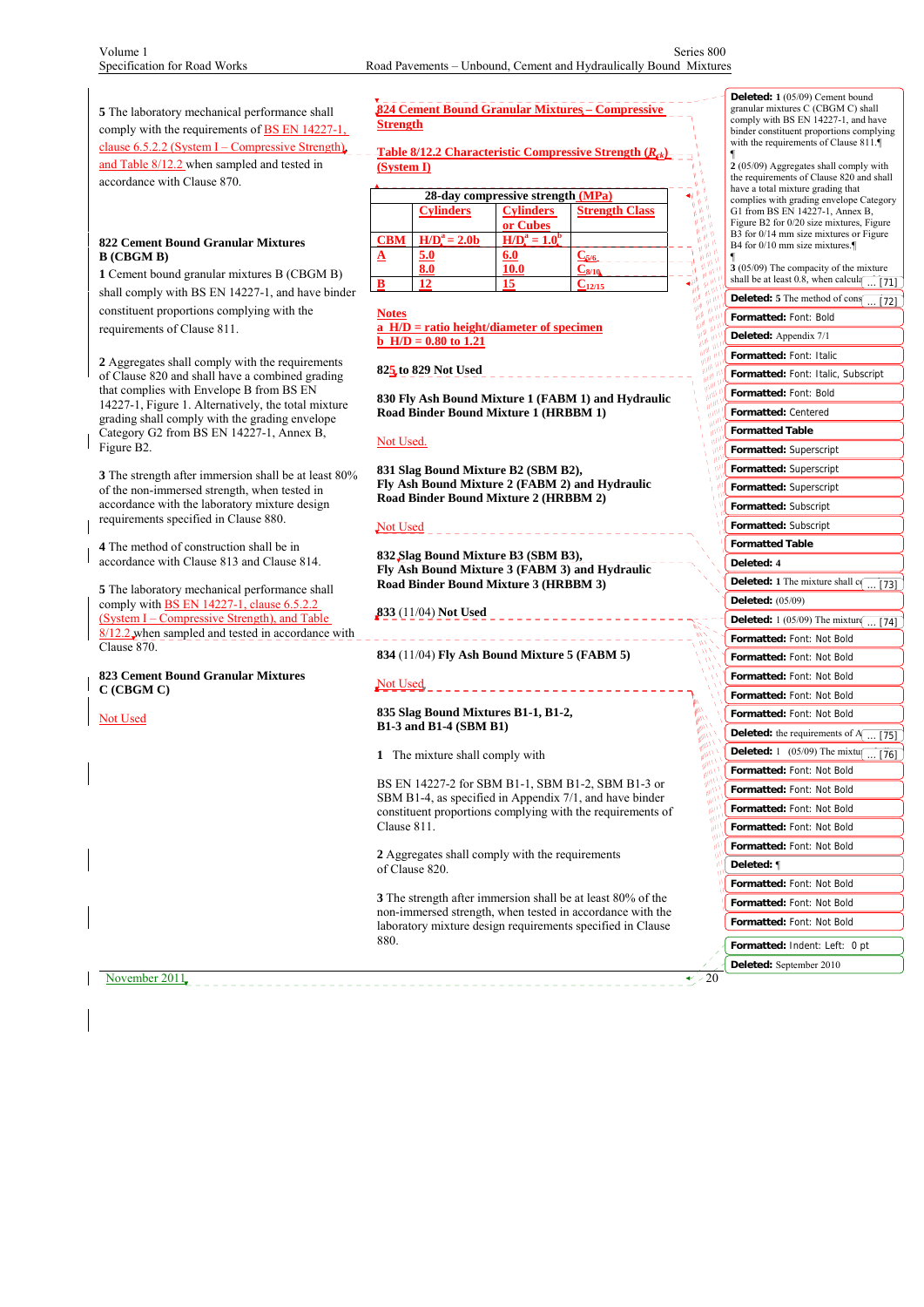**4** (05/09) The method of construction shall be in accordance with Clause 813 and 814.

**5** (05/09) The laboratory mechanical performance shall comply with the requirements of Appendix 7/1, when sampled and tested in accordance with Clause 870.

### **836 to 839 Not Used**

# **840 Soil Treated by Cement (SC)**

**1** The mixture shall be as specified in Appendix 7/1 and comply with the appropriate requirements selected from Table 8/13 and the following:

(i) BS EN 14227-10, for soil treated by cement (SC);

The mixture shall also have binder constituent proportions complying with the requirements of Clause 811.

**2** Not less than 95% of the soil shall pass the 63 mm size test sieve when tested in accordance with EN 933-1 and the maximum particle size of the soil shall not exceed 25% of the layer depth.

**3** When tested in accordance with TRL Report 447, Test No. 4, soil with a total potential sulfate (TPS) content less than  $0.25\%$  sulfate (as  $SO_4$ ) shall be deemed suitable for treatment, if the laboratory mixture design procedure confirms that the mixture complies with the 'resistance to water' requirements specified in Table 8/13. Soil with a total potential sulfate (TPS) equal to or greater than  $0.25\%$  sulfate (as SO<sub>4</sub>) shall only be deemed suitable for treatment where agreed by the Overseeing Organisation.

**4** The method of construction shall be in accordance with Clause 813 and either Clause 814, Clause 815 or Clause 816.

**5** (05/09) The laboratory mechanical performance shall comply with the requirements of Appendix 7/1, when sampled and tested in accordance with Clause 870.





November 2011  $\sqrt{21}$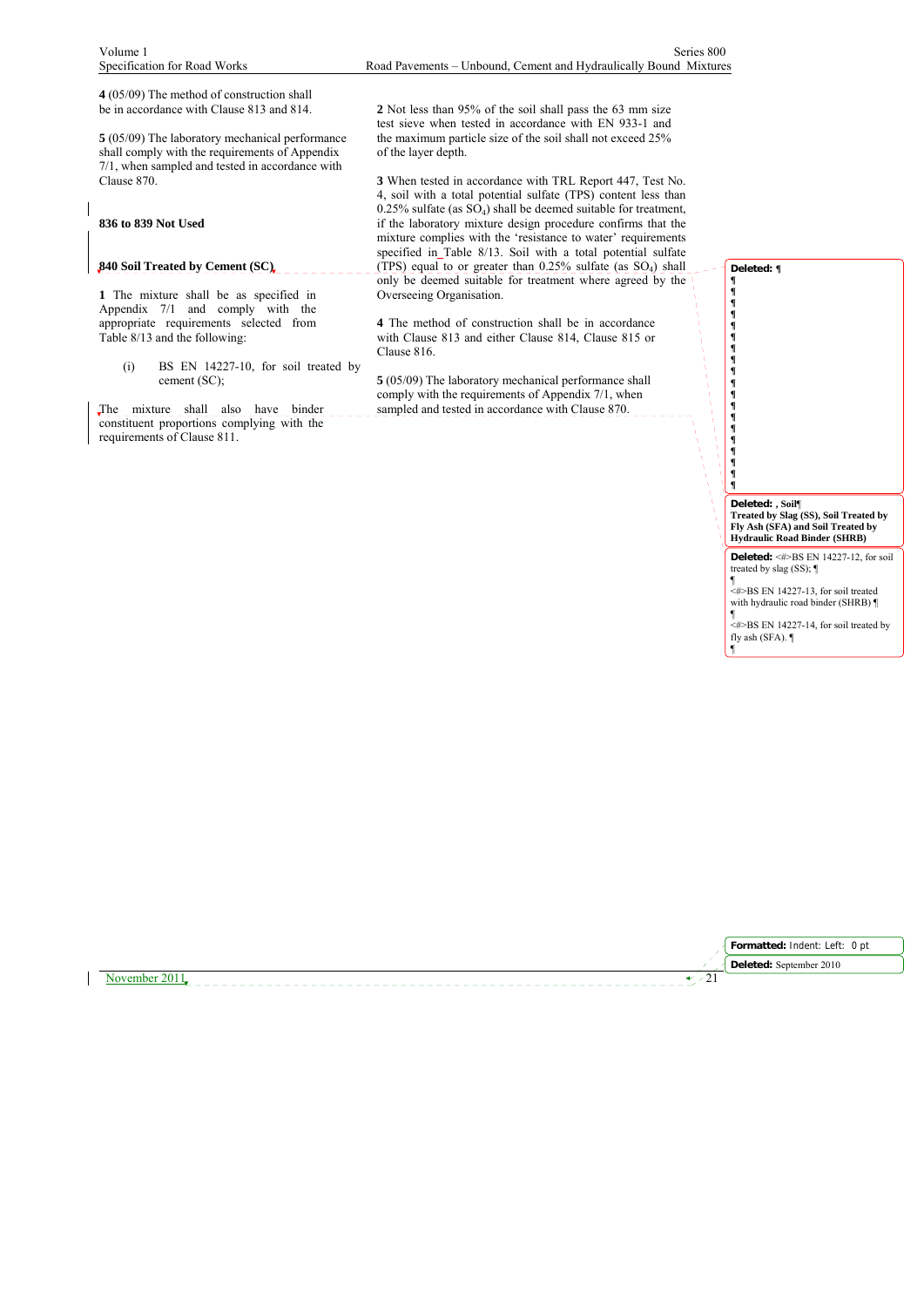| Mixture parameter                                                                                                                                                                                                                                                                                                                                |                                                    | <b>Requirement Category</b>                                       | <b>BS EN 14227-10</b>                         | (SFA)                                            |
|--------------------------------------------------------------------------------------------------------------------------------------------------------------------------------------------------------------------------------------------------------------------------------------------------------------------------------------------------|----------------------------------------------------|-------------------------------------------------------------------|-----------------------------------------------|--------------------------------------------------|
|                                                                                                                                                                                                                                                                                                                                                  | Non-cohesive soil<br>mixtures                      | <b>Cohesive soil mixtures</b>                                     |                                               | Deleted: -10, -12, -13<br>Deleted: -14 reference |
| Minimum water content<br>(Expressed as a proportion of the optimum water content,                                                                                                                                                                                                                                                                | $W_{0.9}$                                          | $W_{NR}$                                                          | Table 1                                       | Deleted: and chalk mixtures                      |
| determined in accordance with BS EN 13286-4, Vibrating<br>hammer method)                                                                                                                                                                                                                                                                         |                                                    | (Note 1)                                                          |                                               | Deleted: $W_{10}$                                |
| Degree of Pulverization<br>(Determined in accordance with BS EN 13286-48)                                                                                                                                                                                                                                                                        | $Pulv_{NR}$<br>(Note 1)                            | Pulv <sub>60</sub>                                                | Table 2                                       | <b>Deleted:</b> for mixtures containing          |
| Immediate Bearing Index (Note 2)<br>(Determined in accordance with Clause 880)                                                                                                                                                                                                                                                                   | IPI <sub>40</sub><br>(Note 3)                      | $IPI_{15}$                                                        | Table 3                                       |                                                  |
| Moisture Condition Value<br>(Determined in accordance with BS EN 13286-46)                                                                                                                                                                                                                                                                       | $MCV_{NR}$<br>(Note 1)                             | MCV <sub>8/12</sub><br>at final mixing and<br>compaction (Note 4) | Table 4                                       |                                                  |
| Laboratory mechanical performance<br>(Compressive strength or tensile strength)                                                                                                                                                                                                                                                                  | $R_c$ or $Rt, E$ ,<br>as specified in Appendix 7/1 |                                                                   | Table 6 for $R_c$<br>Figure 1 for<br>$R_t, E$ |                                                  |
| Resistance to water - strength after immersion<br>(R <sub>i</sub> /R ratio, determined in accordance with Clause 880)                                                                                                                                                                                                                            |                                                    | $I_{0.8}$                                                         | Table 7                                       |                                                  |
| Resistance to water - volumetric swelling<br>(Determined in accordance with BS EN 13286-49)                                                                                                                                                                                                                                                      | NR<br>(Note 1)                                     | $SC - GV5$                                                        | Table 9<br>(EN 14227-10)                      |                                                  |
| NOTES:<br>1. The suffix $_{NR}$ denotes that the 'No requirement' category applies.<br>2. Where SC is not to be trafficked within 7 days, $IPI_{NR}$ may be used.<br>3. IPI <sub>25</sub> where the mixture is not subject to direct trafficking.<br>4. For cohesive soil mixtures, the requirement also applies during the mellowing<br>period. |                                                    |                                                                   |                                               |                                                  |

**Formatted:** Indent: Left: 0 pt Deleted: September 2010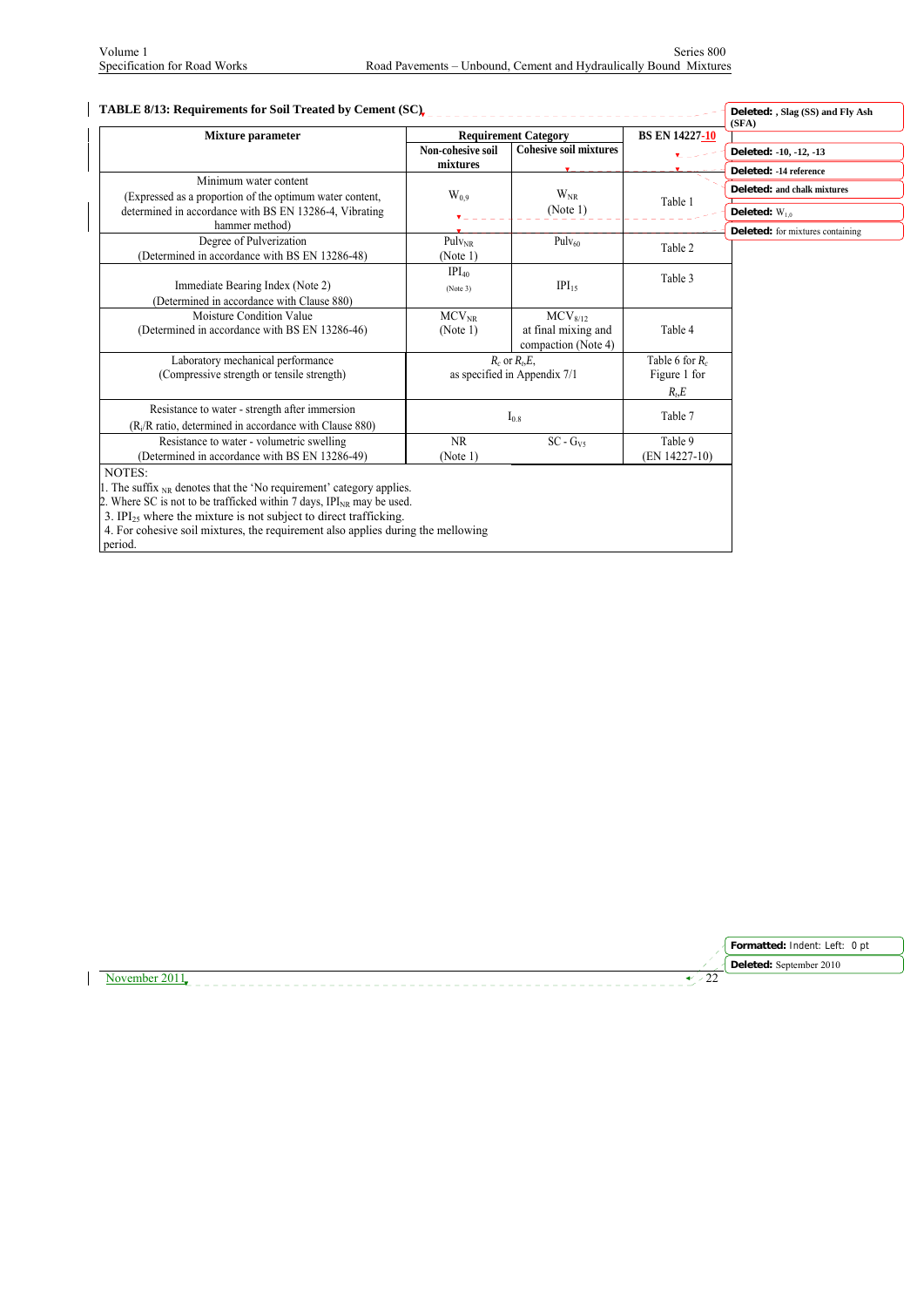### **841 to 869 Not Used**

### **870 Testing, Control and Checking of HBM**

### **General**

**1** Tests, controls and checks shall be carried out in accordance with the requirements in Table 8/14 and the following sub-Clauses at locations determined by the Overseeing Organisation, unless otherwise stated in Appendix 1/5. Where the Overseeing Organisation is satisfied that a consistent quality of work is being achieved it may order the frequency of testing to be reduced to half that required in Table 8/14. Where a test reference is shown in Table 8/14, the testing shall be carried out in compliance with the requirements of Clause 105 and be undertaken by an organisation accredited in accordance with BS EN ISO/IEC 17025 for the test method.

### **Sampling**

**2** Sampling shall be in accordance with BS1924-1. Where a bulk sample of HBM is taken from a layer, it shall be taken from the full depth of the layer, used without further mixing, and not combined with other bulk samples.

**Spread Checks for the Mix-in-Place Method of Construction**

**3** Not Used

**Depth of Mixing for the Mix-in-Place Method of Construction**

**4** Not Used

November 2011

### **Standardisation of Nuclear Density Gauges and Measurement of In-situ Wet Density**

**5** The in-situ wet density of a compacted mixture shall be measured using a calibrated nuclear density gauge in accordance with BS 1924-2 and the following sub-Clauses, except that each test shall consist of at least 3 measurements at 120 degrees to each other using the same source rod hole and the density taken as the average of the higher 2 results.

**6** The operation, warming-up period if any, and standardisation of the gauge shall be carried out in compliance with the manufacturer's recommendations. The gauge shall be calibrated in accordance with BS 1924 immediately prior to the construction of the demonstration area and at least once every 28 days thereafter.

**7** The gauge shall be used in the direct transmission mode of operation with the source rod lowered to within 25 mm of the bottom surface of the layer. The in-situ wet density shall be determined within two hours of completing compaction.

**8** The in-situ wet density of a subbase layer shall be taken as the average value of five determinations equally spaced along a line that bisects each  $1000 \text{ m}^2$  or part thereof laid each day. The first and fifth positions shall be located 300 mm from the edges of the laid area, or other positions agreed by the Overseeing Organisation.

**9** For a subbase layer, the average in-situ wet density of the area specified in sub-Clause 870.8 shall be not less than 95% of the average wet density of the test specimens taken to determine the laboratory mechanical performance of the same area.

**10** For a base layer, the average in-situ wet density of the area specified in sub-Clause 870.8 shall be not less than 95% of the wet density of the HBM at its optimum moisture content, measured using the vibrating hammer method detailed in BS 13286-4. The result of each single determination of in-situ wet density shall be not less than 92% of the wet density of the HBM at its optimum moisture content.

### **Laboratory Mechanical Performance**

**11** A bulk sample of HBM shall be taken from each of the locations in sub-Clause 870.8, after the in-situ wet density has been determined. Test specimens used to determine laboratory mechanical performance shall be made using vibratory hammer compaction, in accordance with BS EN 13286-51. Where cubes are used for the determination of compressive strength, the specimens shall be 150 mm size, unless agreed otherwise by the Overseeing Organisation.

**Deleted:** The rate of spread of added constituents shall be determined by weighing the amount of material retained on five trays (or mats) of known area laid in the path of the spreading machine. The trays (or mats) shall be positioned at points equally spaced along a diagonal bisecting line the area of coverage so as to assess the full width of discharge from the spreading machine.

**Deleted:** The depth of mixing shall be checked by excavation and inspection on completion of each stage of the pulverizing-mixing process. The depth of mixing shall be referenced to the design levels for the pavement by precise leveling of the stabilized soil interface (or other techniques approved by the Overseeing Organisation) to ensure that the level at the underside of the stabilized layer is in accordance with the specified requirements.

**Deleted: <sp>**

| Formatted: Indent: Left: 0 pt    |  |
|----------------------------------|--|
| $\sim$ 1 Deleted: September 2010 |  |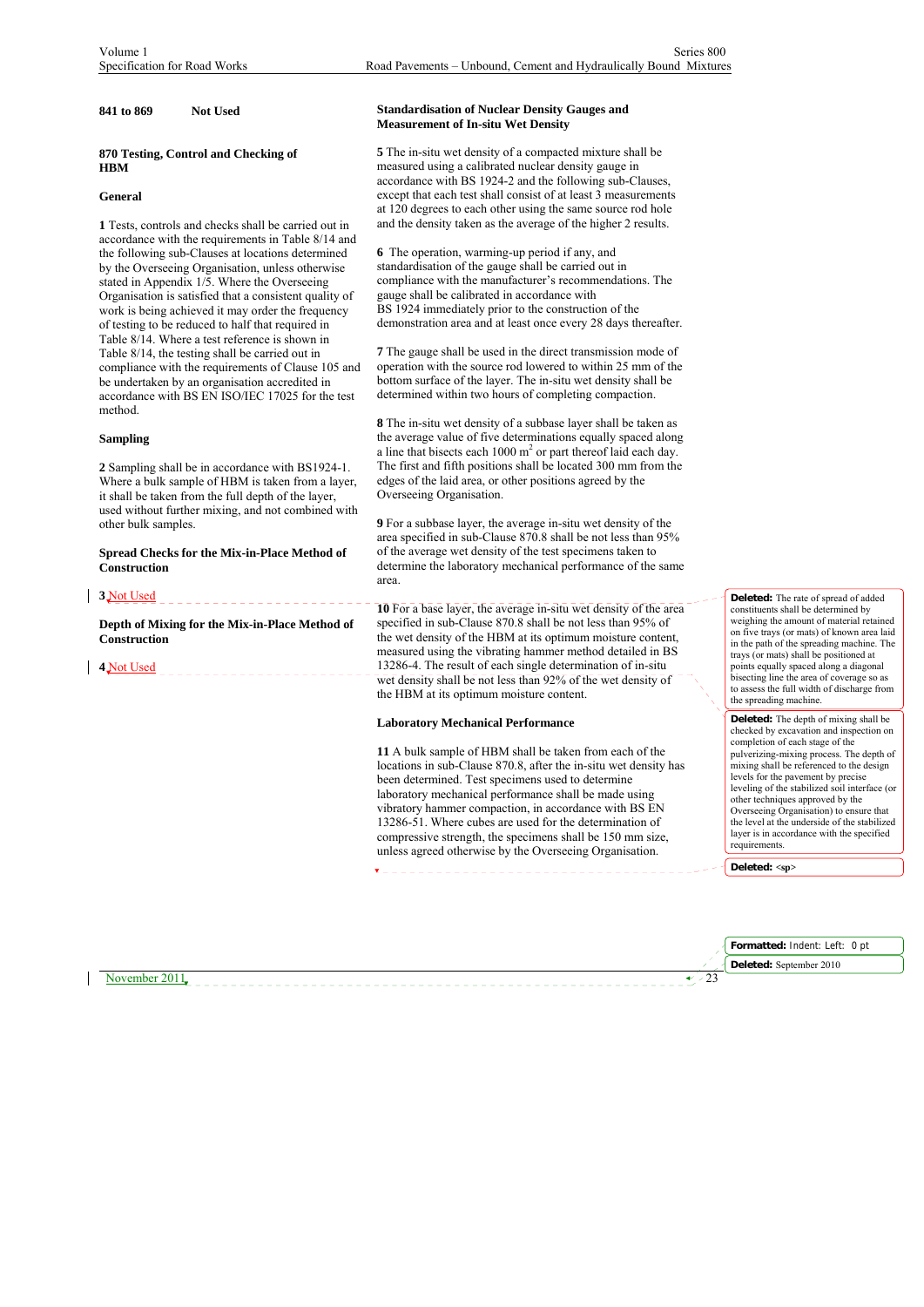# **TABLE 8/14: Requirements for Testing, Control and Checking of HBM**

| Test/control/check                                                                                          | <b>Test frequency</b>                                                                                                                                                         | Test reference               | <b>Formatted Table</b>                                                                |
|-------------------------------------------------------------------------------------------------------------|-------------------------------------------------------------------------------------------------------------------------------------------------------------------------------|------------------------------|---------------------------------------------------------------------------------------|
| Water content of aggregate or soil                                                                          | 3 per 1000 $m^2$                                                                                                                                                              | BS 1924-1,                   |                                                                                       |
| sources on site                                                                                             |                                                                                                                                                                               | Clause 7.1                   |                                                                                       |
| Grading of aggregate or soil sources on                                                                     | 1 per 1000 $m^2$                                                                                                                                                              | Aggregates:                  |                                                                                       |
| site                                                                                                        |                                                                                                                                                                               | EN 1097-5                    |                                                                                       |
|                                                                                                             |                                                                                                                                                                               | Soils: BS 1924-1.            |                                                                                       |
|                                                                                                             |                                                                                                                                                                               | Clause 7.1                   |                                                                                       |
| Plasticity of aggregate or soil sources on                                                                  | 1 per 1000 $m^2$                                                                                                                                                              | BS 1924-1,                   |                                                                                       |
| site                                                                                                        |                                                                                                                                                                               | Clause 7.3                   |                                                                                       |
| Constituents sourced off-site                                                                               | Aggregates - Results of routine control tests from the<br>factory production control system required by<br>BS EN 13242, Annex C to be provided weekly.                        |                              |                                                                                       |
|                                                                                                             | Cement - Certificates to be provided monthly for each<br>cement type, in accordance with <b>BS</b> EN 197-1, UK<br>National Annex NB.<br>___________________                  |                              |                                                                                       |
|                                                                                                             | Slag - Not Used<br>____________________                                                                                                                                       |                              | $\dots$ [77]                                                                          |
|                                                                                                             | Fly ash - Not Used                                                                                                                                                            |                              | Deleted: -                                                                            |
|                                                                                                             | Other constituents - certificates to be provided weekly to<br>confirm compliance with the specification agreed as part                                                        |                              | Deleted: Certificates to be provided<br>weekly to confirm the                         |
|                                                                                                             | of the factory production control system for the mixture.                                                                                                                     |                              |                                                                                       |
| Batching records for 'mix-in-plant'<br>method of construction using batching                                | Continuously using the automated surveillance and data                                                                                                                        |                              | $\dots$ [78]<br>Deleted: -                                                            |
| by mass                                                                                                     | collection system                                                                                                                                                             |                              | Deleted: Certificates to be provided                                                  |
| Batching records for 'mix-in-plant'                                                                         | Dispensing accuracy shall be verified by reconciliation                                                                                                                       | $\overline{a}$               | weekly to confirm                                                                     |
| method of construction using batching                                                                       | between constituent deliveries and the area and depth of                                                                                                                      |                              |                                                                                       |
| by volume.                                                                                                  | completed layer for each 5000m <sup>2</sup> of work, or part thereof,                                                                                                         |                              | $\ldots$ [79]                                                                         |
|                                                                                                             | during each day's operation                                                                                                                                                   |                              | Deleted: and mix-in-place                                                             |
| Spread checks for 'mix-in-place'<br>method of construction at each stage of                                 | Not Used                                                                                                                                                                      |                              | <b>Deleted:</b> 1 determination per $1000 \text{ m}^2$<br>but not less than 4 per day |
| the mixing process (sub-Clause 870.3)                                                                       |                                                                                                                                                                               |                              |                                                                                       |
| Mixture grading, including binder                                                                           | 1 per 1000 $m2$ but not less than 3 per day                                                                                                                                   | <b>BS EN 933-1</b>           |                                                                                       |
| Water content at final compaction                                                                           | 1 per 1000 $m2$ but not less than 3 per day                                                                                                                                   | BS 1924-2,                   |                                                                                       |
|                                                                                                             |                                                                                                                                                                               | Clause 1.3                   |                                                                                       |
| MCV at mixing and final compaction<br>and, in the case of cohesive mixtures,<br>during the mellowing period | 3 per 1000 $m2$ but not less than 4 per day                                                                                                                                   | BS EN 13286-46               |                                                                                       |
| Pulverization (cohesive mixtures only)                                                                      | Not Used                                                                                                                                                                      | <b>BS EN 13286-48</b>        | Deleted: 2 per 1000 m <sup>2</sup> but not less                                       |
| Depth of mixing for 'mix-in-place'                                                                          | Not Used                                                                                                                                                                      |                              | than 4 per day                                                                        |
| method of construction at each stage of                                                                     |                                                                                                                                                                               |                              | <b>Deleted:</b> 5 per $1000 \text{ m}^2$ but not less                                 |
| the mixing process (sub-Clause 870.4)                                                                       |                                                                                                                                                                               |                              | than 4 per day                                                                        |
| In-situ wet density                                                                                         | 5 per $1000 \text{ m}^2$ or part thereof laid each day<br>(measured at the locations detailed in sub-Clause 870.8)                                                            | Sub-Clause 870.5             |                                                                                       |
| Laboratory mechanical performance                                                                           | 5 per 1000 m <sup>2</sup> or part thereof laid each day<br>(with test specimens prepared from a bulk sample taken<br>from each of the locations detailed in sub-Clause 870.8) | As required by<br>Table 8/15 |                                                                                       |
| Strength after immersion in water                                                                           | Laboratory mixture design procedure                                                                                                                                           | As required by<br>Clause 880 |                                                                                       |
|                                                                                                             |                                                                                                                                                                               |                              | Formatted: Indent: Left: 0 pt                                                         |
| November 2011                                                                                               |                                                                                                                                                                               | $\div 24$                    | Deleted: September 2010                                                               |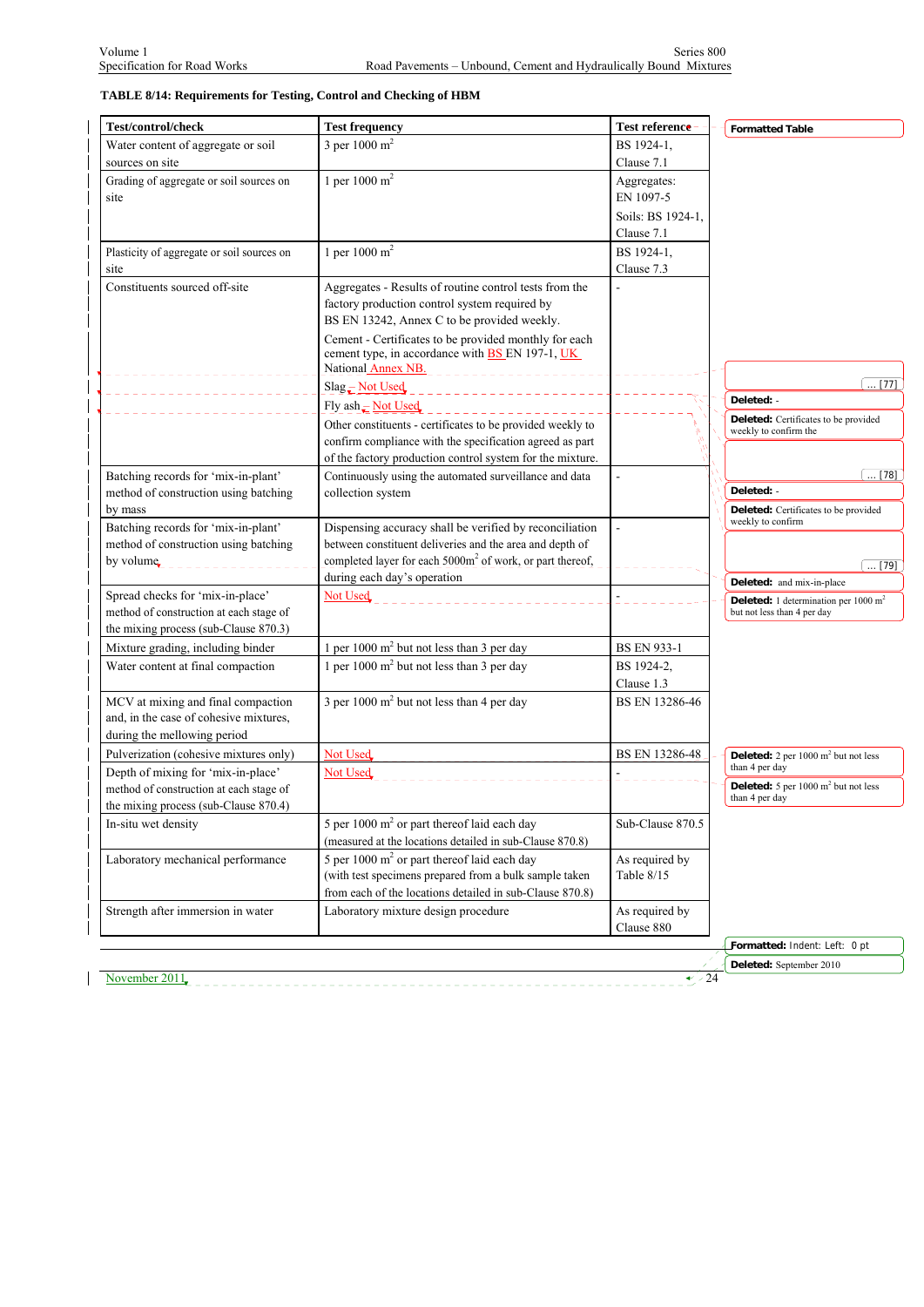## **Table 8/15: Laboratory Mechanical Performance Testing Requirements for HBM**

| <b>Clause</b>   | <b>Mixture</b>                              | <b>Curing regime</b>                        | Curing<br>temperature | <b>Test method</b>           | Age at test                              |          |
|-----------------|---------------------------------------------|---------------------------------------------|-----------------------|------------------------------|------------------------------------------|----------|
| 821, 822 & 823  | CBGM A,<br>CBGM B and<br>CBGM C             | Regime A from,<br>BS EN 14227-1,<br>Annex C | $20^{\circ}$ C        | $R_C$ -                      |                                          |          |
| 830, 831, 832 & | SBM, HRBBM<br>(Not Used)<br>and FABM        |                                             |                       | BS EN 13286-41               |                                          | Deleted: |
| 835 - Not Used  | (Not Used),<br>Except FABM 5<br>(Not Used)  | BS EN 13286-51                              | $40^{\circ}$ C        |                              | 28 days -                                |          |
|                 | FABM 5 treated<br>with lime<br>(Not Used)   | BS EN 13286-51                              | $40^{\circ}$ C        |                              | or other age agreed<br>by the Overseeing |          |
| 834 - Not Used  |                                             |                                             |                       | $R_{it}$ -<br>BS EN 13286-42 | Organisation                             |          |
|                 | FABM 5 treated<br>with cement<br>(Not Used) | BS EN 13286-51<br>Regime A1 from            | $20^{\circ}$ C        |                              | (see Note)                               |          |
|                 | <b>SC</b>                                   | BS EN 14227-10,                             | $20^{\circ}$ C        | $E_c$ -                      |                                          |          |
| $840 - SC$ only | SS & SFA<br>(Not Used)                      | Annex B<br>BS EN 13286-51                   | $40^{\circ}$ C        | BS EN 13286-43               |                                          |          |

For site control purposed, HBM may be assessed on the basis of 7 days strength (or other agreed age) where the Contractor so requests, provided that a robust correlation is established between 7 days and 28 days strength using representative samples of the aggregates and binder used in the works.

**12** Compliance of the area specified in sub-Clause 870.8 shall be assessed using the results for test specimens that are cured and tested in accordance with Table 8/15 using either compression or indirect tensile testing as appropriate to the class of mechanical performance specified in Appendix 7/1. Assessment shall be made using the following criteria:

(i) Compressive strength:

(ii) Indirect tensile strength:

The requirement specified in Appendix 7/1 shall be deemed to be satisfied if the average compressive strength of the group of specimens in Table 8/14 is equal to or greater than the minimum for the specified  $R_c$  class and no individual test result is less than 67% of the minimum strength requirement for the  $R_c$  class.

The requirement specified in Appendix 7/1 shall be deemed to be satisfied if the average indirect tensile strength of the group of specimens in Table 8/14 is equal to or greater than the minimum requirement and no individual result is less than 67% of the minimum requirement appropriate to the E value determined during the laboratory mixture design procedure specified in Clause 880.

For the purposes of this specification, any reference to 'characteristic strength' in BS EN14227-1 shall be superseded by the requirements of this sub-Clause.

|                  | Formatted: Indent: Left: 0 pt                 |
|------------------|-----------------------------------------------|
|                  | <b>Exerciber 1948</b> Deleted: September 2010 |
| `⊇vember∴.<br>ر_ |                                               |
|                  |                                               |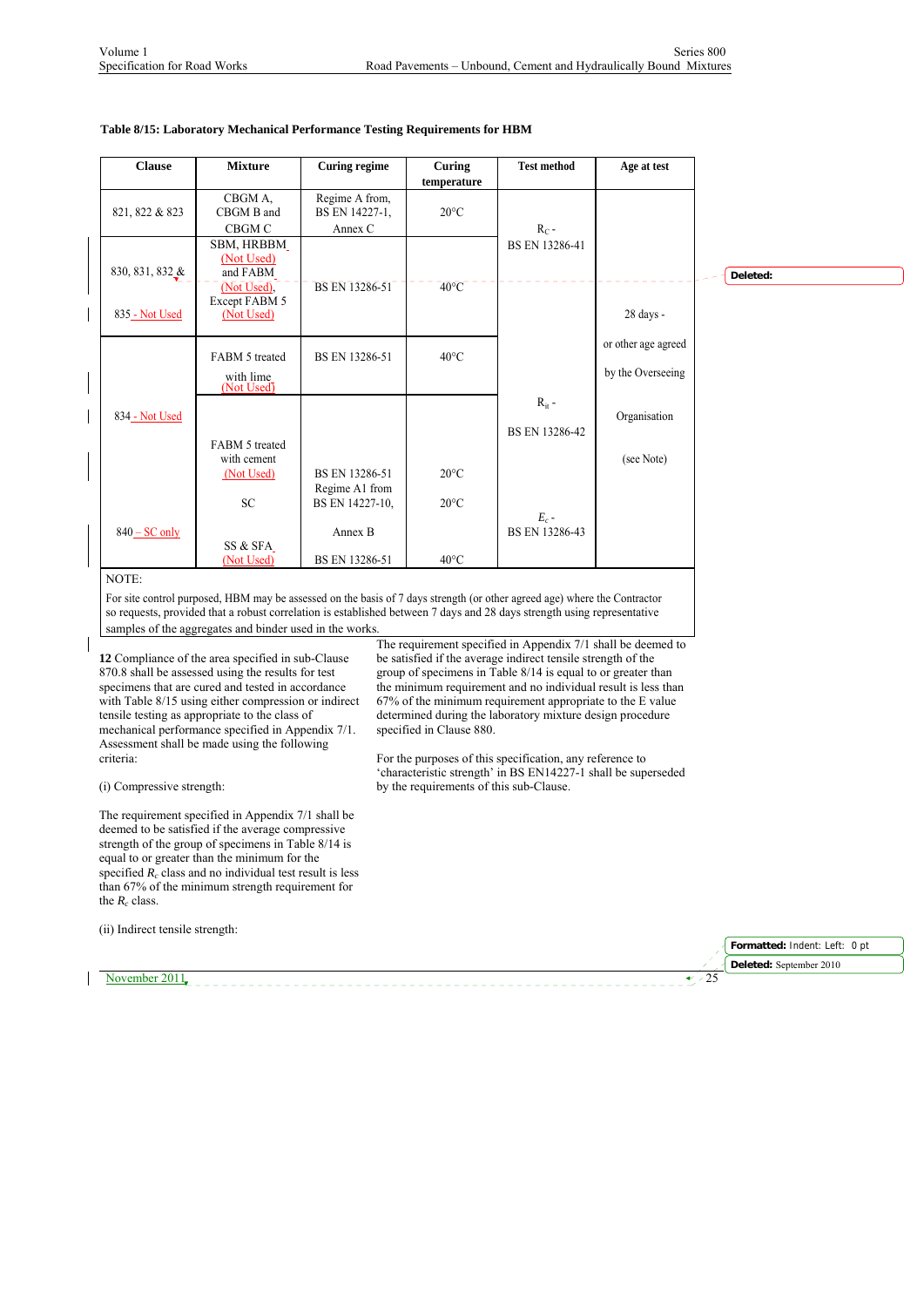### **871 Determination of the Coefficient of Linear Thermal Expansion**

### **Scope**

**1** The test method described in this Clause shall be used to determine the coefficient of linear thermal expansion of HBM within the normal range of temperature for pavement layers. The test method shall be carried out using hardened specimens.

### **Apparatus**

2 The following apparatus shall be used:

(i) A water bath with sufficient capacity to accommodate three test specimens and capable of maintaining predetermined temperatures between 15ºC and 60ºC.

(ii) A device capable of measuring linear dimensions of not less than 275 mm to an accuracy of  $\pm$  0.002 mm, with a known temperature correction factor.

(ii) Vibrating hammer compaction apparatus capable of producing 150 mm diameter cylindrical test specimens, in accordance with BS EN 13286- 51. The apparatus shall be suitably modified to manufacture 300 mm long test specimens.



November 2011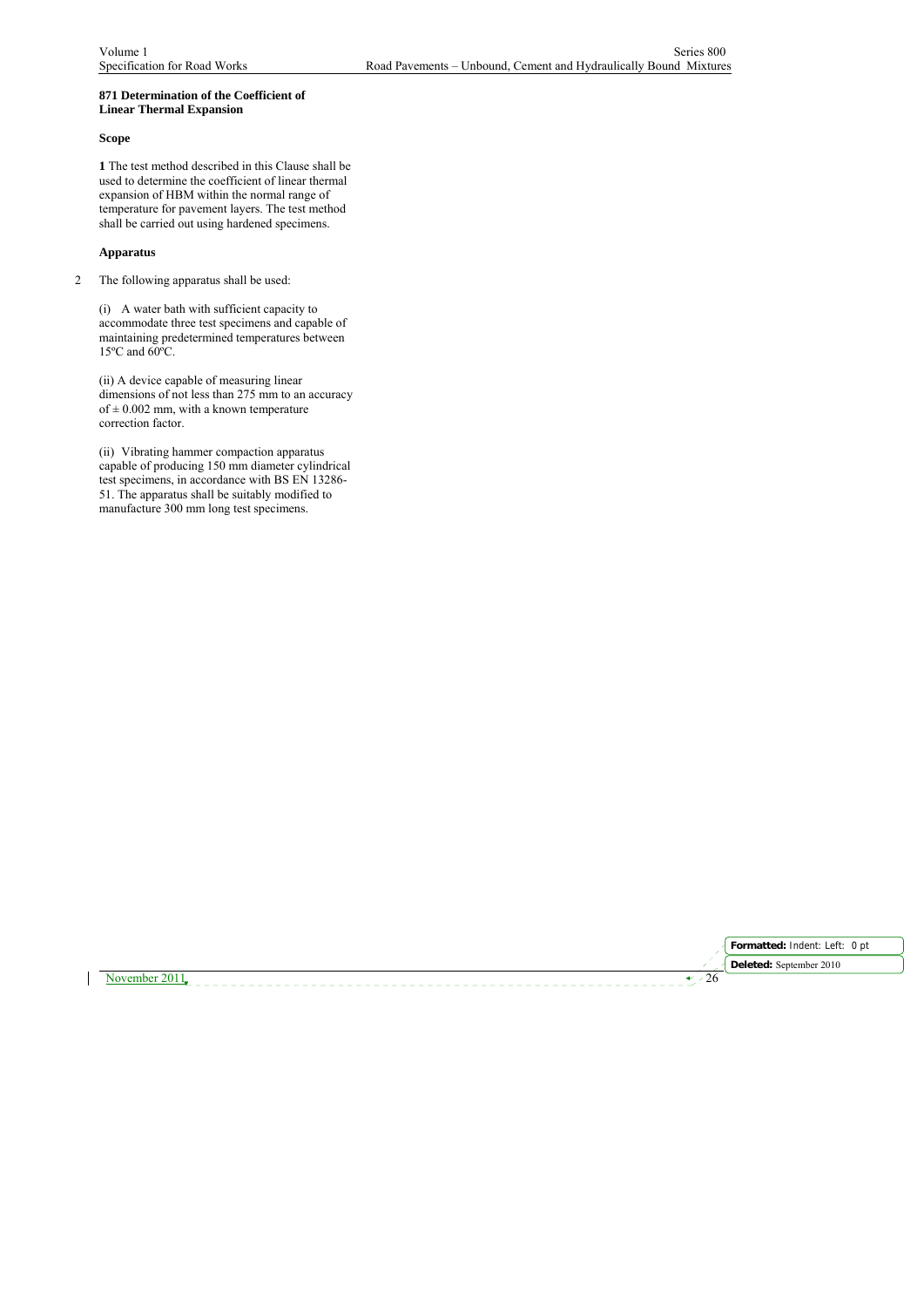### **Test procedure**

**3** The following test procedure shall be followed:

(i) Compact three 150 mm diameter test specimens, 300 mm in length, in accordance with BS EN 13286-51 but using six layers, each with a nominal depth of 50 mm.

(ii) Mark each specimen with 3 pairs of permanent reference points, aligned longitudinally. One of each pair shall be at opposite ends of the specimen. Each pair shall be located at 120º around the circumference of the specimens, aligned parallel to the axis, and not more than 30 mm from each end of the specimen.

(iii) Cure the specimens using the procedure specified for the determination of mechanical laboratory performance in Table 8/15.

(iv) Saturate the test specimens, either at atmospheric pressure or under vacuum, until the increase in the surface dried mass of each specimen, determined using two readings taken at least 24 hours apart, is less than 1%.

(v) Immerse the specimens in the water bath at a constant temperature (T1), maintained to an accuracy of  $\pm 2^{\circ}$ C, for  $24 \pm 2$  hours. Then measure the length (L1) of each test specimen at the locations defined by the three pairs of reference points. Repeat the measurement of length every 24 hours, until the change in length between successive measurements is less than 0.004 mm.

(vi) Raise the temperature of the water bath by at least 30ºC and record the temperature (T2). T2 shall not exceed 55°C. Maintain the temperature at T2  $\pm$  $2^{\circ}$ C for  $24 \pm 2$  hours and measure the length (L2) using the procedure in (v).

(vii)Lower the temperature of the water bath by at least 30ºC and record the temperature (T3). Maintain the temperature at T3  $\pm$  2°C for 24  $\pm$  2 hours and measure the final length (L3) using the procedure in (v).

### **Calculations**

**4** Calculate the Coefficient of Linear Thermal Expansion  $(C<sub>LE</sub>)$  as follows:

(i) For each pair of reference points for the heating sequence calculate:

 $C_{LE}$ <sup> $=$ </sup> $(L2 - L1)$  / (T2 – T1), giving 9 results in total.

- (ii) Reject the highest and lowest results and record the mean value of  $C_{LE}$ <sup> $\prime$ </sup> for the remaining 7 results.
- (iii) For each pair of reference points for the cooling sequence calculate:

 $C_{LE}$ <sup>"</sup> = (L2 – L3) / (T2 – T3), giving 9 results in total.

(iv) Reject the highest and lowest results and record the mean value of  $C_{LE}$ <sup>"</sup> for the remaining 7 results.

(v) Calculate:

 $C_{LE}$  = 0.5 ((Mean value of  $C_{LE}$ <sup>'</sup>) + (Mean value of  $CLE'$ )).

(vi) Check that the mean values of  $C_{LE}$ <sup> $\prime$ </sup> and  $C_{LE}$ <sup> $\prime$ </sup> lie in the range  $0.95C_{LE}$  to  $1.05C_{LE}$ . If the mean values lie outside this range, repeat the procedure in sub-Clause 871.3.

### **Reporting of Results**

**5** Report the value of  $C_{LE}$  using units of m.10<sup>-6</sup>/ $\degree$ C, expressed to the nearest whole number.

### **872 to 879 Not used**

### **880 Laboratory Mixture Design Procedure**

**1** Prior to the commencement of the work or any change in mixture constituents, the Contractor shall determine the target proportions of the constituents, including water, for the specified HBM, based on the mixture design procedure described in this Clause.

**2** The mixture design procedure shall determine the properties of the HBM at a minimum of 3 values of binder contents, and a minimum of 2 values of water content for each value of binder content.

November 2011

**Formatted:** Indent: Left: 0 pt **Deleted:** September 2010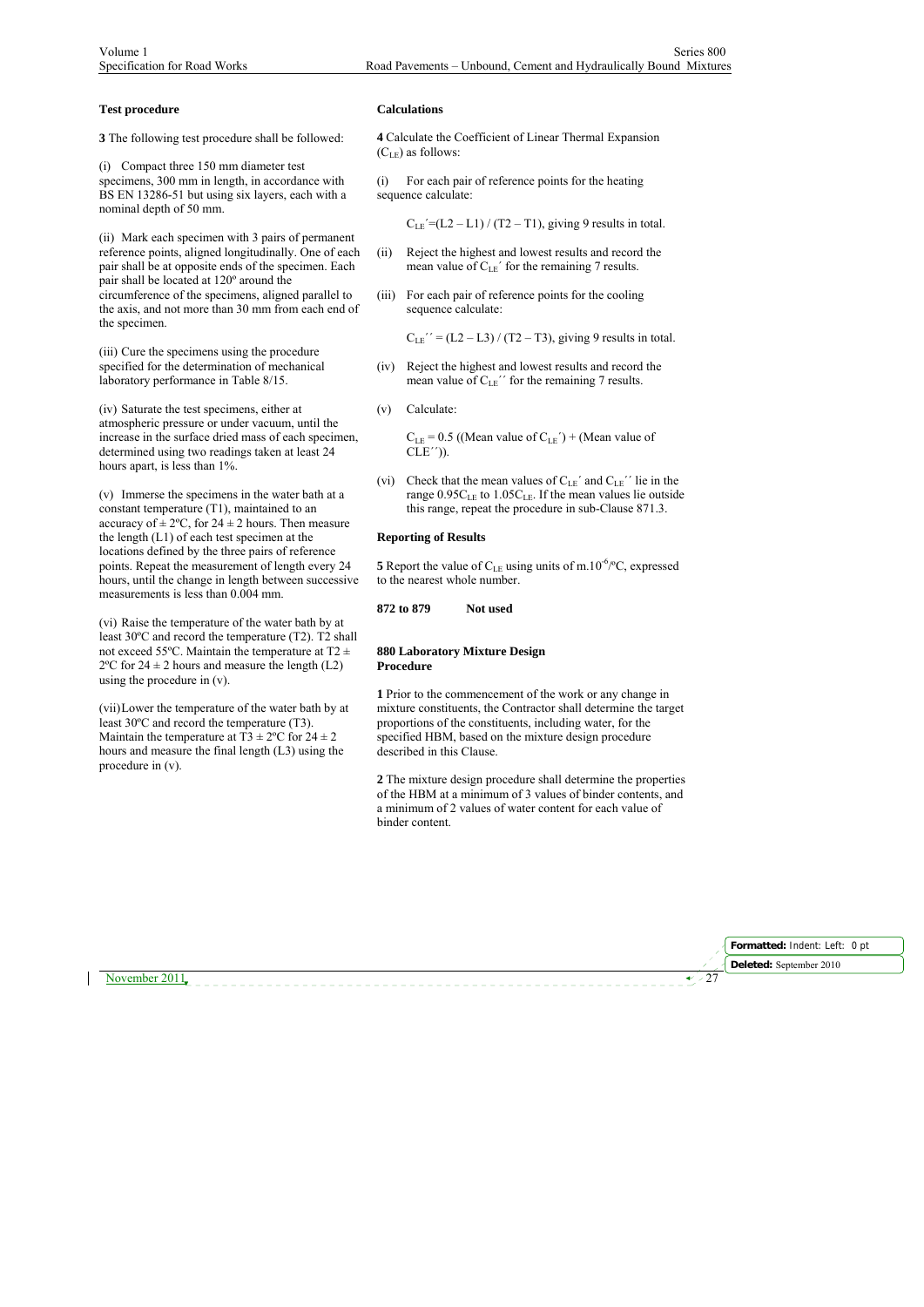## **Immediate Stability**

**3** When required, the mixture design procedure shall include the determination of the immediate bearing index (IBI) at the selected design water and binder content, measured in accordance with BS EN 13286-47. The IBI value shall be taken as the average value for a set of 3 test specimens.

### **Resistance to Water – Strength After Immersion**

**4** The strength after immersion in water shall be assessed by comparing the average strength and condition of:

- (i) 3 specimens initially cured in a sealed condition for 14 days at the test temperature; and then removed from their moulds and immersed in aerated water for 14 days at the same test temperature.
- (ii) 3 specimens cured in sealed condition for 28 days at the same test temperature.

The immersed specimens shall be unconfined and have water in contact with all surfaces. On completion of the immersion stage of the test the specimens shall show no signs of cracking or swelling.

**5** For mixtures containing less than 3% by dry mass of the mixture of cement, the test temperature shall be  $(40 \pm 2)$ °C. For mixtures containing 3% or more cement, the test temperature shall be  $(20 \pm 2)$ <sup>o</sup>C.

**Resistance to Frost Heave**

Not Used **Product Construction** Deleted: (05/09) HBM shall be deemed resistant to frost heave where the compressive strength class is C3/4 or greater or  $R<sub>it</sub>$  is greater than 0.25 MPa, when cured in accordance with Table 8/15.

**Formatted:** Indent: Left: 0 pt

November 2011  $\sqrt{28}$ **Deleted:** September 2010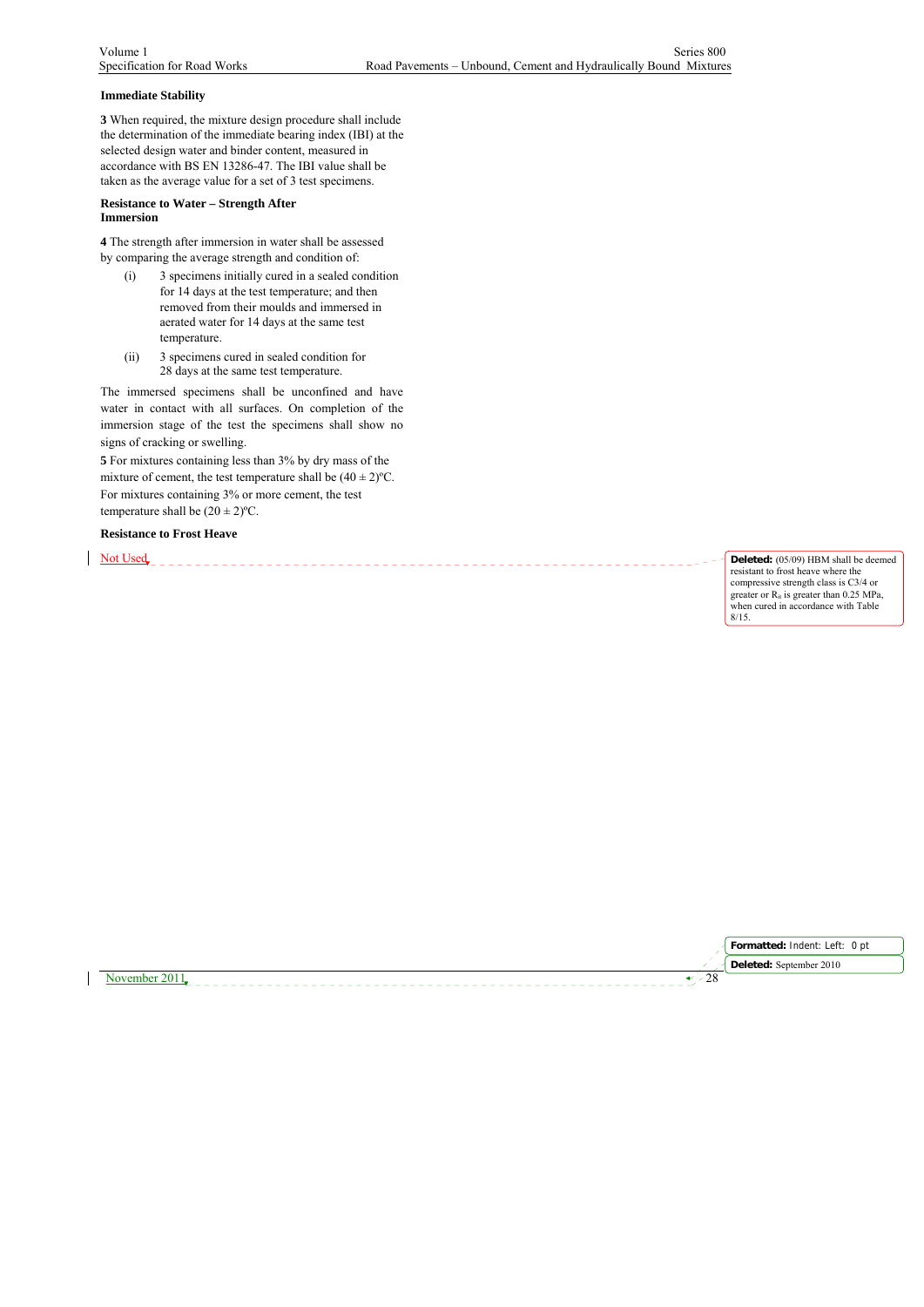| Page 2: [1] Deleted                                              | <b>Briffa Joseph</b><br>8/4/2010 3:49:00 PM                                             |                                                                                                                                  |  |
|------------------------------------------------------------------|-----------------------------------------------------------------------------------------|----------------------------------------------------------------------------------------------------------------------------------|--|
| Resistance to wear - micro-Deval                                 | $MDENR$ (no requirement).<br>The supplier shall state the value for the aggregate used. |                                                                                                                                  |  |
| test<br>Resistance to freezing and                               |                                                                                         |                                                                                                                                  |  |
| thawing magnesium sulfate                                        |                                                                                         |                                                                                                                                  |  |
| soundness                                                        |                                                                                         | MS35                                                                                                                             |  |
| Page 2: [2] Deleted                                              | <b>Briffa Joseph</b>                                                                    | 8/4/2010 3:56:00 PM                                                                                                              |  |
| Volume stability of blast furnace                                |                                                                                         |                                                                                                                                  |  |
| slags<br>Volume stability of steel (BOF                          |                                                                                         |                                                                                                                                  |  |
| and EAF) slags                                                   |                                                                                         |                                                                                                                                  |  |
| Page 2: [3] Deleted                                              | <b>Briffa Joseph</b>                                                                    | 8/4/2010 3:57:00 PM                                                                                                              |  |
|                                                                  | Category $_{\text{NR}}$                                                                 |                                                                                                                                  |  |
|                                                                  | (no                                                                                     |                                                                                                                                  |  |
| requirements                                                     | requirement).                                                                           |                                                                                                                                  |  |
| Page 9: [4] Deleted                                              | <b>Briffa Joseph</b>                                                                    | 7/13/2010 12:59:00 PM<br>For the purposes of this Clause, gravel is defined as aggregate derived from a natural, unconsolidated, |  |
|                                                                  |                                                                                         | coarse-grained sedimentary deposit consisting of water-worn rock fragments. Crushed gravel aggregate                             |  |
| shall be derived from natural cobbles retained on the 63 mm test |                                                                                         |                                                                                                                                  |  |
| Page 9: [5] Formatted                                            | <b>Briffa Joseph</b>                                                                    | 7/13/2010 1:17:00 PM                                                                                                             |  |
| Font: (Default) Times New Roman, 10 pt                           |                                                                                         |                                                                                                                                  |  |
| Page 9: [6] Formatted                                            | <b>Briffa Joseph</b>                                                                    | 7/13/2010 1:17:00 PM                                                                                                             |  |
| Font: (Default) Times New Roman, 10 pt                           |                                                                                         |                                                                                                                                  |  |
| Page 9: [7] Formatted                                            | <b>Briffa Joseph</b>                                                                    | 7/13/2010 1:17:00 PM                                                                                                             |  |
| Font: (Default) Times New Roman, 10 pt                           |                                                                                         |                                                                                                                                  |  |
| Page 9: [8] Formatted<br>Font: (Default) Times New Roman, 10 pt  | <b>Briffa Joseph</b>                                                                    | 7/13/2010 1:17:00 PM                                                                                                             |  |
|                                                                  |                                                                                         |                                                                                                                                  |  |
| Page 9: [9] Formatted<br>Font: (Default) Times New Roman, 10 pt  | <b>Briffa Joseph</b>                                                                    | 7/13/2010 1:17:00 PM                                                                                                             |  |
| Page 9: [10] Formatted                                           | <b>Briffa Joseph</b>                                                                    | 7/13/2010 1:17:00 PM                                                                                                             |  |
| Font: (Default) Times New Roman, 10 pt                           |                                                                                         |                                                                                                                                  |  |
| Page 9: [11] Formatted                                           | <b>Briffa Joseph</b>                                                                    | 7/13/2010 1:17:00 PM                                                                                                             |  |
| Font: (Default) Times New Roman, 10 pt                           |                                                                                         |                                                                                                                                  |  |
| Page 9: [12] Formatted                                           | <b>Briffa Joseph</b>                                                                    | 7/13/2010 1:17:00 PM                                                                                                             |  |
| Font: (Default) Times New Roman, 10 pt                           |                                                                                         |                                                                                                                                  |  |
| Page 9: [13] Formatted                                           | <b>Briffa Joseph</b>                                                                    | 7/13/2010 1:17:00 PM                                                                                                             |  |
| Font: (Default) Times New Roman, 10 pt                           |                                                                                         |                                                                                                                                  |  |
| Page 9: [14] Formatted                                           | <b>Briffa Joseph</b>                                                                    | 7/13/2010 1:17:00 PM                                                                                                             |  |
| Font: (Default) Times New Roman, 10 pt                           |                                                                                         |                                                                                                                                  |  |
| Page 9: [15] Formatted<br>Font: (Default) Times New Roman, 10 pt | <b>Briffa Joseph</b>                                                                    | 7/13/2010 1:17:00 PM                                                                                                             |  |
|                                                                  |                                                                                         |                                                                                                                                  |  |
| Page 9: [16] Formatted<br>Font: (Default) Times New Roman, 10 pt | <b>Briffa Joseph</b>                                                                    | 7/13/2010 1:17:00 PM                                                                                                             |  |
| Page 9: [17] Formatted                                           | <b>Briffa Joseph</b>                                                                    | 7/13/2010 1:17:00 PM                                                                                                             |  |
| Font: (Default) Times New Roman, 10 pt                           |                                                                                         |                                                                                                                                  |  |
| Page 9: [18] Formatted                                           | <b>Briffa Joseph</b>                                                                    | 7/13/2010 1:17:00 PM                                                                                                             |  |
| $\Gamma_{\text{out}}$ (Dafault) Times New Doman $10$ nt          |                                                                                         |                                                                                                                                  |  |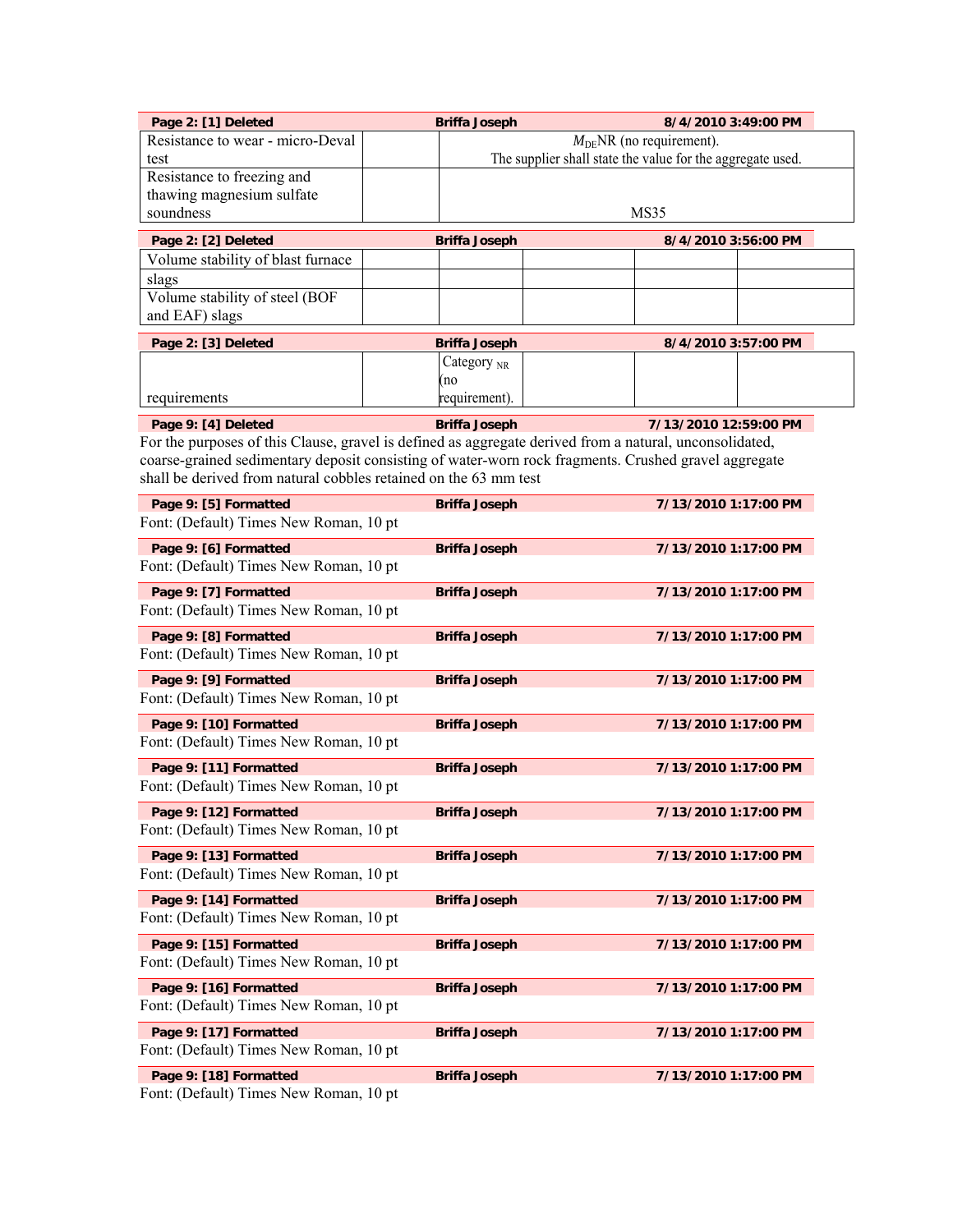| Page 9: [19] Formatted                  | <b>Briffa Joseph</b> | 7/13/2010 1:17:00 PM |
|-----------------------------------------|----------------------|----------------------|
| Font: (Default) Times New Roman, 10 pt  |                      |                      |
| Page 9: [20] Formatted                  | <b>Briffa Joseph</b> | 7/13/2010 1:17:00 PM |
| Font: (Default) Times New Roman, 10 pt  |                      |                      |
| Page 9: [21] Formatted                  | <b>Briffa Joseph</b> | 7/13/2010 1:17:00 PM |
| Font: (Default) Times New Roman, 10 pt  |                      |                      |
| Page 9: [22] Formatted                  | <b>Briffa Joseph</b> | 7/13/2010 1:17:00 PM |
| Font: (Default) Times New Roman, 10 pt. |                      |                      |
| Page 9: [23] Formatted                  | <b>Briffa Joseph</b> | 7/13/2010 1:17:00 PM |
| Font: (Default) Times New Roman, 10 pt  |                      |                      |
| Page 9: [24] Formatted                  | <b>Briffa Joseph</b> | 7/13/2010 1:17:00 PM |
| Font: (Default) Times New Roman, 10 pt. |                      |                      |
| Page 9: [25] Formatted                  | <b>Briffa Joseph</b> | 7/13/2010 1:17:00 PM |
| Font: (Default) Times New Roman, 10 pt. |                      |                      |
| Page 9: [26] Formatted                  | <b>Briffa Joseph</b> | 7/13/2010 1:17:00 PM |

| Page 10: [27] Deleted | <b>Briffa Joseph</b>                                                        | 7/13/2010 1:57:00 PM       |                          |  |
|-----------------------|-----------------------------------------------------------------------------|----------------------------|--------------------------|--|
|                       |                                                                             | Percentage by mass passing |                          |  |
| Sieve size, mm        | Supplier declared value<br><b>Overall grading range</b>                     |                            | Tolerance on the suppler |  |
|                       |                                                                             | grading range              | declared value           |  |
| 80                    | 100                                                                         |                            |                          |  |
| 40                    | $80 - 99$                                                                   |                            |                          |  |
| 20                    | $50 - 78$                                                                   | $58 - 70$                  | ± 8                      |  |
| 10                    | $31 - 60$                                                                   | $39 - 51$                  | ± 8                      |  |
| 4                     | $18 - 46$                                                                   | $26 - 38$                  | ± 8                      |  |
| 2                     | $10 - 35$                                                                   | $17 - 28$                  | ±7                       |  |
|                       | $6 - 26$                                                                    | $11 - 21$                  | ± 5                      |  |
| 0.500                 | $0 - 20$                                                                    | $5 - 15$                   | ± 5                      |  |
| 0.063                 | $0 - 5$                                                                     |                            |                          |  |
|                       | Crading of individual batches differences in values passing selected sieves |                            |                          |  |

| Retained sieve size, mm | Passing sieve size, mm | Percentage by mass passing |               |
|-------------------------|------------------------|----------------------------|---------------|
|                         |                        | Not less than              | Not more than |
| 10                      | 20                     | 10                         | 25            |
|                         | 10                     | 10                         | 25            |
|                         |                        |                            | 20            |
|                         |                        |                            | 15            |

| Page 11: [28] Deleted |                                    |                                              | <b>Briffa Joseph</b>                           |
|-----------------------|------------------------------------|----------------------------------------------|------------------------------------------------|
|                       | Percentage by mass passing         |                                              |                                                |
| Sieve size,<br>mm     | <b>Overall</b><br>grading<br>range | <b>Supplier</b><br>declared<br>value grading | <b>Tolerance on</b><br>the suppler<br>declared |
|                       |                                    | range                                        | value                                          |
| 63                    | 100                                |                                              |                                                |
| 31.5                  | $80 - 99$                          |                                              |                                                |
| 16                    | $55 - 85$                          | $63 - 77$                                    | $\pm 8$                                        |
| 8                     | $35 - 68$                          | $43 - 60$                                    | $\pm 8$                                        |

**Page 11: [28] Deleted Briffa Joseph 7/13/2010 2:01:00 PM**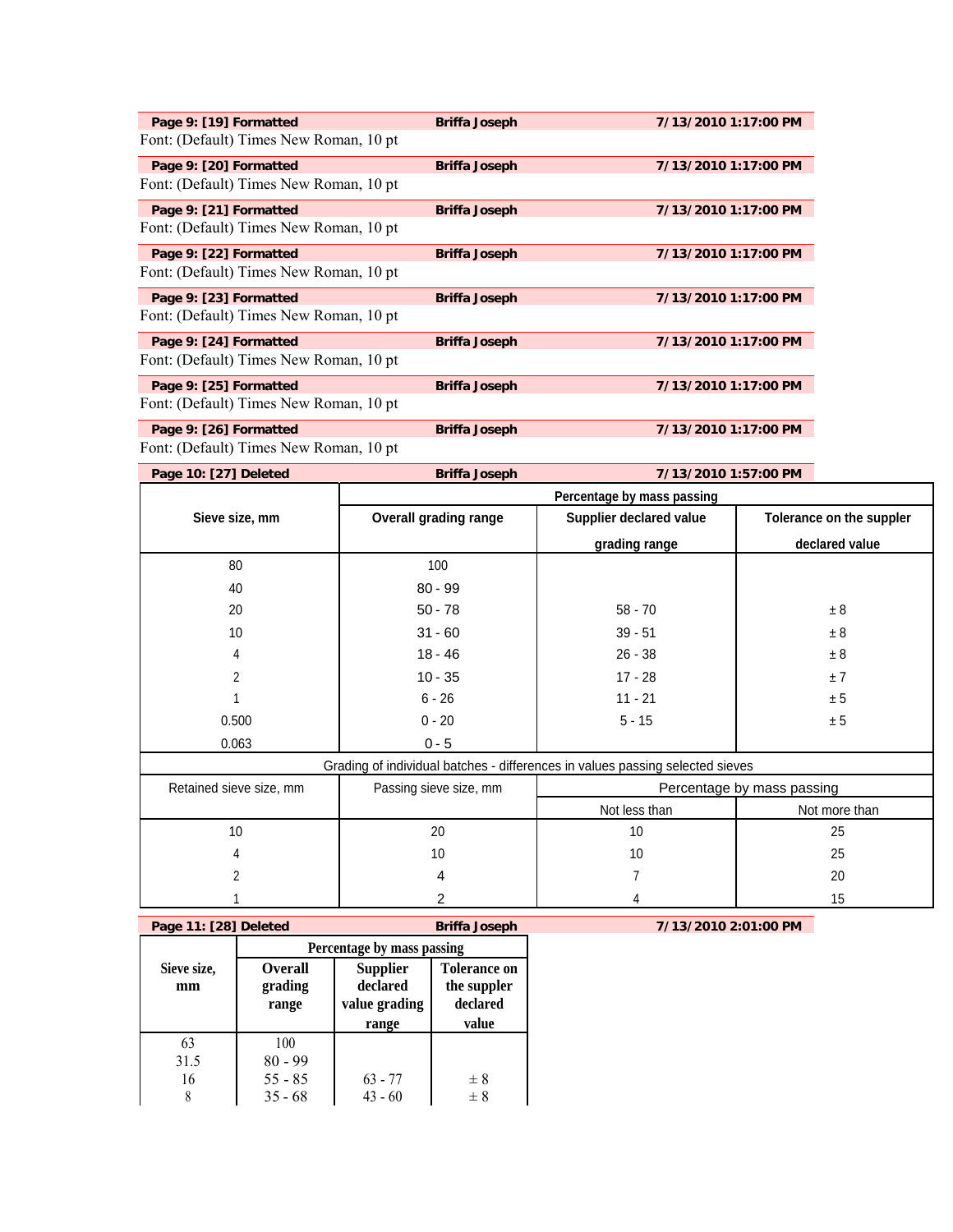| $\overline{4}$                                                                         | $22 - 60$                                             | $30 - 52$            | $\pm$ 8                    |                      |  |  |
|----------------------------------------------------------------------------------------|-------------------------------------------------------|----------------------|----------------------------|----------------------|--|--|
| $\overline{c}$                                                                         | $16 - 47$                                             | $23 - 40$            | ± 7                        |                      |  |  |
| 1                                                                                      | $9 - 40$                                              | $14 - 35$            | ± 5                        |                      |  |  |
| 0.500                                                                                  | $5 - 35$                                              | $10 - 30$            | ± 5                        |                      |  |  |
| 0.063                                                                                  | $0 - 9$                                               |                      |                            |                      |  |  |
|                                                                                        | Grading of individual batches - differences in values |                      |                            |                      |  |  |
| passing                                                                                |                                                       |                      |                            |                      |  |  |
|                                                                                        |                                                       | selected sieves      |                            |                      |  |  |
| Retained sieve                                                                         | Passing sieve                                         |                      | Percentage by mass passing |                      |  |  |
|                                                                                        |                                                       |                      |                            |                      |  |  |
| size, mm                                                                               | size, mm                                              | Not less than        | Not more than              |                      |  |  |
| 8                                                                                      | 16                                                    | 10                   | 25                         |                      |  |  |
| 4                                                                                      | 8                                                     | 10                   | 25                         |                      |  |  |
| 2                                                                                      | 4                                                     | 7                    | 20                         |                      |  |  |
|                                                                                        | 2                                                     | 4                    | 15                         |                      |  |  |
|                                                                                        |                                                       |                      |                            |                      |  |  |
| Page 11: [29] Formatted                                                                |                                                       |                      | <b>Briffa Joseph</b>       | 7/13/2010 2:02:00 PM |  |  |
| Font: (Default) Times New Roman, 10 pt                                                 |                                                       |                      |                            |                      |  |  |
| Page 11: [29] Formatted                                                                |                                                       |                      | <b>Briffa Joseph</b>       | 7/13/2010 2:02:00 PM |  |  |
| Font: 10 pt                                                                            |                                                       |                      |                            |                      |  |  |
| Page 11: [29] Formatted                                                                |                                                       |                      | <b>Briffa Joseph</b>       | 7/13/2010 2:02:00 PM |  |  |
| Font: (Default) Times New Roman, 10 pt                                                 |                                                       |                      |                            |                      |  |  |
|                                                                                        |                                                       |                      |                            | 7/13/2010 2:02:00 PM |  |  |
| Page 11: [29] Formatted<br>Font: (Default) Times New Roman, 10 pt                      |                                                       |                      | <b>Briffa Joseph</b>       |                      |  |  |
|                                                                                        |                                                       |                      |                            |                      |  |  |
| Page 11: [29] Formatted                                                                |                                                       |                      | <b>Briffa Joseph</b>       | 7/13/2010 2:02:00 PM |  |  |
| Font: (Default) Times New Roman, 10 pt                                                 |                                                       |                      |                            |                      |  |  |
| Page 11: [29] Formatted<br><b>Briffa Joseph</b>                                        |                                                       |                      |                            | 7/13/2010 2:02:00 PM |  |  |
| Font: (Default) Times New Roman, 10 pt                                                 |                                                       |                      |                            |                      |  |  |
| Page 11: [29] Formatted                                                                |                                                       |                      | <b>Briffa Joseph</b>       | 7/13/2010 2:02:00 PM |  |  |
| Font: 10 pt                                                                            |                                                       |                      |                            |                      |  |  |
|                                                                                        |                                                       |                      |                            | 7/13/2010 2:02:00 PM |  |  |
| Page 11: [29] Formatted<br>Font: (Default) Times New Roman, 10 pt                      |                                                       |                      | <b>Briffa Joseph</b>       |                      |  |  |
|                                                                                        |                                                       |                      |                            |                      |  |  |
| Page 11: [29] Formatted                                                                |                                                       |                      | <b>Briffa Joseph</b>       | 7/13/2010 2:02:00 PM |  |  |
| Font: (Default) Times New Roman, 10 pt                                                 |                                                       |                      |                            |                      |  |  |
| Page 11: [29] Formatted                                                                |                                                       |                      | <b>Briffa Joseph</b>       | 7/13/2010 2:02:00 PM |  |  |
| Font: (Default) Times New Roman, 10 pt                                                 |                                                       |                      |                            |                      |  |  |
| Page 11: [29] Formatted<br><b>Briffa Joseph</b><br>7/13/2010 2:02:00 PM                |                                                       |                      |                            |                      |  |  |
| Font: (Default) Times New Roman, 10 pt                                                 |                                                       |                      |                            |                      |  |  |
|                                                                                        |                                                       |                      |                            |                      |  |  |
| Page 11: [29] Formatted<br><b>Briffa Joseph</b><br>7/13/2010 2:02:00 PM<br>Font: 10 pt |                                                       |                      |                            |                      |  |  |
|                                                                                        |                                                       |                      |                            |                      |  |  |
| Page 11: [29] Formatted                                                                |                                                       | 7/13/2010 2:02:00 PM |                            |                      |  |  |
| Font: 10 pt                                                                            |                                                       |                      |                            |                      |  |  |
| Page 11: [29] Formatted                                                                |                                                       |                      | <b>Briffa Joseph</b>       | 7/13/2010 2:02:00 PM |  |  |
|                                                                                        | Font: (Default) Times New Roman, 10 pt                |                      |                            |                      |  |  |
| Page 11: [29] Formatted                                                                |                                                       |                      | <b>Briffa Joseph</b>       | 7/13/2010 2:02:00 PM |  |  |
| Font: (Default) Times New Roman, 10 pt                                                 |                                                       |                      |                            |                      |  |  |
|                                                                                        |                                                       |                      |                            |                      |  |  |
| Page 11: [29] Formatted                                                                |                                                       |                      | <b>Briffa Joseph</b>       | 7/13/2010 2:02:00 PM |  |  |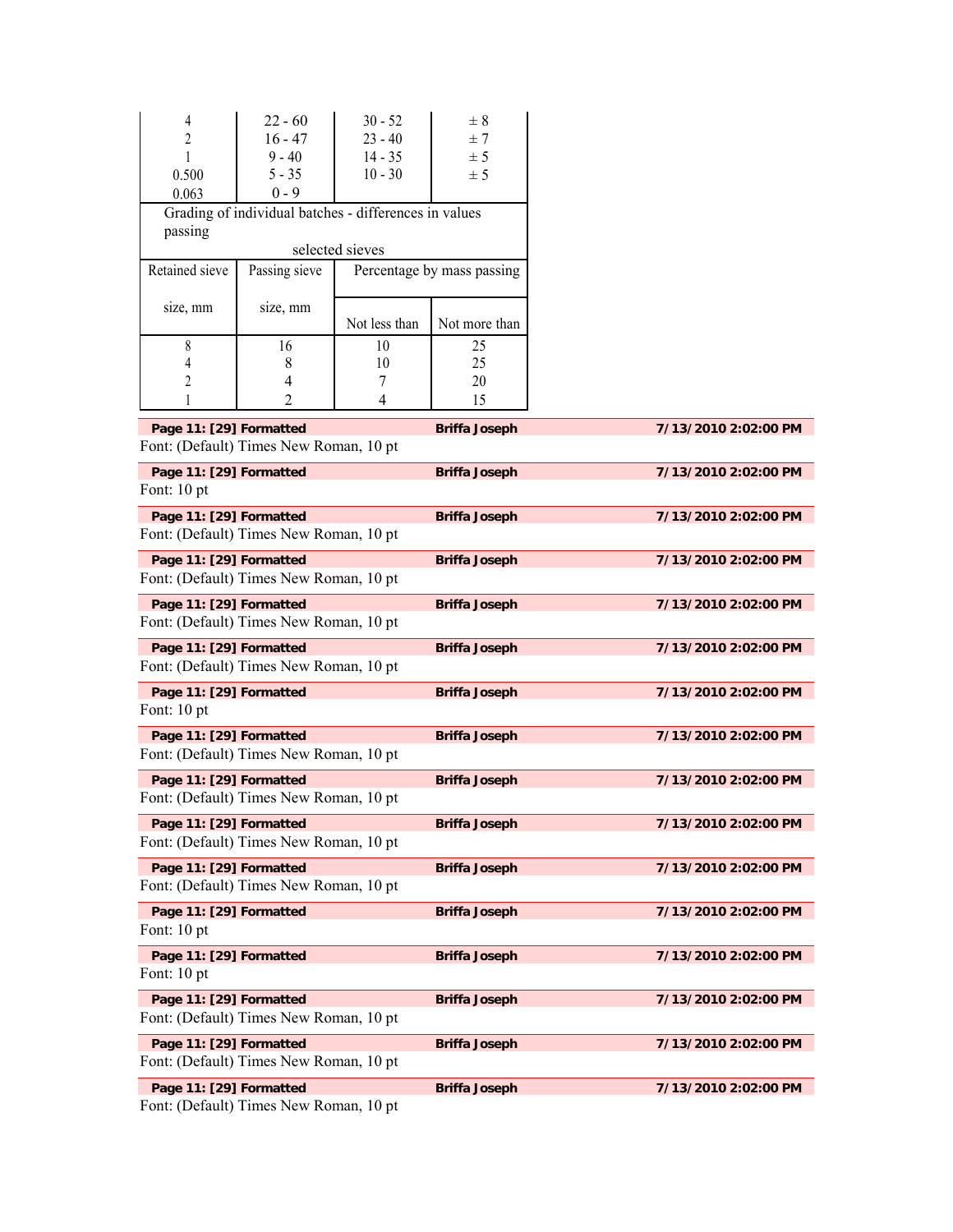| Page 11: [29] Formatted<br>Font: 10 pt                            | <b>Briffa Joseph</b> | 7/13/2010 2:02:00 PM |
|-------------------------------------------------------------------|----------------------|----------------------|
| Page 11: [29] Formatted<br>Font: 10 pt                            | <b>Briffa Joseph</b> | 7/13/2010 2:02:00 PM |
| Page 11: [29] Formatted<br>Font: (Default) Times New Roman, 10 pt | <b>Briffa Joseph</b> | 7/13/2010 2:02:00 PM |
| Page 11: [29] Formatted<br>Font: (Default) Times New Roman, 10 pt | <b>Briffa Joseph</b> | 7/13/2010 2:02:00 PM |
| Page 11: [29] Formatted<br>Font: 10 pt                            | <b>Briffa Joseph</b> | 7/13/2010 2:02:00 PM |
| Page 11: [29] Formatted<br>Font: (Default) Times New Roman, 10 pt | <b>Briffa Joseph</b> | 7/13/2010 2:02:00 PM |
| Page 11: [29] Formatted<br>Font: (Default) Times New Roman, 10 pt | <b>Briffa Joseph</b> | 7/13/2010 2:02:00 PM |
| Page 11: [29] Formatted<br>Font: 10 pt                            | <b>Briffa Joseph</b> | 7/13/2010 2:02:00 PM |
| Page 11: [29] Formatted<br>Font: (Default) Times New Roman, 10 pt | <b>Briffa Joseph</b> | 7/13/2010 2:02:00 PM |
| Page 11: [29] Formatted<br>Font: (Default) Times New Roman, 10 pt | <b>Briffa Joseph</b> | 7/13/2010 2:02:00 PM |
| Page 11: [29] Formatted<br>Font: (Default) Times New Roman, 10 pt | <b>Briffa Joseph</b> | 7/13/2010 2:02:00 PM |
| Page 11: [29] Formatted<br>Font: (Default) Times New Roman, 10 pt | <b>Briffa Joseph</b> | 7/13/2010 2:02:00 PM |
| Page 11: [29] Formatted<br>Font: (Default) Times New Roman, 10 pt | <b>Briffa Joseph</b> | 7/13/2010 2:02:00 PM |
| Page 11: [29] Formatted<br>Font: 10 pt                            | <b>Briffa Joseph</b> | 7/13/2010 2:02:00 PM |
| Page 11: [29] Formatted<br>Font: (Default) Times New Roman, 10 pt | <b>Briffa Joseph</b> | 7/13/2010 2:02:00 PM |
| Page 11: [29] Formatted<br>Font: (Default) Times New Roman, 10 pt | <b>Briffa Joseph</b> | 7/13/2010 2:02:00 PM |
| Page 11: [29] Formatted<br>Font: (Default) Times New Roman, 10 pt | <b>Briffa Joseph</b> | 7/13/2010 2:02:00 PM |
| Page 11: [29] Formatted<br>Font: 10 pt                            | <b>Briffa Joseph</b> | 7/13/2010 2:02:00 PM |
| Page 11: [29] Formatted<br>Font: (Default) Times New Roman, 10 pt | <b>Briffa Joseph</b> | 7/13/2010 2:02:00 PM |
| Page 11: [29] Formatted<br>Font: (Default) Times New Roman, 10 pt | <b>Briffa Joseph</b> | 7/13/2010 2:02:00 PM |
| Page 11: [29] Formatted<br>Font: (Default) Times New Roman, 10 pt | <b>Briffa Joseph</b> | 7/13/2010 2:02:00 PM |
| Page 11: [29] Formatted<br>Font: (Default) Times New Roman, 10 pt | <b>Briffa Joseph</b> | 7/13/2010 2:02:00 PM |
| Page 11: [29] Formatted                                           | <b>Briffa Joseph</b> | 7/13/2010 2:02:00 PM |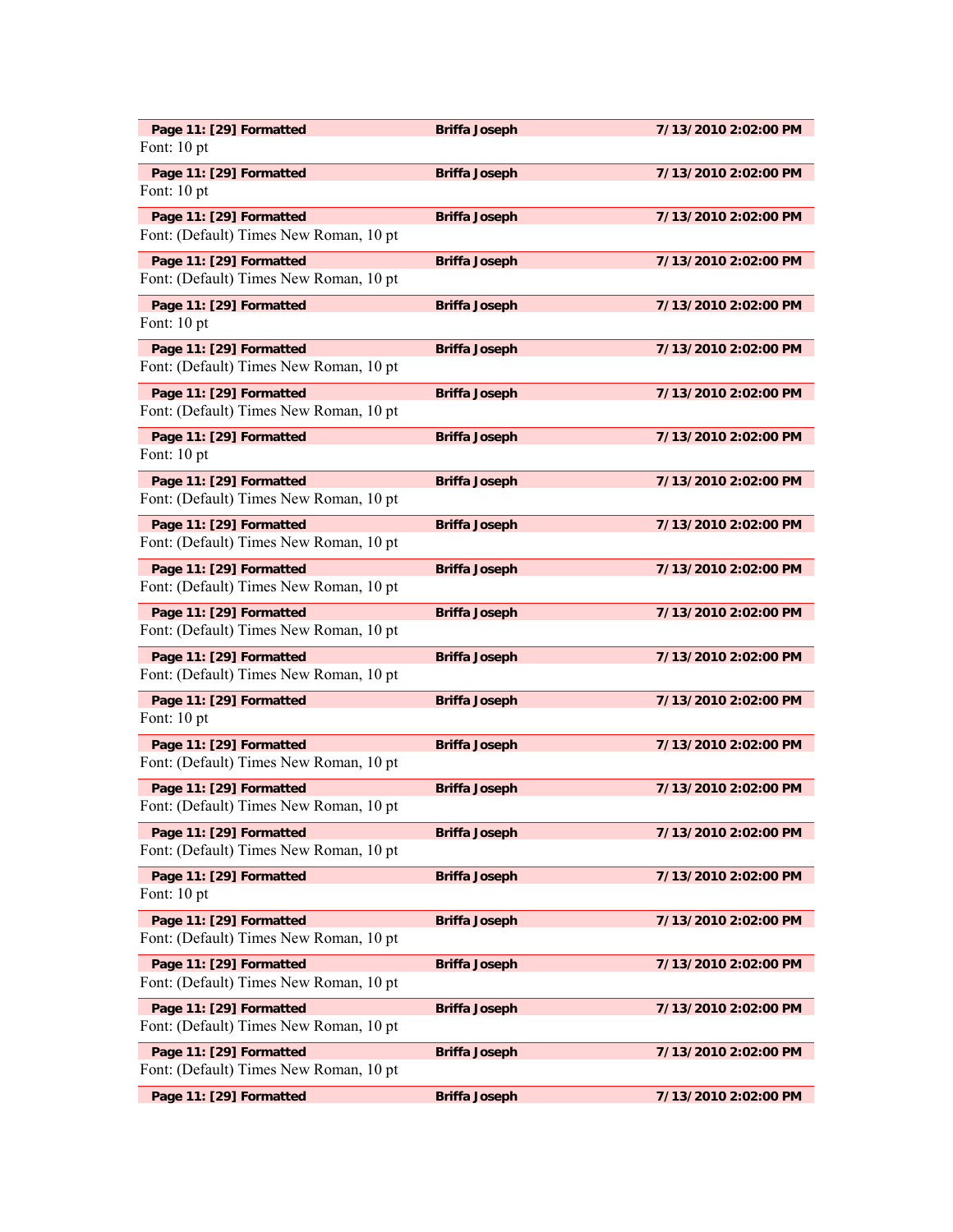| Page 11: [29] Formatted<br>Font: 10 pt                            | <b>Briffa Joseph</b> | 7/13/2010 2:02:00 PM |
|-------------------------------------------------------------------|----------------------|----------------------|
| Page 11: [29] Formatted<br>Font: (Default) Times New Roman, 10 pt | <b>Briffa Joseph</b> | 7/13/2010 2:02:00 PM |
| Page 11: [29] Formatted<br>Font: (Default) Times New Roman, 10 pt | <b>Briffa Joseph</b> | 7/13/2010 2:02:00 PM |
| Page 11: [29] Formatted<br>Font: (Default) Times New Roman, 10 pt | <b>Briffa Joseph</b> | 7/13/2010 2:02:00 PM |
| Page 11: [29] Formatted<br>Font: (Default) Times New Roman, 10 pt | <b>Briffa Joseph</b> | 7/13/2010 2:02:00 PM |
| Page 11: [29] Formatted<br>Font: (Default) Times New Roman, 10 pt | <b>Briffa Joseph</b> | 7/13/2010 2:02:00 PM |
| Page 11: [29] Formatted<br>Font: 10 pt                            | <b>Briffa Joseph</b> | 7/13/2010 2:02:00 PM |
| Page 11: [29] Formatted<br>Font: (Default) Times New Roman, 10 pt | <b>Briffa Joseph</b> | 7/13/2010 2:02:00 PM |
| Page 11: [29] Formatted<br>Font: (Default) Times New Roman, 10 pt | <b>Briffa Joseph</b> | 7/13/2010 2:02:00 PM |
| Page 11: [29] Formatted<br>Font: (Default) Times New Roman, 10 pt | <b>Briffa Joseph</b> | 7/13/2010 2:02:00 PM |
| Page 11: [29] Formatted<br>Font: (Default) Times New Roman, 10 pt | <b>Briffa Joseph</b> | 7/13/2010 2:02:00 PM |
| Page 11: [29] Formatted<br>Font: (Default) Times New Roman, 10 pt | <b>Briffa Joseph</b> | 7/13/2010 2:02:00 PM |
| Page 11: [29] Formatted<br>Font: 10 pt                            | <b>Briffa Joseph</b> | 7/13/2010 2:02:00 PM |
| Page 11: [29] Formatted<br>Font: (Default) Times New Roman, 10 pt | <b>Briffa Joseph</b> | 7/13/2010 2:02:00 PM |
| Page 11: [29] Formatted<br>Font: (Default) Times New Roman, 10 pt | <b>Briffa Joseph</b> | 7/13/2010 2:02:00 PM |
| Page 11: [29] Formatted<br>Font: (Default) Times New Roman, 10 pt | <b>Briffa Joseph</b> | 7/13/2010 2:02:00 PM |
| Page 11: [29] Formatted<br>Font: (Default) Times New Roman, 10 pt | <b>Briffa Joseph</b> | 7/13/2010 2:02:00 PM |
| Page 11: [29] Formatted<br>Font: 10 pt                            | <b>Briffa Joseph</b> | 7/13/2010 2:02:00 PM |
| Page 11: [29] Formatted<br>Font: (Default) Times New Roman, 10 pt | <b>Briffa Joseph</b> | 7/13/2010 2:02:00 PM |
| Page 11: [29] Formatted<br>Font: (Default) Times New Roman, 10 pt | <b>Briffa Joseph</b> | 7/13/2010 2:02:00 PM |
| Page 11: [29] Formatted<br>Font: (Default) Times New Roman, 10 pt | <b>Briffa Joseph</b> | 7/13/2010 2:02:00 PM |
| Page 11: [29] Formatted<br>Font: (Default) Times New Roman 10 nt  | <b>Briffa Joseph</b> | 7/13/2010 2:02:00 PM |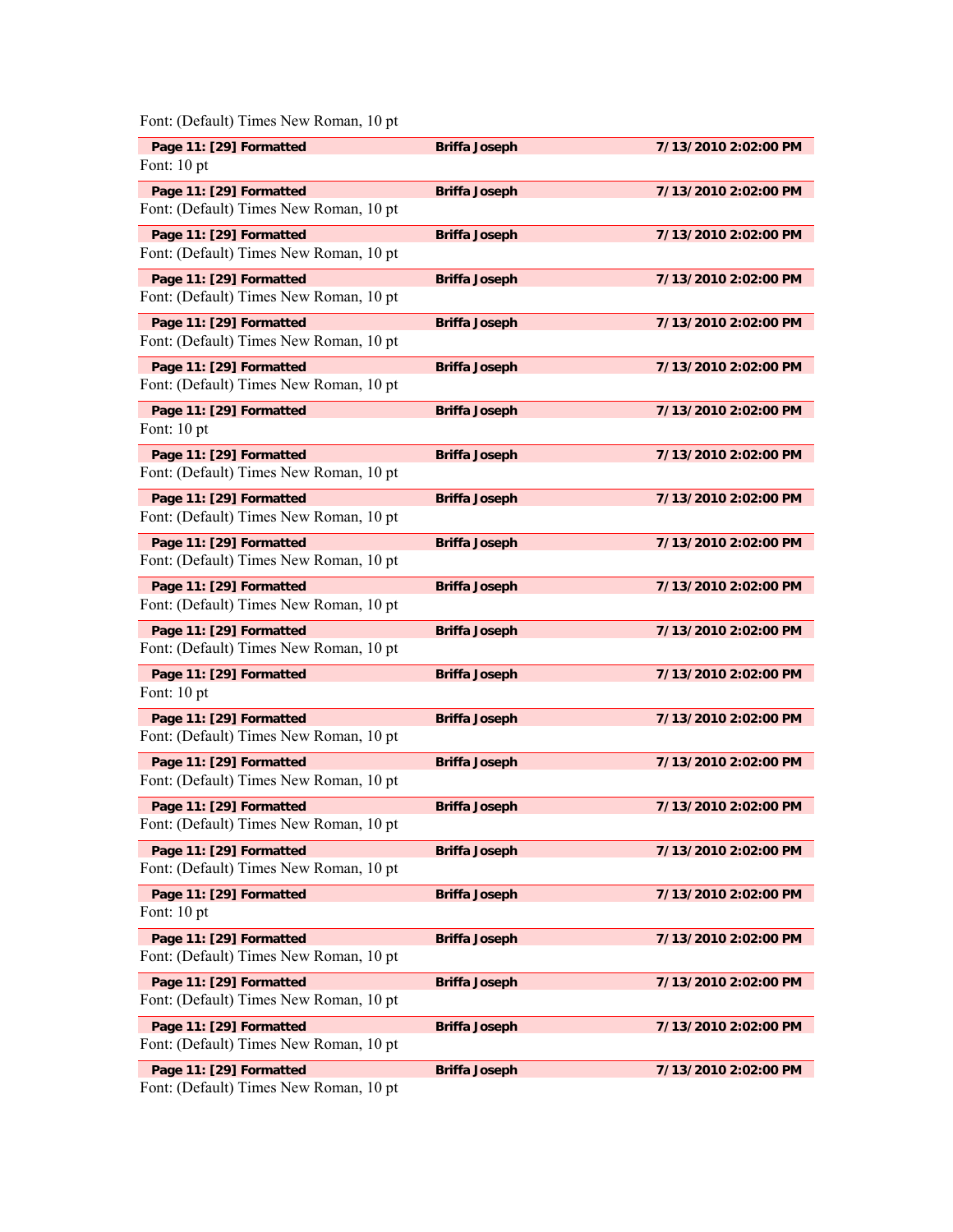| Page 11: [29] Formatted                                           | <b>Briffa Joseph</b> | 7/13/2010 2:02:00 PM |
|-------------------------------------------------------------------|----------------------|----------------------|
| Font: 10 pt                                                       |                      |                      |
| Page 11: [29] Formatted<br>Font: (Default) Times New Roman, 10 pt | <b>Briffa Joseph</b> | 7/13/2010 2:02:00 PM |
| Page 11: [29] Formatted<br>Font: (Default) Times New Roman, 10 pt | <b>Briffa Joseph</b> | 7/13/2010 2:02:00 PM |
| Page 11: [29] Formatted<br>Font: (Default) Times New Roman, 10 pt | <b>Briffa Joseph</b> | 7/13/2010 2:02:00 PM |
| Page 11: [29] Formatted<br>Font: 10 pt                            | <b>Briffa Joseph</b> | 7/13/2010 2:02:00 PM |
| Page 11: [29] Formatted<br>Font: (Default) Times New Roman, 10 pt | <b>Briffa Joseph</b> | 7/13/2010 2:02:00 PM |
| Page 11: [29] Formatted<br>Font: 10 pt                            | <b>Briffa Joseph</b> | 7/13/2010 2:02:00 PM |
| Page 11: [29] Formatted<br>Font: 10 pt                            | <b>Briffa Joseph</b> | 7/13/2010 2:02:00 PM |
| Page 11: [29] Formatted<br>Font: (Default) Times New Roman, 10 pt | <b>Briffa Joseph</b> | 7/13/2010 2:02:00 PM |
| Page 11: [29] Formatted<br>Font: 10 pt                            | <b>Briffa Joseph</b> | 7/13/2010 2:02:00 PM |
| Page 11: [29] Formatted<br>Font: (Default) Times New Roman, 10 pt | <b>Briffa Joseph</b> | 7/13/2010 2:02:00 PM |
| Page 11: [29] Formatted<br>Font: (Default) Times New Roman, 10 pt | <b>Briffa Joseph</b> | 7/13/2010 2:02:00 PM |
| Page 11: [29] Formatted<br>Font: (Default) Times New Roman, 10 pt | <b>Briffa Joseph</b> | 7/13/2010 2:02:00 PM |
| Page 11: [29] Formatted<br>Font: 10 pt                            | <b>Briffa Joseph</b> | 7/13/2010 2:02:00 PM |
| Page 11: [29] Formatted<br>Font: (Default) Times New Roman, 10 pt | <b>Briffa Joseph</b> | 7/13/2010 2:02:00 PM |
| Page 11: [29] Formatted<br>Font: (Default) Times New Roman, 10 pt | <b>Briffa Joseph</b> | 7/13/2010 2:02:00 PM |
| Page 11: [29] Formatted<br>Font: 10 pt                            | <b>Briffa Joseph</b> | 7/13/2010 2:02:00 PM |
| Page 11: [29] Formatted<br>Font: 10 pt                            | <b>Briffa Joseph</b> | 7/13/2010 2:02:00 PM |
| Page 11: [29] Formatted<br>Font: (Default) Times New Roman, 10 pt | <b>Briffa Joseph</b> | 7/13/2010 2:02:00 PM |
| Page 11: [29] Formatted<br>Font: (Default) Times New Roman, 10 pt | <b>Briffa Joseph</b> | 7/13/2010 2:02:00 PM |
| Page 11: [29] Formatted<br>Font: 10 pt                            | <b>Briffa Joseph</b> | 7/13/2010 2:02:00 PM |
| Page 11: [29] Formatted<br>Font: 10 pt                            | <b>Briffa Joseph</b> | 7/13/2010 2:02:00 PM |
| Page 11: [29] Formatted                                           | <b>Briffa Joseph</b> | 7/13/2010 2:02:00 PM |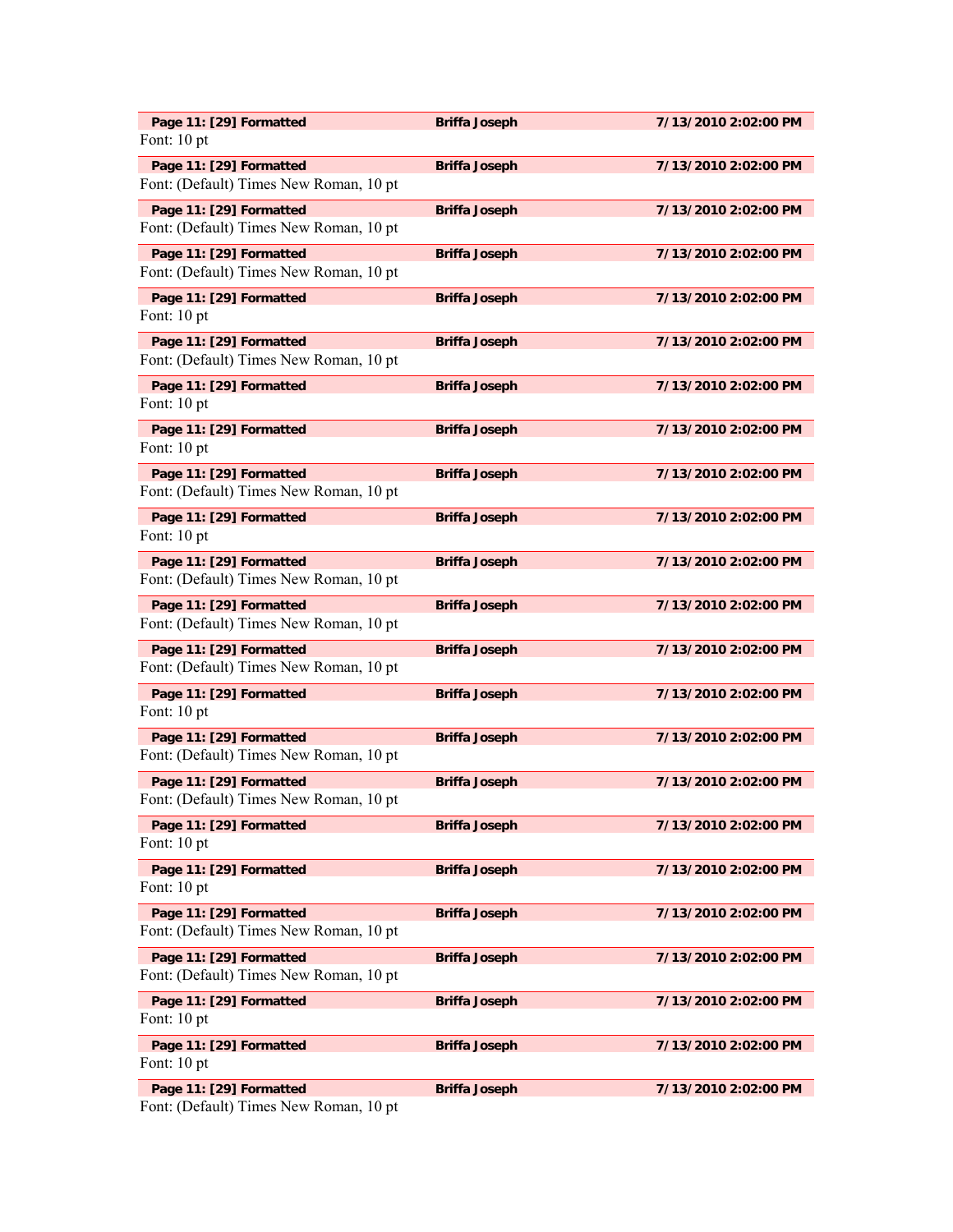| Page 11: [29] Formatted<br>Font: (Default) Times New Roman, 10 pt | <b>Briffa Joseph</b> | 7/13/2010 2:02:00 PM |
|-------------------------------------------------------------------|----------------------|----------------------|
| Page 11: [29] Formatted<br>Font: (Default) Times New Roman, 10 pt | <b>Briffa Joseph</b> | 7/13/2010 2:02:00 PM |
| Page 11: [29] Formatted<br>Font: (Default) Times New Roman, 10 pt | <b>Briffa Joseph</b> | 7/13/2010 2:02:00 PM |
| Page 11: [29] Formatted<br>Font: 10 pt                            | <b>Briffa Joseph</b> | 7/13/2010 2:02:00 PM |
| Page 11: [29] Formatted<br>Font: (Default) Times New Roman, 10 pt | <b>Briffa Joseph</b> | 7/13/2010 2:02:00 PM |
| Page 11: [29] Formatted<br>Font: 10 pt                            | <b>Briffa Joseph</b> | 7/13/2010 2:02:00 PM |
| Page 11: [29] Formatted<br>Font: (Default) Times New Roman, 10 pt | <b>Briffa Joseph</b> | 7/13/2010 2:02:00 PM |
| Page 11: [29] Formatted<br>Font: (Default) Times New Roman, 10 pt | <b>Briffa Joseph</b> | 7/13/2010 2:02:00 PM |
| Page 11: [29] Formatted<br>Font: (Default) Times New Roman, 10 pt | <b>Briffa Joseph</b> | 7/13/2010 2:02:00 PM |
| Page 11: [29] Formatted<br>Font: 10 pt                            | <b>Briffa Joseph</b> | 7/13/2010 2:02:00 PM |
| Page 11: [29] Formatted<br>Font: (Default) Times New Roman, 10 pt | <b>Briffa Joseph</b> | 7/13/2010 2:02:00 PM |
| Page 11: [29] Formatted<br>Font: 10 pt                            | <b>Briffa Joseph</b> | 7/13/2010 2:02:00 PM |
| Page 11: [29] Formatted<br>Font: (Default) Times New Roman, 10 pt | <b>Briffa Joseph</b> | 7/13/2010 2:02:00 PM |
| Page 11: [29] Formatted<br>Font: (Default) Times New Roman, 10 pt | <b>Briffa Joseph</b> | 7/13/2010 2:02:00 PM |
| Page 11: [29] Formatted<br>Font: (Default) Times New Roman, 10 pt | <b>Briffa Joseph</b> | 7/13/2010 2:02:00 PM |
| Page 11: [29] Formatted<br>Font: 10 pt                            | <b>Briffa Joseph</b> | 7/13/2010 2:02:00 PM |
| Page 11: [29] Formatted<br>Font: (Default) Times New Roman, 10 pt | <b>Briffa Joseph</b> | 7/13/2010 2:02:00 PM |
| Page 11: [29] Formatted<br>Font: 10 pt                            | <b>Briffa Joseph</b> | 7/13/2010 2:02:00 PM |
| Page 11: [29] Formatted<br>Font: (Default) Times New Roman, 10 pt | <b>Briffa Joseph</b> | 7/13/2010 2:02:00 PM |
| Page 11: [29] Formatted<br>Font: (Default) Times New Roman, 10 pt | <b>Briffa Joseph</b> | 7/13/2010 2:02:00 PM |
| Page 11: [29] Formatted<br>Font: (Default) Times New Roman, 10 pt | <b>Briffa Joseph</b> | 7/13/2010 2:02:00 PM |
| Page 11: [29] Formatted<br>Font: 10 pt                            | <b>Briffa Joseph</b> | 7/13/2010 2:02:00 PM |
| Page 11: [30] Formatted                                           | <b>Briffa Joseph</b> | 7/13/2010 2:02:00 PM |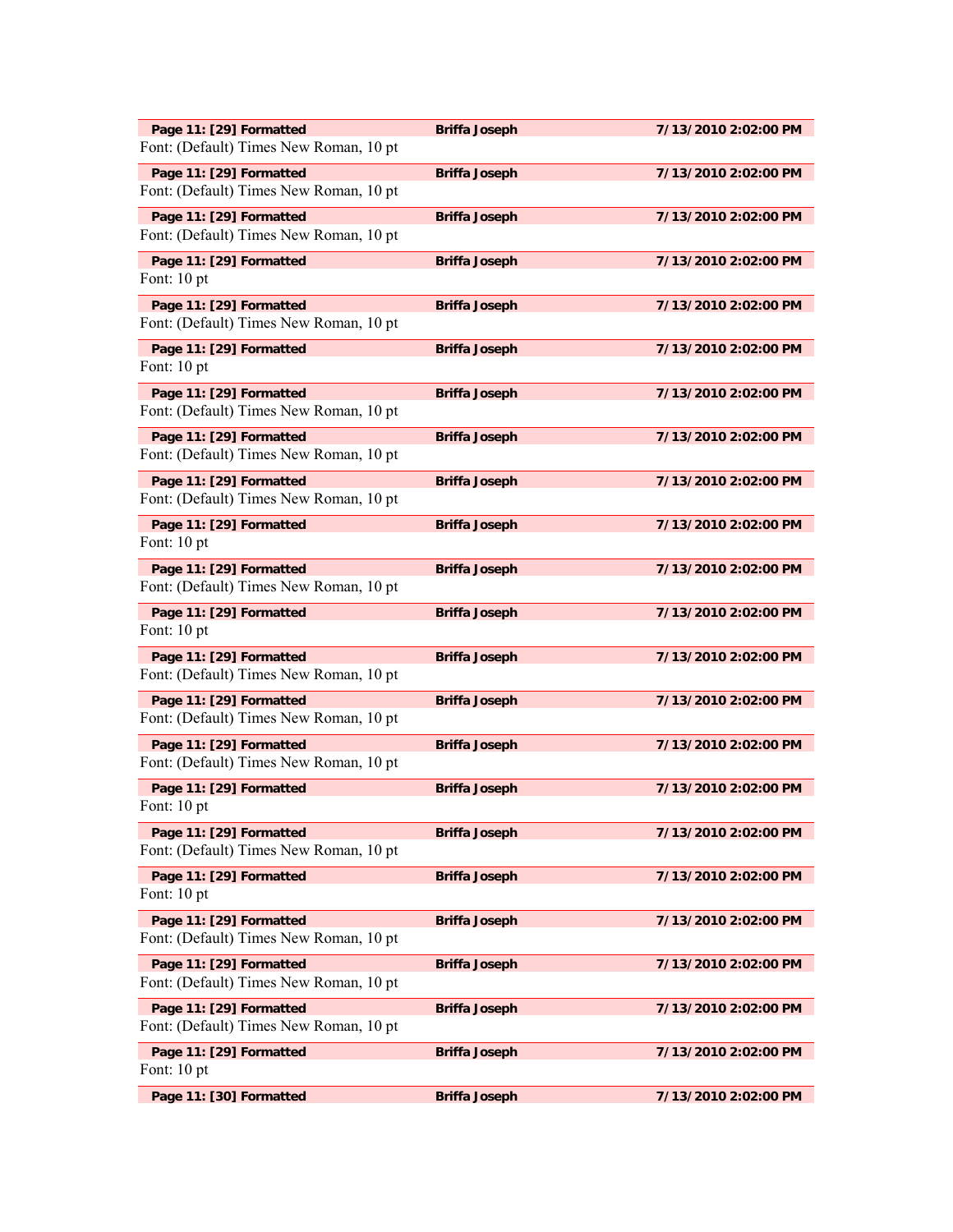| Font: (Default) Times New Roman, 10 pt                            |                            |    |                       |  |
|-------------------------------------------------------------------|----------------------------|----|-----------------------|--|
| Page 11: [30] Formatted<br>Font: (Default) Times New Roman, 10 pt | <b>Briffa Joseph</b>       |    | 7/13/2010 2:02:00 PM  |  |
| Page 13: [31] Deleted                                             | <b>Briffa Joseph</b>       |    | 7/15/2010 11:04:00 AM |  |
|                                                                   | when used with another     |    |                       |  |
| Page 13: [31] Deleted                                             | <b>Briffa Joseph</b>       |    | 7/15/2010 11:04:00 AM |  |
| 1.5%                                                              |                            |    |                       |  |
| Page 13: [31] Deleted                                             | <b>Briffa Joseph</b>       |    | 7/15/2010 11:04:00 AM |  |
| 2%                                                                |                            |    |                       |  |
| Page 13: [32] Deleted                                             | <b>Briffa Joseph</b>       |    | 7/15/2010 10:47:00 AM |  |
|                                                                   | when used as the only      | 3% | 4%                    |  |
|                                                                   | binder in FABM 5           |    |                       |  |
| Cement                                                            | when used with another     | 2% | 3%                    |  |
|                                                                   | binder constituent         |    |                       |  |
| Page 13: [33] Deleted                                             | <b>Briffa Joseph</b>       |    | 7/15/2010 1:02:00 PM  |  |
|                                                                   | when used as the only      | 3% | 4%                    |  |
|                                                                   | binder constituent in soil |    |                       |  |
|                                                                   | treated by cement (SC)     |    |                       |  |
| Page 13: [34] Deleted                                             | <b>Briffa Joseph</b>       |    | 7/15/2010 10:52:00 AM |  |
|                                                                   | when used with cement      |    |                       |  |
| Page 13: [34] Deleted                                             | <b>Briffa Joseph</b>       |    | 7/15/2010 10:52:00 AM |  |
| 2%                                                                |                            |    |                       |  |
| Page 13: [34] Deleted                                             | <b>Briffa Joseph</b>       |    | 7/15/2010 10:52:00 AM |  |
| 3%                                                                |                            |    |                       |  |
| Page 13: [35] Deleted                                             | <b>Briffa Joseph</b>       |    | 7/15/2010 10:52:00 AM |  |
|                                                                   | when used with lime        |    |                       |  |
| Page 13: [35] Deleted                                             | <b>Briffa Joseph</b>       |    | 7/15/2010 10:52:00 AM |  |
| 3%                                                                |                            |    |                       |  |
| Page 13: [35] Deleted                                             | <b>Briffa Joseph</b>       |    | 7/15/2010 10:52:00 AM |  |
| 4%                                                                |                            |    |                       |  |
| Page 13: [36] Deleted                                             | <b>Briffa Joseph</b>       |    | 7/15/2010 10:52:00 AM |  |
|                                                                   | when used with GBS         |    |                       |  |
| Page 13: [36] Deleted                                             | <b>Briffa Joseph</b>       |    | 7/15/2010 10:52:00 AM |  |
| 2.5%                                                              |                            |    |                       |  |
| Page 13: [36] Deleted                                             | <b>Briffa Joseph</b>       |    | 7/15/2010 10:52:00 AM |  |
| 3%                                                                |                            |    |                       |  |
| Page 13: [37] Deleted                                             | <b>Briffa Joseph</b>       |    | 7/15/2010 10:52:00 AM |  |
|                                                                   | when used with cement      |    |                       |  |
| Page 13: [37] Deleted                                             | <b>Briffa Joseph</b>       |    | 7/15/2010 10:52:00 AM |  |
| 4%                                                                |                            |    |                       |  |
| Page 13: [37] Deleted                                             | <b>Briffa Joseph</b>       |    | 7/15/2010 10:52:00 AM |  |
| 5%                                                                |                            |    |                       |  |
| Page 13: [38] Deleted                                             | <b>Briffa Joseph</b>       |    | 7/15/2010 10:53:00 AM |  |
|                                                                   | when used with lime        | 5% | 6%                    |  |
| Page 13: [39] Formatted                                           | <b>Briffa Joseph</b>       |    | 7/15/2010 11:02:00 AM |  |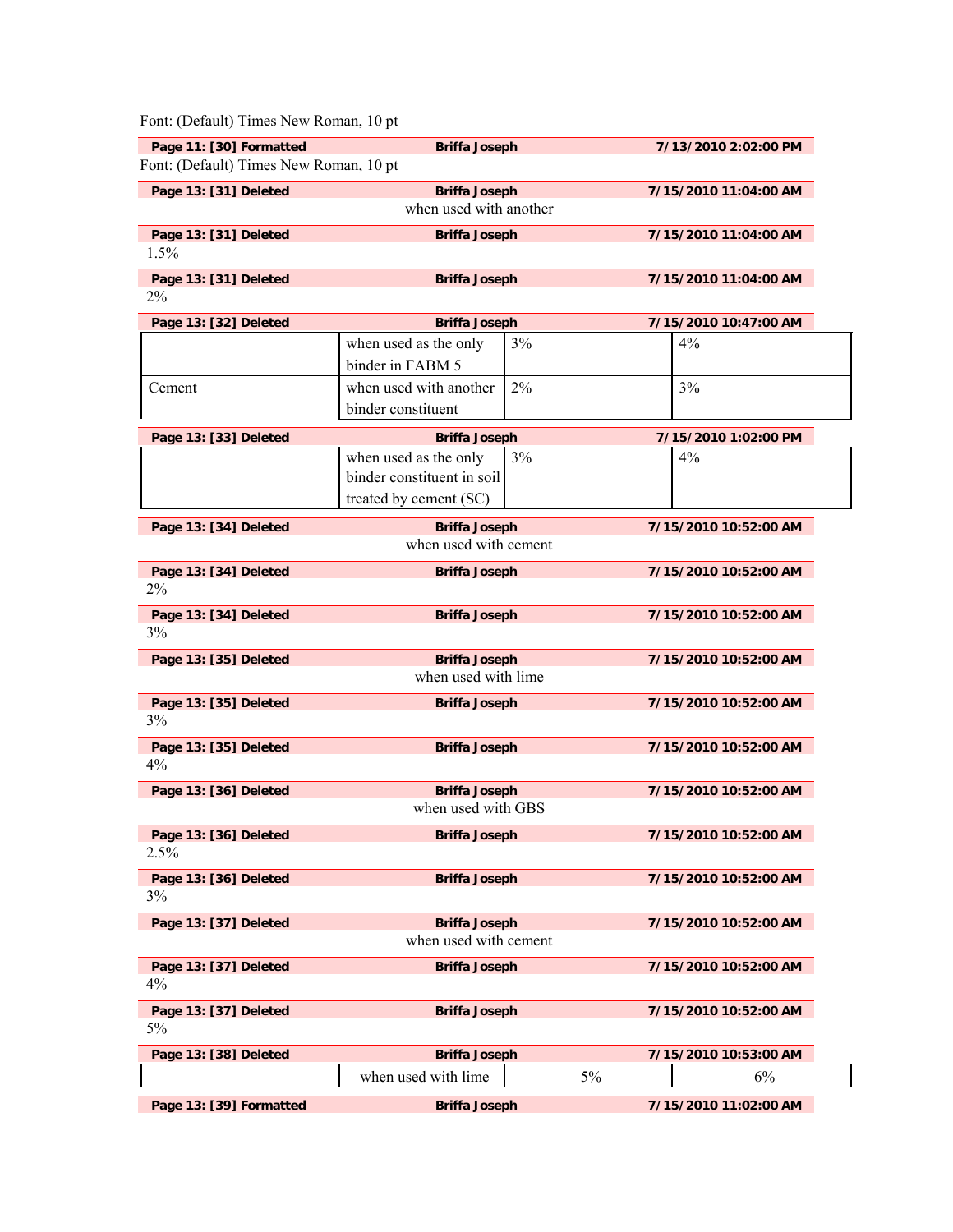Centered

| Page 13: [39] Formatted<br>Centered                                | <b>Briffa Joseph</b>                                                                                                            |      | 7/15/2010 11:02:00 AM |
|--------------------------------------------------------------------|---------------------------------------------------------------------------------------------------------------------------------|------|-----------------------|
| Page 13: [40] Deleted                                              | <b>Briffa Joseph</b>                                                                                                            |      | 7/15/2010 10:52:00 AM |
|                                                                    | when used with lime                                                                                                             |      |                       |
| Page 13: [40] Deleted<br>6%                                        | <b>Briffa Joseph</b>                                                                                                            |      | 7/15/2010 10:52:00 AM |
| Page 13: [40] Deleted<br>8%                                        | <b>Briffa Joseph</b>                                                                                                            |      | 7/15/2010 10:52:00 AM |
| Page 13: [40] Deleted                                              | <b>Briffa Joseph</b>                                                                                                            |      | 7/15/2010 10:53:00 AM |
|                                                                    | when used with ASS                                                                                                              | 2.5% | 3%                    |
|                                                                    | (see Note)                                                                                                                      |      |                       |
| Page 13: [41] Formatted<br>Centered                                | <b>Briffa Joseph</b>                                                                                                            |      | 7/15/2010 11:02:00 AM |
| Page 13: [41] Formatted<br>Centered                                | <b>Briffa Joseph</b>                                                                                                            |      | 7/15/2010 11:02:00 AM |
| Page 13: [41] Formatted<br>Centered                                | <b>Briffa Joseph</b>                                                                                                            |      | 7/15/2010 11:02:00 AM |
| Page 13: [41] Formatted<br>Centered                                | <b>Briffa Joseph</b>                                                                                                            |      | 7/15/2010 11:02:00 AM |
| Page 13: [42] Deleted                                              | <b>Briffa Joseph</b><br>All applications                                                                                        |      | 7/15/2010 10:52:00 AM |
| Page 13: [42] Deleted<br>6%                                        | <b>Briffa Joseph</b>                                                                                                            |      | 7/15/2010 10:52:00 AM |
| Page 13: [42] Deleted<br>8%                                        | <b>Briffa Joseph</b>                                                                                                            |      | 7/15/2010 10:52:00 AM |
| Page 13: [43] Deleted                                              | <b>Briffa Joseph</b>                                                                                                            |      | 7/15/2010 1:02:00 PM  |
|                                                                    | All applications                                                                                                                |      |                       |
| Page 13: [43] Deleted<br>3%                                        | <b>Briffa Joseph</b>                                                                                                            |      | 7/15/2010 1:03:00 PM  |
| Page 13: [43] Deleted<br>4%                                        | <b>Briffa Joseph</b>                                                                                                            |      | 7/15/2010 1:03:00 PM  |
| Page 13: [44] Deleted<br>$(05/09)$ G                               | <b>Briffa Joseph</b>                                                                                                            |      | 7/15/2010 11:09:00 AM |
| Page 13: [44] Deleted<br>production location.                      | <b>Briffa Joseph</b><br>BS and ASS shall be stored as specified in sub-Clause 812.1 and used within 3 months of delivery to the |      | 7/15/2010 11:09:00 AM |
| Page 16: [45] Deleted<br>HBM shall not be laid on a frozen surface | <b>Briffa Joseph</b>                                                                                                            |      | 7/13/2010 2:33:00 PM  |
| Page 16: [45] Deleted                                              | <b>Briffa Joseph</b>                                                                                                            |      | 7/15/2010 11:28:00 AM |
| Page 16: [46] Formatted<br>Font: (Default) Times New Roman, 10 pt  | <b>Briffa Joseph</b>                                                                                                            |      | 7/13/2010 2:46:00 PM  |
| Page 16: [46] Formatted<br>Font: (Default) Times New Roman, 10 pt  | <b>Briffa Joseph</b>                                                                                                            |      | 7/13/2010 2:46:00 PM  |
| Page 16: [47] Formatted                                            | <b>Briffa Joseph</b>                                                                                                            |      | 7/13/2010 2:46:00 PM  |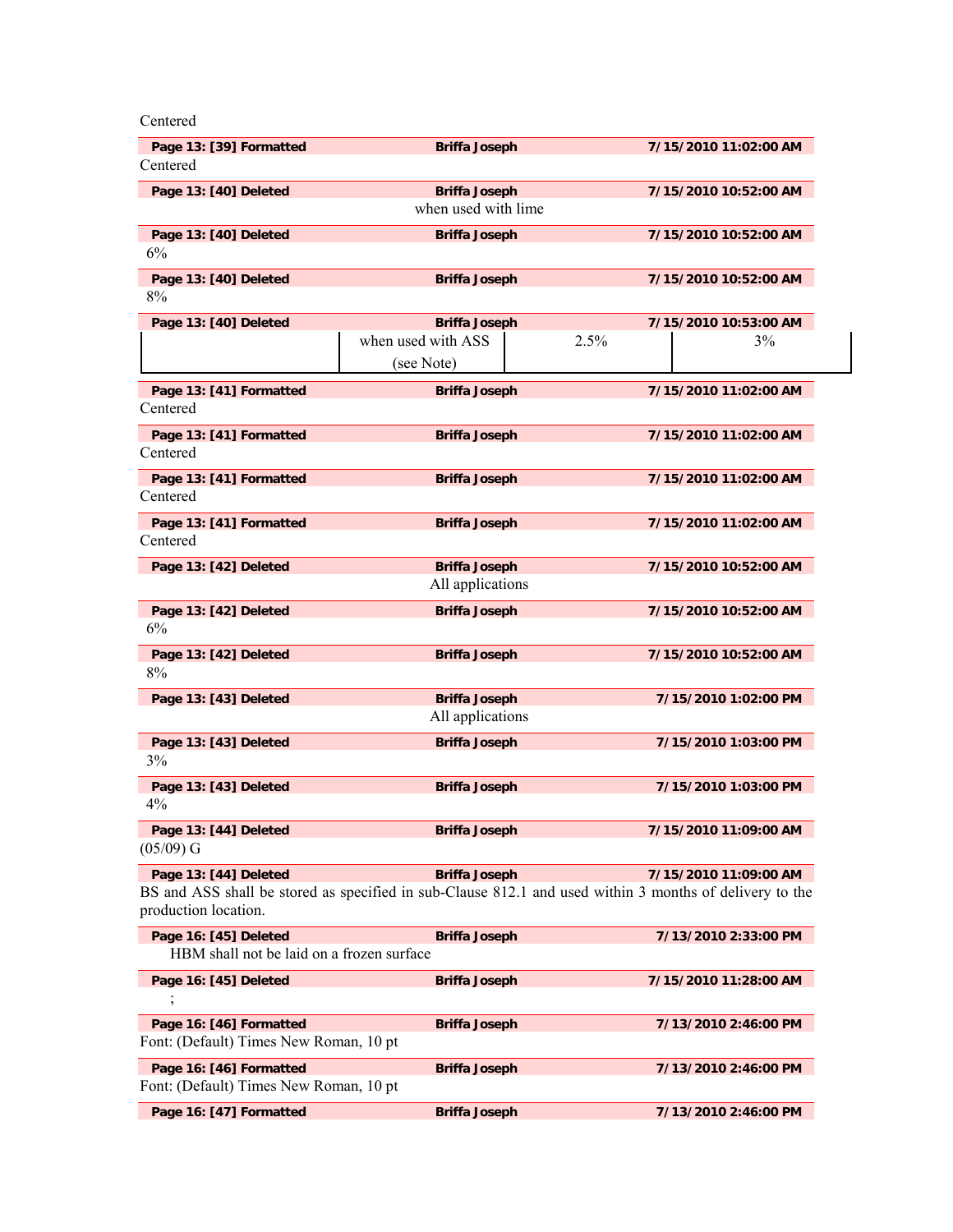| Font: (Default) Times New Roman, 10 pt                                  |                      |                                                                                          |
|-------------------------------------------------------------------------|----------------------|------------------------------------------------------------------------------------------|
| Page 16: [47] Formatted                                                 | <b>Briffa Joseph</b> | 7/13/2010 2:46:00 PM                                                                     |
| Font: (Default) Times New Roman, 10 pt                                  |                      |                                                                                          |
| Page 16: [47] Formatted<br>Font: (Default) Times New Roman, 10 pt       | <b>Briffa Joseph</b> | 7/13/2010 2:46:00 PM                                                                     |
| Page 16: [48] Formatted                                                 | <b>Briffa Joseph</b> | 7/13/2010 2:46:00 PM                                                                     |
| Font: (Default) Times New Roman, 10 pt                                  |                      |                                                                                          |
| Page 16: [49] Formatted<br>Font: (Default) Times New Roman, 10 pt       | <b>Briffa Joseph</b> | 7/13/2010 2:46:00 PM                                                                     |
| Page 16: [50] Deleted                                                   | <b>Briffa Joseph</b> | 7/15/2010 1:10:00 PM                                                                     |
| 832                                                                     |                      | Not restricted provided that the IBI<br>requirement of sub-Clause 832.6 is<br>satisfied. |
| Page 16: [51] Formatted<br>Font: 10 pt                                  | <b>Briffa Joseph</b> | 7/13/2010 2:46:00 PM                                                                     |
| Page 16: [51] Formatted<br>Font: (Default) Times New Roman, 10 pt       | <b>Briffa Joseph</b> | 7/13/2010 2:46:00 PM                                                                     |
| Page 16: [51] Formatted<br>Font: (Default) Times New Roman, 10 pt       | <b>Briffa Joseph</b> | 7/13/2010 2:46:00 PM                                                                     |
| Page 16: [51] Formatted<br>Font: 10 pt                                  | <b>Briffa Joseph</b> | 7/13/2010 2:46:00 PM                                                                     |
| Page 16: [51] Formatted<br>Font: (Default) Times New Roman, 10 pt       | <b>Briffa Joseph</b> | 7/13/2010 2:46:00 PM                                                                     |
| Page 16: [52] Formatted<br>Font: (Default) Times New Roman, 10 pt       | <b>Briffa Joseph</b> | 7/13/2010 2:46:00 PM                                                                     |
| Page 16: [53] Formatted<br>Font: (Default) Times New Roman, 10 pt       | <b>Briffa Joseph</b> | 7/13/2010 2:46:00 PM                                                                     |
| Page 16: [54] Deleted<br>Not permitted for 7 days unless overlaid by at | <b>Briffa Joseph</b> | 7/15/2010 11:38:00 AM                                                                    |
| Page 16: [55] Formatted<br>Font: (Default) Times New Roman, 10 pt       | <b>Briffa Joseph</b> | 7/13/2010 2:46:00 PM                                                                     |
| Page 16: [56] Deleted                                                   | <b>Briffa Joseph</b> | 7/15/2010 11:38:00 AM                                                                    |
|                                                                         |                      | least 150mm of bound material                                                            |
|                                                                         |                      | within the<br>construction period.                                                       |
|                                                                         |                      |                                                                                          |
| Page 16: [57] Formatted<br>Font: 10 pt                                  | <b>Briffa Joseph</b> | 7/13/2010 2:46:00 PM                                                                     |
| Page 16: [57] Formatted<br>Font: (Default) Times New Roman, 10 pt       | <b>Briffa Joseph</b> | 7/13/2010 2:46:00 PM                                                                     |
| Page 16: [57] Formatted<br>Font: 10 pt                                  | <b>Briffa Joseph</b> | 7/13/2010 2:46:00 PM                                                                     |
| Page 16: [57] Formatted<br>Font: (Default) Times New Roman, 10 pt       | <b>Briffa Joseph</b> | 7/13/2010 2:46:00 PM                                                                     |
| Page 16: [58] Deleted<br>834                                            | <b>Briffa Joseph</b> | 7/15/2010 11:38:00 AM                                                                    |
| Page 16: [58] Deleted                                                   | <b>Briffa Joseph</b> | 7/15/2010 11:38:00 AM                                                                    |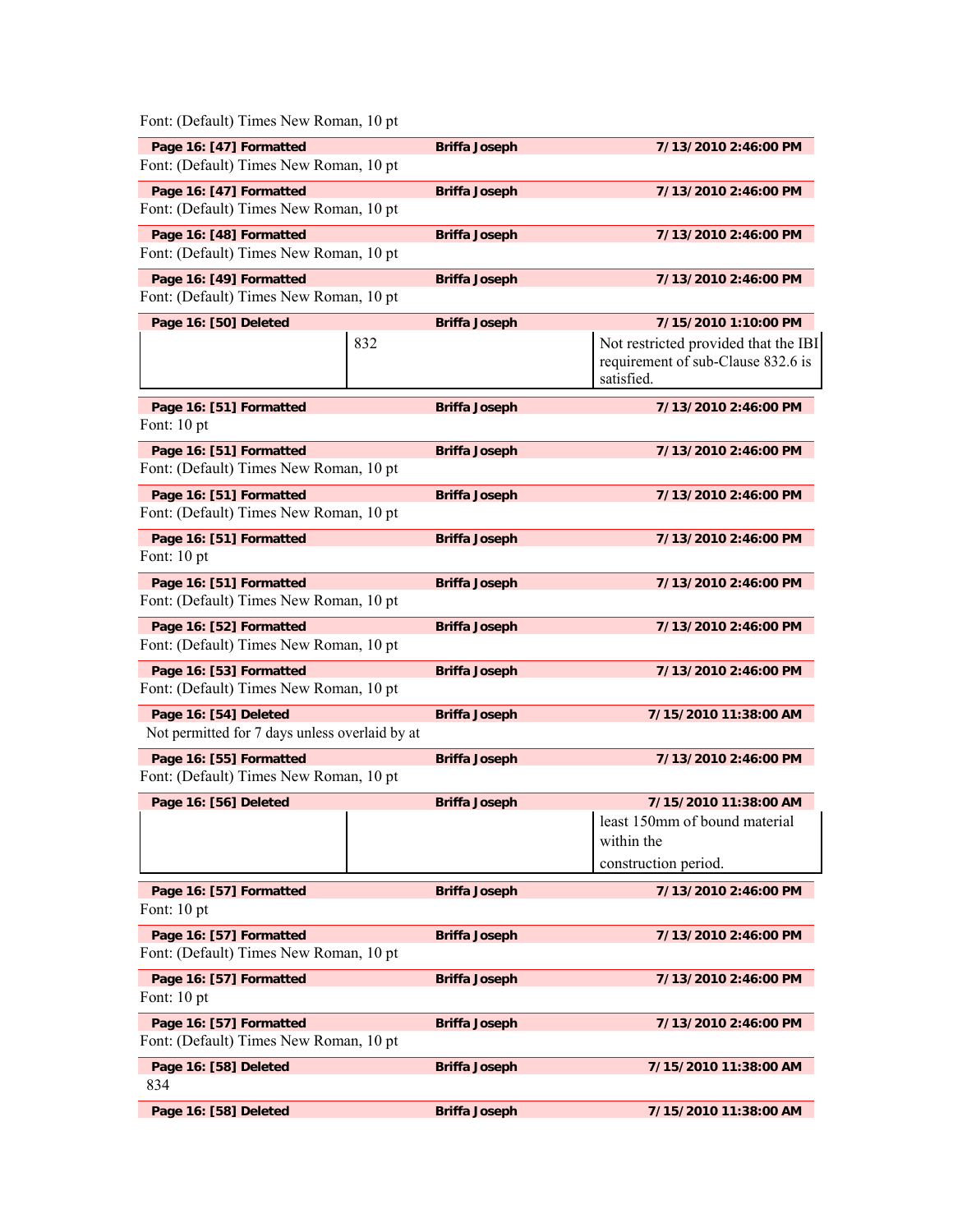Only the minimum amount of traffic required

| Page 16: [59] Formatted                   | <b>Briffa Joseph</b> | 7/13/2010 2:46:00 PM  |
|-------------------------------------------|----------------------|-----------------------|
| Font: (Default) Times New Roman, 10 pt    |                      |                       |
| Page 16: [60] Deleted                     | <b>Briffa Joseph</b> | 7/15/2010 11:38:00 AM |
| to construct the next layer is permitted. |                      |                       |
| Page 16: [61] Formatted                   | <b>Briffa Joseph</b> | 7/13/2010 2:46:00 PM  |
| Font: (Default) Times New Roman, 10 pt    |                      |                       |
| Page 16: [62] Formatted                   | <b>Briffa Joseph</b> | 7/13/2010 2:46:00 PM  |
| Font: (Default) Times New Roman, 10 pt    |                      |                       |
| Page 16: [62] Formatted                   | <b>Briffa Joseph</b> | 7/13/2010 2:46:00 PM  |
| Font: (Default) Times New Roman, 10 pt    |                      |                       |
| Page 16: [63] Formatted                   | <b>Briffa Joseph</b> | 7/13/2010 2:46:00 PM  |
| Font: (Default) Times New Roman, 10 pt    |                      |                       |
| Page 16: [64] Formatted                   | <b>Briffa Joseph</b> | 7/13/2010 2:46:00 PM  |
| Font: (Default) Times New Roman, 10 pt.   |                      |                       |
| Page 16: [65] Formatted                   | <b>Briffa Joseph</b> | 7/13/2010 2:46:00 PM  |
| Font: 10 pt                               |                      |                       |
| Page 16: [65] Formatted                   | <b>Briffa Joseph</b> | 7/13/2010 2:46:00 PM  |
| Font: 10 pt                               |                      |                       |
| Page 16: [66] Deleted                     | <b>Briffa Joseph</b> | 8/5/2010 10:44:00 AM  |
| requirements of Table 8/13 are satisfied. |                      |                       |
| Page 16: [67] Formatted                   | <b>Briffa Joseph</b> | 7/13/2010 2:46:00 PM  |
| Font: (Default) Times New Roman, 10 pt    |                      |                       |

**Page 16: [68] Deleted Briffa Joseph 7/15/2010 11:38:00 AM**  For mixtures containing cohesive soil or chalk, the test specimens made at the same time as the specimens required in Clause 870 but cured under the same conditions as the insitu treated soil shall also have achieved an average strength of at least Class C0.8/1.0.

Page 16: [69] Formatted **Briffa Joseph 7/13/2010 2:46:00 PM** Font: 10 pt

| Page 16: [69] Formatted                 | <b>Briffa Joseph</b> | 7/13/2010 2:46:00 PM |
|-----------------------------------------|----------------------|----------------------|
| Font: (Default) Times New Roman, 10 pt  |                      |                      |
| Page 16: [69] Formatted                 | <b>Briffa Joseph</b> | 7/13/2010 2:46:00 PM |
| Font: $10 pt$                           |                      |                      |
| Page 16: [69] Formatted                 | <b>Briffa Joseph</b> | 7/13/2010 2:46:00 PM |
| Font: (Default) Times New Roman, 10 pt. |                      |                      |
| Page 16: [69] Formatted                 | <b>Briffa Joseph</b> | 7/13/2010 2:46:00 PM |
| Font: $10 pt$                           |                      |                      |
| Page 16: [69] Formatted                 | <b>Briffa Joseph</b> | 7/13/2010 2:46:00 PM |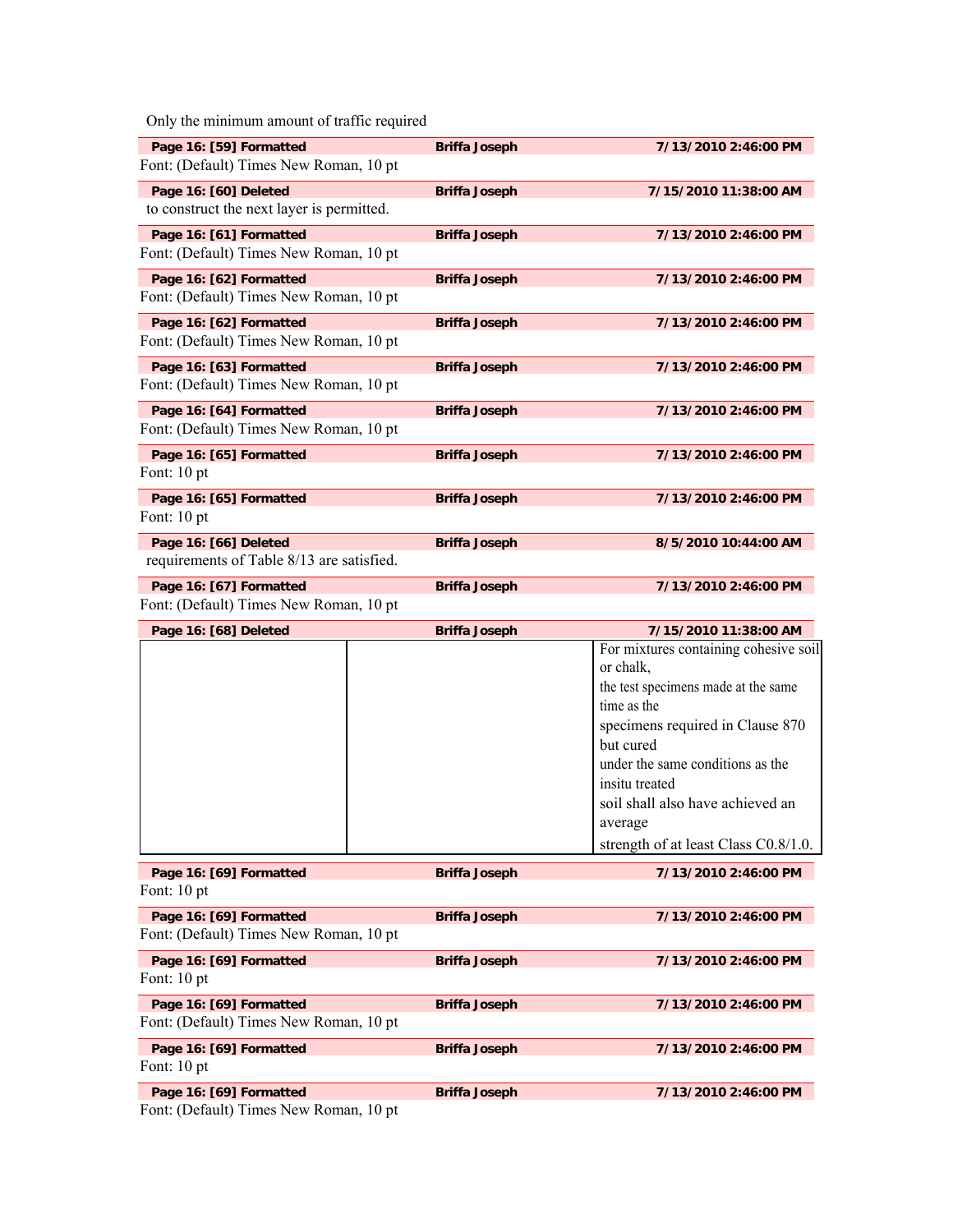| Page 16: [69] Formatted                 | <b>Briffa Joseph</b> | 7/13/2010 2:46:00 PM |
|-----------------------------------------|----------------------|----------------------|
| Font: $10 pt$                           |                      |                      |
| Page 16: [69] Formatted                 | <b>Briffa Joseph</b> | 7/13/2010 2:46:00 PM |
| Font: (Default) Times New Roman, 10 pt. |                      |                      |
| Page 16: [69] Formatted                 | <b>Briffa Joseph</b> | 7/13/2010 2:46:00 PM |
| Font: $10 pt$                           |                      |                      |
| Page 16: [69] Formatted                 | <b>Briffa Joseph</b> | 7/13/2010 2:46:00 PM |
| Font: (Default) Times New Roman, 10 pt. |                      |                      |
| Page 16: [69] Formatted                 | <b>Briffa Joseph</b> | 7/13/2010 2:46:00 PM |
| Font: $10 pt$                           |                      |                      |
| Page 16: [69] Formatted                 | <b>Briffa Joseph</b> | 7/13/2010 2:46:00 PM |
| Font: (Default) Times New Roman, 10 pt  |                      |                      |

**Page 16: [70] Formatted Briffa Joseph 7/15/2010 11:39:00 AM**  Indent: Left: 19.35 pt, Hanging: 28.65 pt, Numbered + Level: 1 + Numbering Style: i, ii, iii, … + Start at: 1 + Alignment: Left + Aligned at: 18 pt + Tab after: 36 pt + Indent at: 36 pt, Tabs: 48 pt, List tab + Not at 36 pt

| Page 20: [71] Deleted | <b>Briffa Joseph</b>                                                                           | 8/3/2010 9:13:00 AM |
|-----------------------|------------------------------------------------------------------------------------------------|---------------------|
|                       | $1(05/00)$ Cement bound grapplar mixtures C (CBCM C) shall comply with RS EN 14227-1, and have |                     |

**1** (05/09) Cement bound granular mixtures C (CBGM C) shall comply with BS EN 14227-1, and have binder constituent proportions complying with the requirements of Clause 811.

**2** (05/09) Aggregates shall comply with the requirements of Clause 820 and shall have a total mixture grading that complies with grading envelope Category G1 from BS EN 14227-1, Annex B, Figure B2 for 0/20 size mixtures, Figure B3 for 0/14 mm size mixtures or Figure B4 for 0/10 mm size mixtures.

**3** (05/09) The compacity of the mixture shall be at least 0.8, when calculated in accordance with BS EN 14227-2, Annex C. The maximum dry density value used for the calculation shall be determined in accordance with BS EN 13286-50, using the modified Proctor (4.5 kg rammer) procedure from BS EN 13286-2.

**4** (05/09) The strength after immersion shall be at least 80% of the non-immersed strength, when tested in accordance with the laboratory mixture design requirements specified in Clause 880.

| Page 20: [72] Deleted | <b>Briffa Joseph</b>                                                                       | 8/3/2010 9:36:00 AM |
|-----------------------|--------------------------------------------------------------------------------------------|---------------------|
|                       | <b>5</b> The method of construction shall be in accordance with Clause 813 and Clause 814. |                     |

**6** The laboratory mechanical performance shall comply with the requirements of Appendix 7/1, when sampled and tested in accordance with Clause 870.

| Page 20: [73] Deleted                                                                              | <b>Briffa Joseph</b> | 7/15/2010 1:35:00 PM |  |
|----------------------------------------------------------------------------------------------------|----------------------|----------------------|--|
| 1 The mixture shall comply with the requirements of BS EN 14227-2 for Slag Bound Mixture B2 or the |                      |                      |  |
| requirements of BS EN 14227-3 for Fly Ash Bound Mixture 2 or the requirements of BS EN 14227-5 for |                      |                      |  |
| Hydraulic Road Binder Bound Mixture 2, as specified in Appendix 7/1, and have binder constituent   |                      |                      |  |
| proportions complying with the requirements of Clause 811.                                         |                      |                      |  |

**2** (05/09) Aggregate shall comply with the requirements of Clause 820.

**3** (05/09) SBM B2 shall have a total mixture grading that complies with grading envelope Category G1 or G2 from BS EN 14227-2, Figure 5 for 0/20 size mixtures, Figure 6 for 0/14 mm size mixtures or Figure 7 for 0/10 mm size mixtures..

**4** (05/09) FABM 2 shall have a total mixture grading that complies with grading envelope Category G1 or G2 from BS EN 14227-3, Figure 3 for 0/20 size mixtures, Figure 5 for 0/14 mm size mixtures or Figure 7 for 0/10 mm size mixtures.